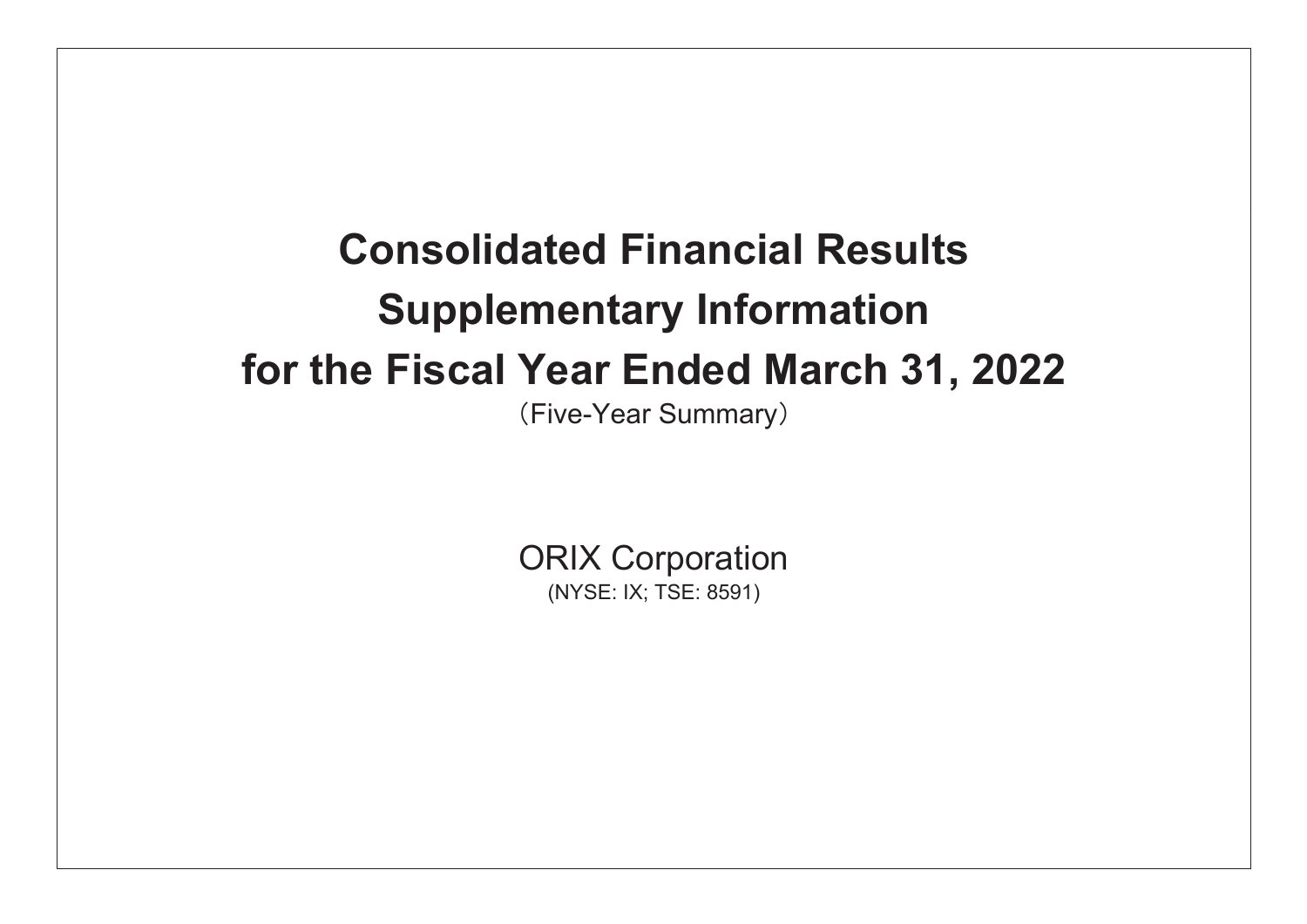#### Contents

| Page      |                                                              |                                                                                            |
|-----------|--------------------------------------------------------------|--------------------------------------------------------------------------------------------|
|           | <b>Financial Highlights</b>                                  | : Financial Highlights, Key Ratios, Per Share Data and Employees                           |
| 2         | Segment Information                                          | : Segment Profits, Assets and ROA                                                          |
| $3 - 4$   | Segment Asset Details (1) (2)                                | : Assets by Segment                                                                        |
| $5-6$     | Corporate Financial Services and Maintenance Leasing (1) (2) | : Segment Revenues, Profits and Assets                                                     |
| $7 - 8$   | Real Estate (1)(2)                                           | : Segment Revenues, Profits and Assets                                                     |
| $9 - 10$  | PE Investment and Concession (1)(2)                          | : Segment Revenues, Profits and Assets                                                     |
| $11 - 12$ | Environment and Energy (1) (2)                               | : Segment Revenues, Profits and Assets                                                     |
| $13 - 14$ | Insurance $(1)$ $(2)$                                        | : Segment Revenues, Profits and Assets                                                     |
| $15 - 16$ | Banking and Credit (1) (2)                                   | : Segment Revenues, Profits and Assets                                                     |
| $17 - 18$ | Aircraft and Ships (1) (2)                                   | : Segment Revenues, Profits and Assets                                                     |
| 19-20     | ORIX USA (1) (2)                                             | : Segment Revenues, Profits and Assets                                                     |
| $21 - 22$ | ORIX Europe (1) (2)                                          | : Segment Revenues, Profits and Assets                                                     |
| $23 - 24$ | Asia and Australia (1) (2)                                   | : Segment Revenues, Profits and Assets                                                     |
| 25        | The Three Categories                                         | : Segment Profits and Assets                                                               |
| 26        | Key Financial Information (1)                                | : Income Statement Data, Yields on Assets                                                  |
| 27        | Key Financial Information (2)                                | : Balance Sheet Data, Key Exchange Rate, Common Stock                                      |
| 28        | Key Financial Information (3)                                | : Consolidated Statements of Comprehensive Income                                          |
| 29        | Key Financial Information (4)                                | : Consolidated Statements of Changes In Equity                                             |
| 30        | Key Financial Information (5)                                | Consolidated Statements of Cash Flows                                                      |
| 31        | Information Regarding Major Assets (1)                       | : New Business Volumes, Net Investment in Leases & Installment loans                       |
| 32        | Information Regarding Major Assets (2)                       | : Operating Leases & Asset Quality (Net Investment in Leases & Installment Loans)          |
| 33        | Information Regarding Major Assets (3)                       | : Allowance for Credit Losses, Provision for Credit Losses                                 |
| 34        | Information Regarding Major Assets (4)                       | : Investment in Securities                                                                 |
| 35        | Information Regarding Major Assets (5)                       | : Investment in Securities                                                                 |
| 36        | Funding (1)                                                  | : Funding, Share of Long-Term Debt, Funding Structure & Funding Costs (including Deposits) |
| 37        | Funding (2)                                                  | : Commitment Lines, Liquidity & Credit Ratings                                             |
|           |                                                              |                                                                                            |

This document has been prepared based upon yearly financial information in accordance with U.S. GAAP. For annual and more historical data please access our website.

> IR Website URL: https://www.orix.co.jp/grp/en/ir/ IR Library URL: https://www.orix.co.jp/grp/en/ir/library/

#### **Disclaimer**

These documents may contain forward-looking statements about expected future events and financial results that involve risks and uncertainties. Such statements are based on our current expectations and are subject to uncertainties and risks that could cause actual results to differ materially from those described in the forward-looking statements. Factors that could cause such a difference include, but are not limited to, those described under "Risk Factors" in the Company's annual report on Form 20-F filed with the United States Securities and Exchange Commission and those described under "Business Risk" of the securities report (Yukashoken houkokusho) filed with the Director of the Kanto Local Finance Bureau and financial results filed to Tokyo Stock Exchange.

> **ORIX Corporation** Investor Relations and Sustainability Department World Trade Center Bldg. SOUTH TOWER, 2-4-1 Hamamatsu-cho, Minato-ku Tokyo 105-5135, Japan  $Te1: +81-3-3435-3121$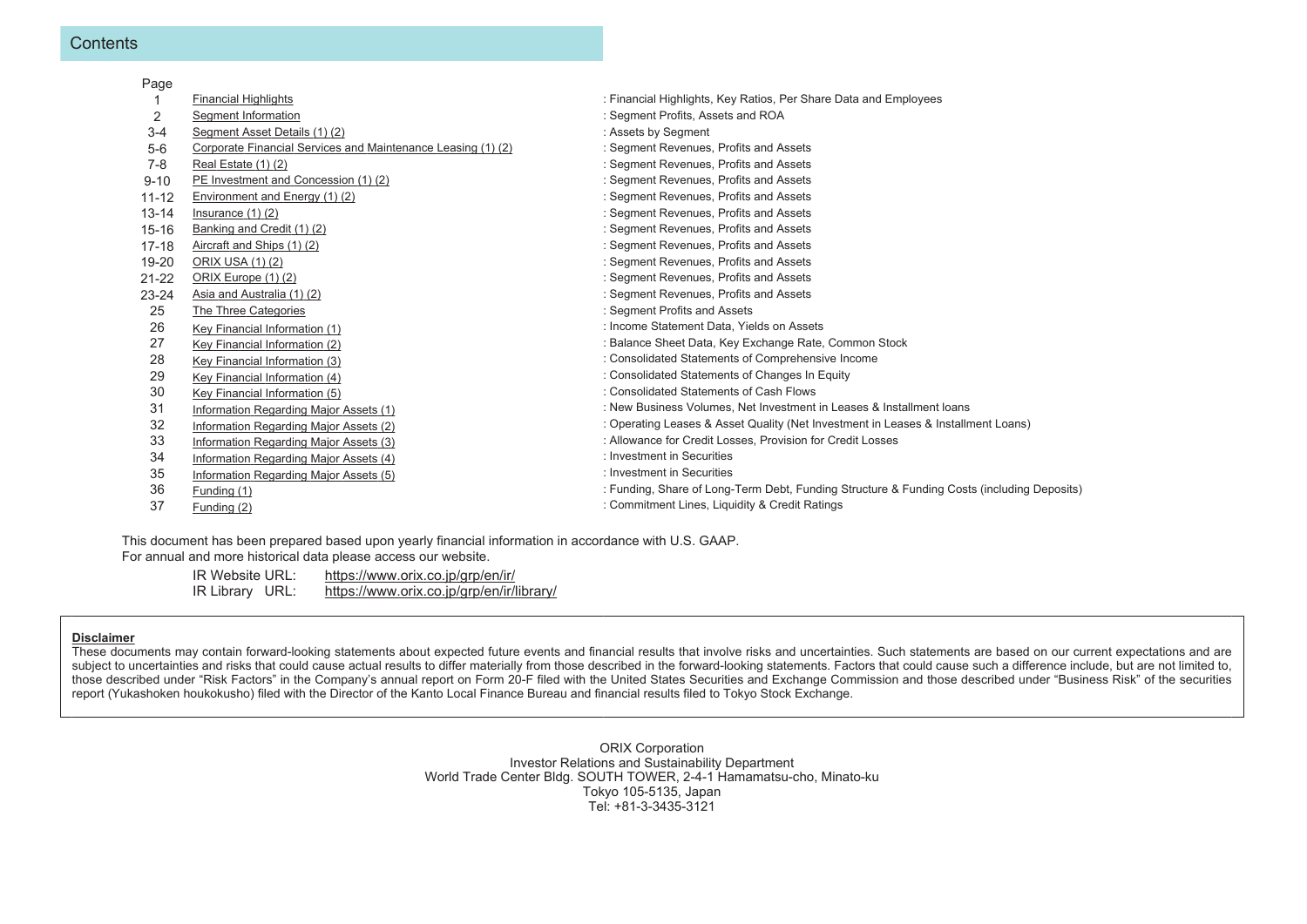|                                                          |               |               |               |               | (Millions of yen) |
|----------------------------------------------------------|---------------|---------------|---------------|---------------|-------------------|
| <b>Financial Highlights</b>                              | 2017.4-2018.3 | 2018.4-2019.3 | 2019.4-2020.3 | 2020.4-2021.3 | 2021.4-2022.3     |
| Total Revenues *1                                        | 2,862,771     | 2,434,864     | 2,280,329     | 2,292,708     | 2,520,365         |
| Income before Income Taxes                               | 435,501       | 395,730       | 412,561       | 287,561       | 504,876           |
| Net Income Attributable to ORIX Corporation Shareholders | 313,135       | 323,745       | 302.700       | 192,384       | 312,135           |
| Total Assets *2,3                                        | 11,425,982    | 12,174,917    | 13,067,528    | 13,563,082    | 14,270,672        |
| Total Liabilities *2,3                                   | 8,619,688     | 9,211,936     | 9,991,362     | 10,459,938    | 10,899,271        |
| <b>Total ORIX Corporation Shareholders' Equity</b>       | 2,682,424     | 2,897,074     | 2,993,608     | 3,028,456     | 3,261,419         |

\*1 Accounting Standards Update 2018-20 ("Narrow-Scope Improvements for Lessors"―ASC 842 ("Leases")) has been adopted since fiscal 2020,

and presentation of income statement regarding the certain lessor costs of finance lease and operating lease, such as the property taxes has been changed.

The presented amounts since fiscal 2020 have been retrospectively reclassified for the adoption.

\*2 Accounting Standards Update 2016-02 (ASC 842 ("Leases")) has been adopted since fiscal 2020.

\*3 Accounting Standards Update 2016-13 ("Measurement of Credit Losses on Financial Instruments"—ASC 326 ("Financial Instruments—Credit Losses")) has been adopted since fiscal 2021.

| Financial Indicators (1)       | 2017.4-2018.3 | 2018.4-2019.3 | 2019.4-2020.3 | 2020.4-2021.3 | 2021.4-2022.3 |
|--------------------------------|---------------|---------------|---------------|---------------|---------------|
| (ROE)<br>Return on Equity      | $12.1\%$      | 11.6%         | 10.3%         | 6.4%          | 9.9%          |
| (ROA)<br>' Return on Assets    | 2.76%         | 2.74%         | 2.40%         | .44%          | 2.24%         |
| Return on Segment Assets (ROA) | $3.42\%$      | 3.39%         | 2.90%         | 1.73%         | 2.67%         |

※ All of the above are calculated using accumulated Net Income Attributable to ORIX Corporation Shareholders.

| Financial Indicators (2)                                   |         | 2017.4-2018.3 | 2018.4-2019.3 | 2019.4-2020.3 | 2020.4-2021.3 | 2021.4-2022.3 |
|------------------------------------------------------------|---------|---------------|---------------|---------------|---------------|---------------|
| Shareholders' Equity Ratio                                 |         | 23.5%         | 23.8%         | 22.9%         | 22.3%         | 22.9%         |
| Debt-to-Equity Ratio                                       | (times) |               |               |               |               |               |
| (Short and Long-Term Debt+Deposits)/Shareholders' Equity * |         | 2.2           | 2.2           | 2.3           | 2.3           | 2.2           |
| (Short and Long-Term Debt)/Shareholders' Equity *          |         | 1.5           | 1.6           | 1.5           | 1.6           | 1.5           |
| Shareholders' Equity Per Share                             | (yen)   | 2,095.64      | 2,263.41      | 2,386.35      | 2,487.77      | 2,732.88      |
| Earnings Per Share                                         |         |               |               |               |               |               |
| <b>Basic EPS</b>                                           | (yen)   | 244.40        | 252.92        | 237.38        | 155.54        | 259.37        |
| <b>Diluted EPS</b>                                         | (yen)   | 244.15        | 252.70        | 237.17        | 155.39        | 259.07        |
| Dividends Applicable to Fiscal Year Per Share              | (yen)   | 66.00         | 76.00         | 76.00         | 78.00         | 85.60         |
| Number of Employees                                        |         | 31,890        | 32,411        | 31,233        | 33,153        | 32,235        |

※ Shareholders' Equity Ratio, Debt-to-Equity Ratio and Shareholders' Equity Per Share are calculated using Total ORIX Corporation Shareholders' Equity.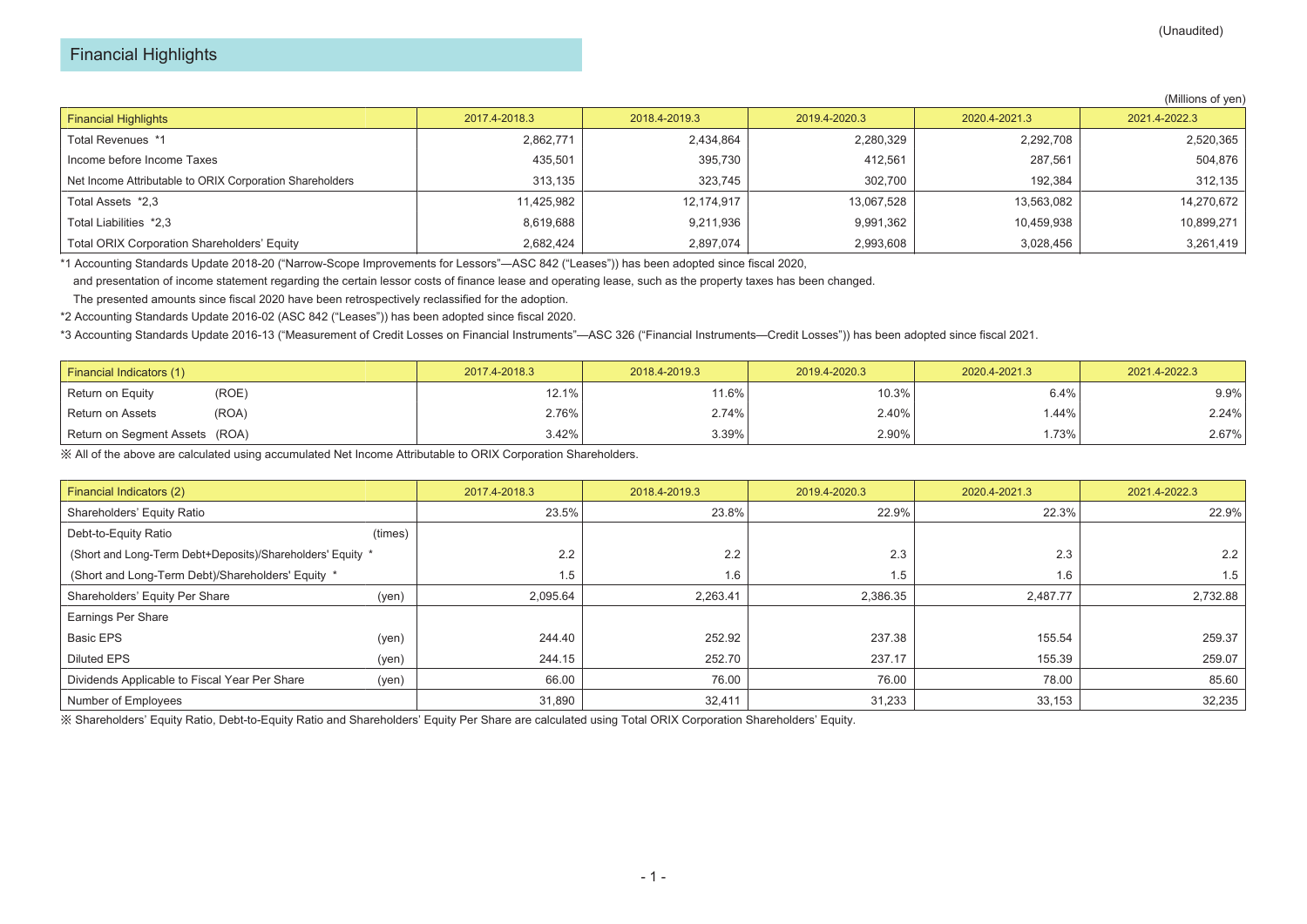#### Segment Information

|                                                         |                            |               |               |               |               | (Millions of yen |
|---------------------------------------------------------|----------------------------|---------------|---------------|---------------|---------------|------------------|
| Segment                                                 | <b>Segment Information</b> | 2017.4-2018.3 | 2018.4-2019.3 | 2019.4-2020.3 | 2020.4-2021.3 | 2021.4-2022.3    |
| Corporate Financial Services and                        | <b>Segment Profits</b>     | 117,656       | 88,664        | 74,712        | 70,727        | 251,384          |
| Maintenance Leasing                                     | <b>Segment Assets</b>      | 1,859,640     | 1,851,888     | 1,804,216     | 1,676,063     | 1,516,795        |
|                                                         | <b>Segment Asset ROA</b>   | 4.26%         | 3.27%         | 2.80%         | 2.78%         | 10.79%           |
| <b>Real Estate</b>                                      | <b>Segment Profits</b>     | 80,259        | 95,184        | 81,513        | 25,886        | 33,558           |
|                                                         | <b>Segment Assets</b>      | 849,535       | 759,466       | 821,194       | 872,095       | 910,101          |
|                                                         | <b>Segment Asset ROA</b>   | 6.27%         | 8.10%         | 7.06%         | 2.09%         | 2.58%            |
| PE Investment and Concession                            | Segment Profits            | 51,395        | 23,325        | 44,508        | 3,842         | (11, 261)        |
|                                                         | <b>Segment Assets</b>      | 233,308       | 279,915       | 322,522       | 378,698       | 353,581          |
|                                                         | Segment Asset ROA          | 16.76%        | 7.86%         | 12.17%        | 0.00%         | (3.07)%          |
| <b>Environment and Energy</b>                           | <b>Segment Profits</b>     | 27,698        | 12,326        | 11,147        | 27,543        | 2,948            |
|                                                         | <b>Segment Assets</b>      | 362,245       | 385,509       | 464,273       | 489,174       | 703,608          |
|                                                         | Segment Asset ROA          | 5.99%         | 2.26%         | 1.80%         | 4.08%         | 0.34%            |
| Insurance                                               | <b>Segment Profits</b>     | 51,810        | 53,304        | 45,954        | 56,152        | 54,560           |
|                                                         | <b>Segment Assets</b>      | 1,055,388     | 1,254,471     | 1,580,158     | 1,959,521     | 2,072,145        |
|                                                         | <b>Segment Asset ROA</b>   | 3.13%         | 3.32%         | 2.34%         | 2.28%         | 1.95%            |
| <b>Banking and Credit</b>                               | <b>Segment Profits</b>     | 33,788        | 37,952        | 40,816        | 49,913        | 43,779           |
|                                                         | <b>Segment Assets</b>      | 2,118,869     | 2,316,738     | 2,603,736     | 2,690,627     | 2,687,156        |
|                                                         | <b>Segment Asset ROA</b>   | 1.12%         | 1.17%         | 1.14%         | 1.29%         | 1.12%            |
| <b>Aircraft and Ships</b>                               | <b>Segment Profits</b>     | 20,019        | 36,166        | 44,885        | 5,357         | (1,838)          |
|                                                         | <b>Segment Assets</b>      | 381,703       | 646,284       | 585,304       | 601,762       | 684,098          |
|                                                         | <b>Segment Asset ROA</b>   | 5.08%         | 6.21%         | 6.69%         | 0.82%         | (0.63)%          |
| <b>ORIX USA</b>                                         | <b>Segment Profits</b>     | 37,549        | 44,612        | 50,955        | 40,296        | 76,263           |
|                                                         | <b>Segment Assets</b>      | 869,726       | 1,152,891     | 1,374,027     | 1,220,081     | 1,364,142        |
|                                                         | <b>Segment Asset ROA</b>   | 2.75%         | 3.48%         | 3.19%         | 2.45%         | 4.66%            |
| <b>ORIX Europe</b>                                      | <b>Segment Profits</b>     | 47,829        | 37,935        | 45,084        | 39,446        | 49,559           |
|                                                         | <b>Segment Assets</b>      | 353,828       | 343,080       | 317,847       | 369,546       | 401,869          |
|                                                         | Segment Asset ROA          | 10.69%        | 8.17%         | 10.23%        | 8.61%         | 9.64%            |
| Asia and Australia                                      | <b>Segment Profits</b>     | 2,093         | 4,202         | 11,787        | 13,124        | 52,255           |
|                                                         | <b>Segment Assets</b>      | 1,003,562     | 996,674       | 1,010,268     | 1,084,222     | 1,306,089        |
|                                                         | Segment Asset ROA          | 0.16%         | 0.32%         | 0.88%         | 0.94%         | 3.28%            |
| Total                                                   | <b>Segment Profits</b>     | 470,096       | 433,670       | 451,361       | 332,286       | 551,207          |
|                                                         | <b>Segment Assets</b>      | 9,087,804     | 9,986,916     | 10,883,545    | 11,341,789    | 11,999,584       |
| Adjustment of Segment Profits to Consolidated Statement |                            |               |               |               | (44, 725)     |                  |
| Amounts                                                 |                            | (34, 595)     | (37, 940)     | (38, 800)     |               | (46, 331)        |
| Income before Income Taxes                              |                            | 435,501       | 395,730       | 412,561       | 287,561       | 504,876          |

※ Segment Asset ROA is calculated using accumulated Segment Profits (after tax).

Since fiscal 2022, the tax rate used to calculate Segment Asset ROA has been changed based on the company belonging to each segment.

As a result, Segment Asset ROA for the previous fiscal year has been retrospectively restated.

※ Since fiscal 2019, VIEs for securitizing financial assets such as finance lease receivables and loan receivables are included in segment revenues, segment profits and segment assets,

and the amounts that had previously been reported have been reclassified for this change.

※ Accounting Standards Update 2016-02 (ASC 842 ("Leases")) has been adopted since fiscal 2020.

※ Accounting Standards Update 2016-13 ("Measurement of Credit Losses on Financial Instruments"―ASC 326 ("Financial Instruments―Credit Losses")) has been adopted since fiscal 2021.

※ Since fiscal 2021, the operating segments have been reorganized. As a result of this change, segment data for the previous fiscal year has been retrospectively restated.

※ Since fiscal 2021, the method of allocating selling, general and administrative expenses to segments has been changed.

As a result, segment data for the previous fiscal year has been retrospectively restated.

※ Since fiscal 2022, the method of allocating interest expenses and selling, general and administrative expenses to segments has been changed. As a result, segment data for the previous fiscal year has been retrospectively restated.

※ Since fiscal 2022, a portion of the leasing business in the Environment and Energy segment was transferred to the Corporate Financial Services and Maintenance Leasing segment. As a result, segment data for the previous fiscal year has been retrospectively restated.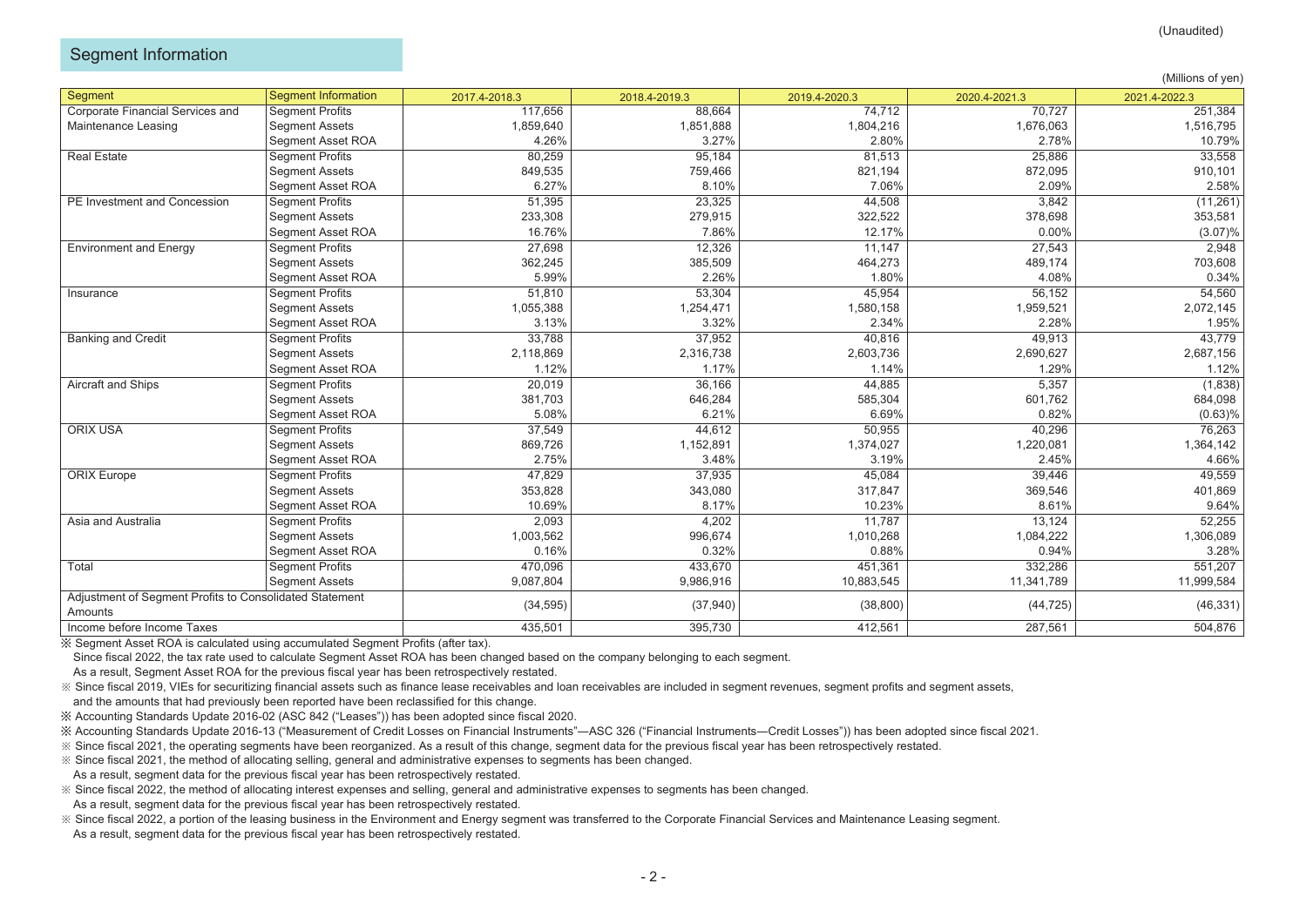| 2018.3<br>(Millions of yen)                                   |                                                                      |                    |                                           |                           |                          |                              |                              |                 |                          |                       |           |  |
|---------------------------------------------------------------|----------------------------------------------------------------------|--------------------|-------------------------------------------|---------------------------|--------------------------|------------------------------|------------------------------|-----------------|--------------------------|-----------------------|-----------|--|
| <b>Assets by Segment</b>                                      | Corporate<br><b>Financial Services</b><br>and Maintenance<br>Leasing | <b>Real Estate</b> | <b>PE</b> Investment<br>and<br>Concession | Environment<br>and Energy | Insurance                | <b>Banking and</b><br>Credit | Aircraft and<br><b>Ships</b> | <b>ORIX USA</b> | <b>ORIX Europe</b>       | Asia and<br>Australia | Total     |  |
| Investment in Direct Financing Leases *2                      | 718.430                                                              | 82.923             | —                                         | 16.786                    | 208                      | $\overline{\phantom{0}}$     | (1                           | 508             | $\overline{\phantom{0}}$ | 368.215               | ,187,069  |  |
| Installment Loans                                             | 429,323                                                              | 313                | 23                                        | (28)                      | 7,554                    | 1.845.207                    | 41.898                       | 321.327         | $\overline{\phantom{0}}$ | 171.361               | 2,816,978 |  |
| Investment in Operating Leases                                | 524.886                                                              | 275.373            | -                                         | 2,104                     | 44.319                   | -                            | 284.332                      | 16,801          | -                        | 189.999               | 1,337,814 |  |
| Investment in Securities                                      | 28.478                                                               | 4,356              | 19,688                                    | 163                       | 998.855                  | 261.436                      | $\overline{\phantom{0}}$     | 335,053         | 35,532                   | 42,852                | ,726,413  |  |
| Property under Facility Operations and Servicing Assets       | 15,979                                                               | 191,172            | 25,981                                    | 182.124                   | $\overline{\phantom{0}}$ |                              | $\overline{\phantom{0}}$     | 40.374          | $\overline{\phantom{0}}$ | 3,621                 | 459,251   |  |
| Inventories                                                   | 509                                                                  | 80.108             | 23.253                                    | 1.007                     | $\overline{\phantom{0}}$ | -                            | $\overline{\phantom{0}}$     | 5.718           | $\overline{\phantom{0}}$ | 205                   | 110,800   |  |
| Advances for DFL and Operating Lease                          | 302                                                                  | 21.737             |                                           | 146                       | $\overline{\phantom{0}}$ | $\overline{\phantom{0}}$     | 6.955                        | 1,608           | —                        | 925                   | 31,673    |  |
| Investment in Affiliates                                      | 19,089                                                               | 100.220            | 54,331                                    | 102,564                   | $\overline{\phantom{0}}$ | 455                          | 22.762                       | 71.179          | 1,453                    | 219.175               | 591,228   |  |
| Advances for Property under Facility Operations               | 720                                                                  | 19.351             | 668                                       | 44.234                    | $\overline{\phantom{0}}$ | -                            |                              |                 | -                        |                       | 64,973    |  |
| Goodwill, Intangible Assets Acquired in Business Combinations | 121.924                                                              | 73,982             | 109.364                                   | 13.145                    | 4.452                    | 11.771                       | 25,757                       | 77.158          | 316.843                  | 7.209                 | 761,605   |  |
| Total                                                         | .859.640                                                             | 849.535            | 233.308                                   | 362.245                   | 1.055.388                | 2.118.869                    | 381,703                      | 869.726         | 353.828                  | 1,003,562             | 9.087.804 |  |

| 2019.3<br>(Millions of yen)                                   |                                                                      |                    |                                    |                                  |                          |                              |                              |                 |                    |                       |           |  |
|---------------------------------------------------------------|----------------------------------------------------------------------|--------------------|------------------------------------|----------------------------------|--------------------------|------------------------------|------------------------------|-----------------|--------------------|-----------------------|-----------|--|
| <b>Assets by Segment</b>                                      | Corporate<br><b>Financial Services</b><br>and Maintenance<br>Leasing | <b>Real Estate</b> | PE Investment<br>and<br>Concession | <b>Environment</b><br>and Energy | Insurance                | <b>Banking and</b><br>Credit | Aircraft and<br><b>Ships</b> | <b>ORIX USA</b> | <b>ORIX Europe</b> | Asia and<br>Australia | Total     |  |
| Investment in Direct Financing Leases *2                      | 698,664                                                              | 78.739             | 163                                | 15.436                           | 42                       | -                            | (1)                          | 1,631           | -                  | 360.761               | ,155,435  |  |
| Installment Loans                                             | 412,363                                                              | 316                | 23                                 |                                  | 11,778                   | 2,038,202                    | 33,868                       | 594,264         | -                  | 186,715               | 3,277,534 |  |
| Investment in Operating Leases                                | 546,563                                                              | 241,981            | -                                  | 2,030                            | 29.810                   | -                            | 295.982                      | 13,022          | -                  | 200,114               | .329,502  |  |
| Investment in Securities                                      | 38.935                                                               | 8.039              | 17.798                             | 080.1                            | 1.208.389                | 266.361                      | 134                          | 305.294         | 43.661             | 36.252                | ,925,943  |  |
| Property under Facility Operations and Servicing Assets       | 17,974                                                               | 141,949            | 25,568                             | 239,413                          |                          | -                            | $\overline{\phantom{0}}$     | 40,539          | -                  | 3,609                 | 469,052   |  |
| Inventories                                                   | 638                                                                  | 80,920             | 30.217                             | 559                              | $\overline{\phantom{0}}$ | -                            | 558                          | 2,487           | -                  | 116                   | 115,495   |  |
| Advances for DFL and Operating Lease                          | 765                                                                  | 29.973             | -                                  | .340                             | $\overline{\phantom{0}}$ | -                            | 7.625                        | 513             | -                  | 2.794                 | 43,010    |  |
| Investment in Affiliates                                      | 16.536                                                               | 107.072            | 59.913                             | 102.053                          | $\overline{\phantom{0}}$ | 404                          | 285.896                      | 69.750          | 1.636              | 199.400               | 842,660   |  |
| Advances for Property under Facility Operations               | -                                                                    | 6.790              | 244                                | 11.047                           | $\overline{\phantom{0}}$ | -                            | $\overline{\phantom{0}}$     | -               | -                  |                       | 18,081    |  |
| Goodwill, Intangible Assets Acquired in Business Combinations | 119.450                                                              | 63,687             | 145.989                            | 12.546                           | 4.452                    | 11.771                       | 22.222                       | 125.391         | 297.783            | 6.913                 | 810,204   |  |
| Total                                                         | 888,1851,                                                            | 759.466            | 279.915                            | 385,509                          | 1.254.471                | 2.316.738                    | 646.284                      | .152.891        | 343.080            | 996,674               | 9,986,916 |  |

| 2020.3<br>(Millions of yen)                                   |                                                                      |                    |                                    |                           |                          |                              |                              |                 |                          |                       |            |  |
|---------------------------------------------------------------|----------------------------------------------------------------------|--------------------|------------------------------------|---------------------------|--------------------------|------------------------------|------------------------------|-----------------|--------------------------|-----------------------|------------|--|
| <b>Assets by Segment</b>                                      | Corporate<br><b>Financial Services</b><br>and Maintenance<br>Leasing | <b>Real Estate</b> | PE Investment<br>and<br>Concession | Environment<br>and Energy | Insurance                | <b>Banking and</b><br>Credit | Aircraft and<br><b>Ships</b> | <b>ORIX USA</b> | <b>ORIX Europe</b>       | Asia and<br>Australia | Total      |  |
| Net Investment in Leases *1 *2                                | 663,150                                                              | 73.279             | 141                                | 10,832                    | $\overline{\phantom{0}}$ | $\overline{\phantom{0}}$     | 1.839                        | 1.172           | $\overline{\phantom{0}}$ | 330,346               | 1,080,759  |  |
| Installment Loans                                             | 379,541                                                              | -                  | -                                  | -                         | 17.720                   | 2,318,347                    | 24,088                       | 778.249         | -                        | 222.465               | 3,740,410  |  |
| Investment in Operating Leases *1                             | 572.492                                                              | 319.550            | 9.367                              | 1,958                     | 29.271                   | $\overline{\phantom{0}}$     | 253.717                      | 9.148           | -                        | 195.660               | 391,163. ا |  |
| Investment in Securities                                      | 28.616                                                               | 7.274              | 17.916                             | 191                       | 1.528.042                | 273.218                      | $\overline{\phantom{m}}$     | 320.217         | 38.057                   | 29,248                | 2,242,779  |  |
| Property under Facility Operations and Servicing Assets *1    | 19,992                                                               | 140.416            | 43,735                             | 338,695                   |                          | -                            | $\overline{\phantom{0}}$     | 66.416          | -                        | 2,600                 | 611,854    |  |
| Inventories                                                   | 736                                                                  | 82.762             | 40.263                             | 394                       | $\overline{\phantom{0}}$ | $\overline{\phantom{0}}$     | $\overline{\phantom{0}}$     | 1,442           | -                        | 242                   | 125,839    |  |
| Advances for Finance Lease and Operating Lease                | 293                                                                  | 37.272             | -                                  | 1.861                     |                          | $\overline{\phantom{0}}$     | 4.990                        | 1.259           | -                        | 1.742                 | 47.417     |  |
| Investment in Affiliates                                      | 18,347                                                               | 91,835             | 68.603                             | 82.253                    | -                        | 400                          | 284.453                      | 52,361          | i 495                    | 221,853               | 821,600    |  |
| Advances for Property under Facility Operations               | 760                                                                  | 7.327              | 245                                | 12.229                    | -                        | $\overline{\phantom{0}}$     |                              | -               | _                        |                       | 20,561     |  |
| Goodwill, Intangible Assets Acquired in Business Combinations | 120,289                                                              | 61.479             | 142,252                            | 15,860                    | 5.125                    | 11.771                       | 16,217                       | 143.763         | 278.295                  | 6,112                 | 801,163    |  |
| Total                                                         | 804.216                                                              | 821.194            | 322.522                            | 464.273                   | 1.580.158                | 2.603.736                    | 585.304                      | 1.374.027       | 317.847                  | .010.268              | 10.883.545 |  |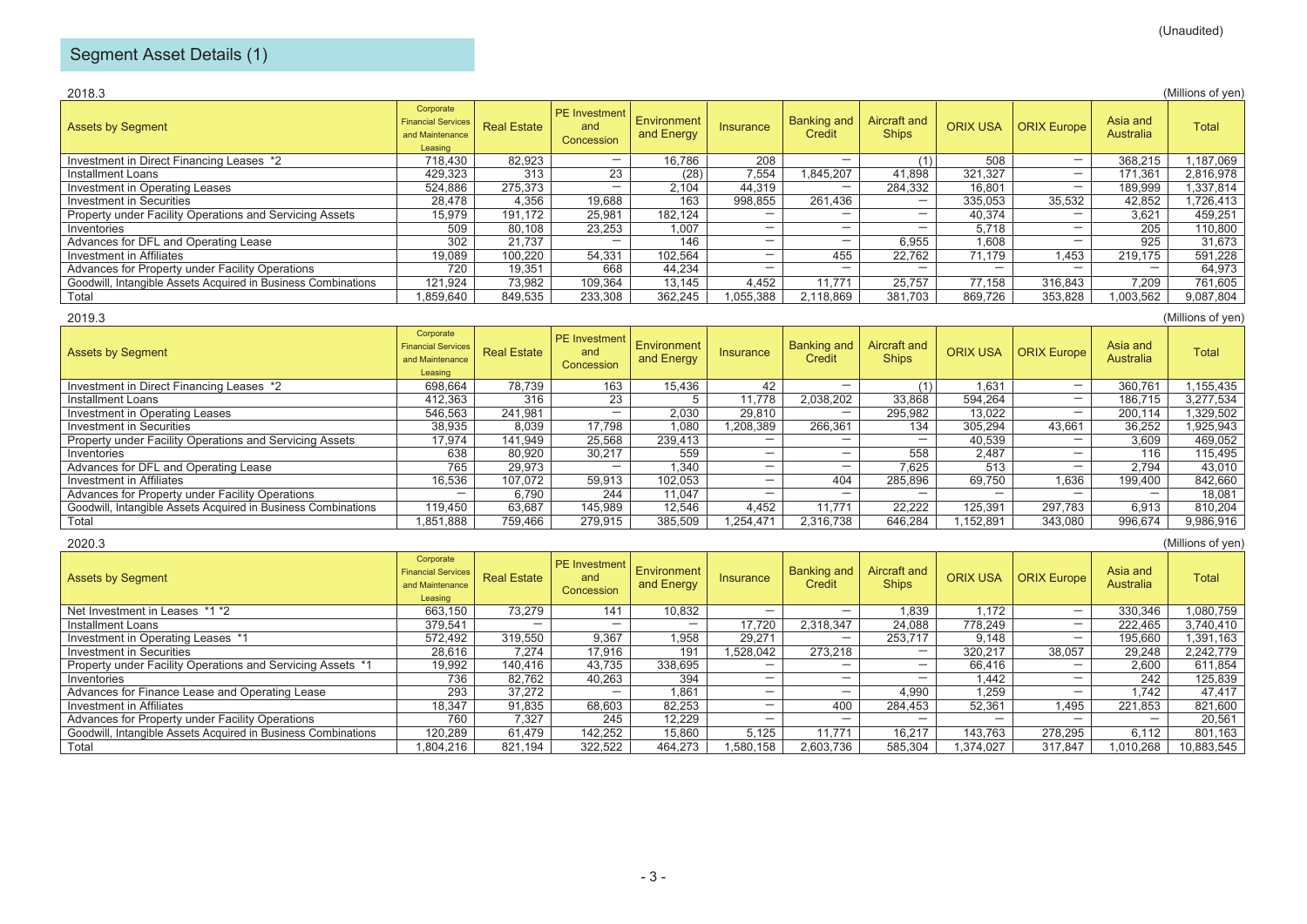## Segment Asset Details (2)

| 2021.3                                                        |                                                                      |                    |                                           |                           |                          |                              |                              |                 |                          |                       | (Millions of yen) |
|---------------------------------------------------------------|----------------------------------------------------------------------|--------------------|-------------------------------------------|---------------------------|--------------------------|------------------------------|------------------------------|-----------------|--------------------------|-----------------------|-------------------|
| <b>Assets by Segment</b>                                      | Corporate<br><b>Financial Services</b><br>and Maintenance<br>Leasing | <b>Real Estate</b> | <b>PE</b> Investment<br>and<br>Concession | Environment<br>and Energy | <b>Insurance</b>         | <b>Banking and</b><br>Credit | Aircraft and<br><b>Ships</b> | <b>ORIX USA</b> | <b>ORIX Europe</b>       | Asia and<br>Australia | <b>Total</b>      |
| Net Investment in Leases *1 *2                                | 610,366                                                              | 66.371             | 1.541                                     | 8,978                     | $\overline{\phantom{0}}$ | $\overline{\phantom{0}}$     | 2.994                        | 458             | $\overline{\phantom{0}}$ | 338,603               | 1,029,311         |
| Installment Loans                                             | 330,917                                                              | -                  | $\overline{\phantom{0}}$                  | $\overline{\phantom{0}}$  | 17.315                   | 2,402,916                    | 30,757                       | 617.822         | $\overline{\phantom{0}}$ | 271,038               | 3,670,765         |
| Investment in Operating Leases *1                             | 548.677                                                              | 291.877            | 23.455                                    | 2.051                     | 28.909                   | $\overline{\phantom{0}}$     | 262.482                      | 5,317           | $\overline{\phantom{0}}$ | 235,182               | 1,397,950         |
| <b>Investment in Securities</b>                               | 30,318                                                               | 8,543              | 12.918                                    | 814                       | 1,908,148                | 275.740                      | $\overline{\phantom{0}}$     | 342,631         | 45,540                   | 32,804                | 2,657,456         |
| Property under Facility Operations and Servicing Assets *1    | 18.726                                                               | 149.479            | 43.972                                    | 262.016                   | $\overline{\phantom{0}}$ | -                            | $\overline{\phantom{0}}$     | 72.094          | $\overline{\phantom{0}}$ | 1.284                 | 547,571           |
| Inventories                                                   | 630                                                                  | 94,429             | 45.597                                    | 396                       | $\overline{\phantom{0}}$ | $\overline{\phantom{0}}$     | $\overline{\phantom{0}}$     | 603             | $\overline{\phantom{0}}$ | 377                   | 142,032           |
| Advances for Finance Lease and Operating Lease                | 500                                                                  | 98,820             | $\overline{\phantom{0}}$                  | ,392                      | $\overline{\phantom{0}}$ | $\overline{\phantom{0}}$     | 578                          | 378             | $\overline{\phantom{0}}$ | 3,064                 | 104,732           |
| <b>Investment in Affiliates</b>                               | 18.049                                                               | 99,105             | 55,421                                    | 180,492                   | $\overline{\phantom{0}}$ | 200                          | 293.469                      | 43,816          | 1.770                    | 195,413               | 887,735           |
| Advances for Property under Facility Operations               |                                                                      | 4,089              | 6,732                                     | 19,963                    |                          | -                            | $\overline{\phantom{0}}$     | -               | $\overline{\phantom{0}}$ |                       | 30,784            |
| Goodwill, Intangible Assets Acquired in Business Combinations | 117.880                                                              | 59,382             | 189.062                                   | 13.072                    | 5.149                    | 11.771                       | 11.482                       | 136.962         | 322.236                  | 6,457                 | 873,453           |
| Total                                                         | 1.676.063                                                            | 872,095            | 378,698                                   | 489,174                   | 1,959,521                | 2.690.627                    | 601,762                      | .220.081        | 369,546                  | 084,222               | 11,341,789        |

|--|--|

| 2022.3<br>(Millions of yen)                                   |                                                                      |                    |                                    |                                  |                          |                              |                              |                          |                          |                       |            |  |
|---------------------------------------------------------------|----------------------------------------------------------------------|--------------------|------------------------------------|----------------------------------|--------------------------|------------------------------|------------------------------|--------------------------|--------------------------|-----------------------|------------|--|
| <b>Assets by Segment</b>                                      | Corporate<br><b>Financial Services</b><br>and Maintenance<br>Leasing | <b>Real Estate</b> | PE Investment<br>and<br>Concession | <b>Environment</b><br>and Energy | Insurance                | <b>Banking and</b><br>Credit | Aircraft and<br><b>Ships</b> | <b>ORIX USA</b>          | <b>ORIX Europe</b>       | Asia and<br>Australia | Total      |  |
| Net Investment in Leases *1 *2                                | 580,161                                                              | 62,498             | 1.689                              | 7.910                            | -                        | $\overline{\phantom{0}}$     | -                            | 475                      | $\overline{\phantom{0}}$ | 405,043               | 1,057,776  |  |
| <b>Installment Loans</b>                                      | 325,482                                                              |                    | -                                  | 711                              | 17.983                   | 2.397.532                    | 81.695                       | 717.183                  | $\overline{\phantom{0}}$ | 321,994               | 3,862,580  |  |
| Investment in Operating Leases *1                             | 517.233                                                              | 300.460            | 43.686                             | 279                              | 28.296                   | $\overline{\phantom{0}}$     | 271.910                      | 4.653                    | $\overline{\phantom{0}}$ | 286,214               | 452,731    |  |
| <b>Investment in Securities</b>                               | 34.987                                                               | 4.289              | 12,129                             | 961                              | 2.021.134                | 277.786                      | $\overline{\phantom{m}}$     | 367.190                  | 82.770                   | 48,052                | 2,849,298  |  |
| Property under Facility Operations and Servicing Assets *1    | 17,199                                                               | 155,750            | 40.725                             | 330,598                          | $\overline{\phantom{0}}$ | $\overline{\phantom{0}}$     | —                            | 79.000                   | $\overline{\phantom{0}}$ | 1,084                 | 624,356    |  |
| Inventories                                                   | 594                                                                  | 97.667             | 39.554                             | 356                              | $\overline{\phantom{0}}$ | $\overline{\phantom{0}}$     | 113                          | 685                      | $\overline{\phantom{0}}$ | 483                   | 139,452    |  |
| Advances for Finance Lease and Operating Lease                | 1,800                                                                | 112,309            | -                                  | 6                                | $\overline{\phantom{0}}$ | $\overline{\phantom{0}}$     | -                            | 945                      | $\overline{\phantom{0}}$ | 3.919                 | 118,979    |  |
| Investment in Affiliates                                      | 16,929                                                               | 113,178            | 43,498                             | 204,260                          | $\overline{\phantom{0}}$ | 67                           | 320,058                      | 45,337                   | 2,221                    | 232,471               | 978,019    |  |
| Advances for Property under Facility Operations               | -                                                                    | 6,857              | 1,323                              | 57,520                           | $\overline{\phantom{0}}$ | $\overline{\phantom{0}}$     | -                            | $\overline{\phantom{0}}$ | $\overline{\phantom{m}}$ | -                     | 65,700     |  |
| Goodwill, Intangible Assets Acquired in Business Combinations | 22,410                                                               | 57,093             | 170.977                            | 101,007                          | 4.732                    | 11.771                       | 10,322                       | 148.674                  | 316,878                  | 6.829                 | 850,693    |  |
| Total                                                         | .516.795                                                             | 910,101            | 353,581                            | 703,608                          | 2.072.145                | 2,687,156                    | 684,098                      | 1,364,142                | 401,869                  | 1,306,089             | 11,999,584 |  |

\*1 Accounting Standards Update 2016-02 (ASC 842 ("Leases")) has been adopted since fiscal 2020.

In addition, the amounts of investment in direct financing leases have been reclassified to net investment in leases.

\*2 Since fiscal 2022, a portion of the leasing business in the Environment and Energy segment was transferred to the Corporate Financial Services and Maintenance Leasing segment.

As a result, segment data for the previous fiscal year has been retrospectively restated.

※Since fiscal 2021, the operating segments have been reorganized. As a result of this change, segment data for the previous fiscal year has been retrospectively restated.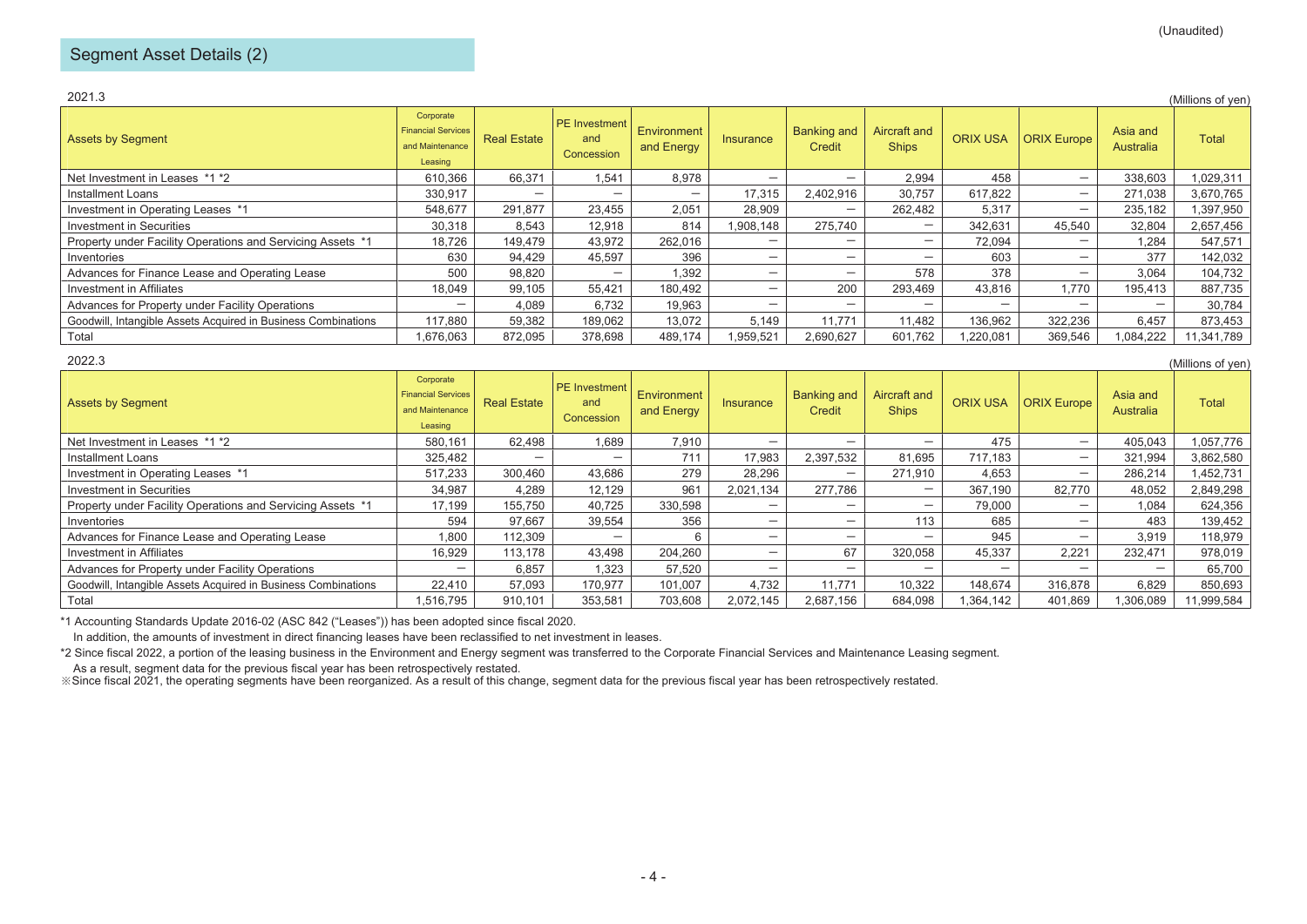$\lambda$  and  $\lambda$ 

|                                                                                                                                                     |               |               |               |               | (Millions of yen) |
|-----------------------------------------------------------------------------------------------------------------------------------------------------|---------------|---------------|---------------|---------------|-------------------|
| Segment Income Statement Data                                                                                                                       | 2017.4-2018.3 | 2018.4-2019.3 | 2019.4-2020.3 | 2020.4-2021.3 | 2021.4-2022.3     |
| Finance revenues *1 *5                                                                                                                              | 48,680        | 47,208        | 62,327        | 58,996        | 57,580            |
| Gains on investment securities and dividends                                                                                                        | 17,713        | (744)         | 111           | 1,616         | 4,417             |
| Operating leases *1                                                                                                                                 | 207,536       | 213,403       | 243,977       | 247,190       | 254,956           |
| Sales of goods and real estate                                                                                                                      | 8,157         | 9,771         | 11,536        | 10,348        | 9,741             |
| Services income                                                                                                                                     | 107,703       | 109,773       | 111,010       | 112,865       | 118,644           |
| Total Segment Revenues :                                                                                                                            | 389,789       | 379,411       | 428,961       | 431,015       | 445,338           |
| Interest expense *4 *5                                                                                                                              | 8,074         | 6,819         | 6,148         | 5,613         | 5,109             |
| Costs of operating leases *1                                                                                                                        | 152,128       | 161,539       | 194,162       | 199,774       | 191,291           |
| Costs of goods and real estate sold                                                                                                                 | 4,698         | 6,115         | 6,814         | 6,832         | 6,516             |
| Services expense                                                                                                                                    | 45,260        | 47,977        | 53,020        | 56,447        | 58,148            |
| Selling, general and administrative expenses *2 *4                                                                                                  | 64,780        | 66,372        | 76,275        | 74,882        | 76,845            |
| Provision for doubtful receivables and probable loan losses, provision for<br>credit losses, and write-downs of long-lived assets and securities *3 | 361           | 1,760         | 1,189         | 1,405         | 2,388             |
| Other *1 *5                                                                                                                                         | (616)         | 484           | 17,952        | 16,528        | 17,175            |
| Total Segment Expenses :                                                                                                                            | 274,685       | 291,066       | 355,560       | 361,481       | 357,472           |
| <b>Segment Operating Income</b>                                                                                                                     | 115,104       | 88,345        | 73,401        | 69,534        | 87,866            |
| Equity in Net Income (Loss) of Affiliates and others                                                                                                | 2,552         | 319           | 1,311         | 1,193         | 163,518           |
| <b>Segment Profits</b>                                                                                                                              | 117,656       | 88,664        | 74,712        | 70,727        | 251,384           |

\*1 Accounting Standards Update 2018-20 ("Narrow-Scope Improvements for Lessors"―ASC 842 ("Leases")) has been adopted since fiscal 2020,

and presentation of income statement regarding the certain lessor costs of finance lease and operating lease, such as the property taxes has been changed.

\*2 Since fiscal 2021, the method of allocating selling, general and administrative expenses to segments has been changed.

As a result, segment data for the previous fiscal year has been retrospectively restated.

\*3 Accounting Standards Update 2016-13 ("Measurement of Credit Losses on Financial Instruments"―ASC 326 ("Financial Instruments―Credit Losses")) has been adopted since fiscal 2021, and the amounts of provision for doubtful receivables and probable loan losses have been reclassified to provision for credit losses.

\*4 Since fiscal 2022, the method of allocating interest expenses and selling, general and administrative expenses to segments has been changed. As a result, segment data for the previous fiscal year has been retrospectively restated.

\*5 Since fiscal 2022, a portion of the leasing business in the Environment and Energy segment was transferred to the Corporate Financial Services and Maintenance Leasing segment. As a result, segment data for the previous fiscal year has been retrospectively restated.

|                                     |               |               |               |               | (Millions of yen) |
|-------------------------------------|---------------|---------------|---------------|---------------|-------------------|
| <b>Segment Profits</b>              | 2017.4-2018.3 | 2018.4-2019.3 | 2019.4-2020.3 | 2020.4-2021.3 | 2021.4-2022.3     |
| <b>Corporate Financial Services</b> | 60,962        | 33,277        | 23,303        | 21,659        | 23,243            |
| Yayoi                               | 6,475         | 6,304         | 6,656         | 6,049         | 168,274           |
| Auto                                | 37,865        | 35,277        | 31,164        | 31,341        | 43,221            |
| Rentec                              | 12,354        | 13,806        | 13,589        | 11,678        | 16,646            |
| <b>Total Segment Profits</b>        | 117,656       | 88,664        | 74,712        | 70,727        | 251,384           |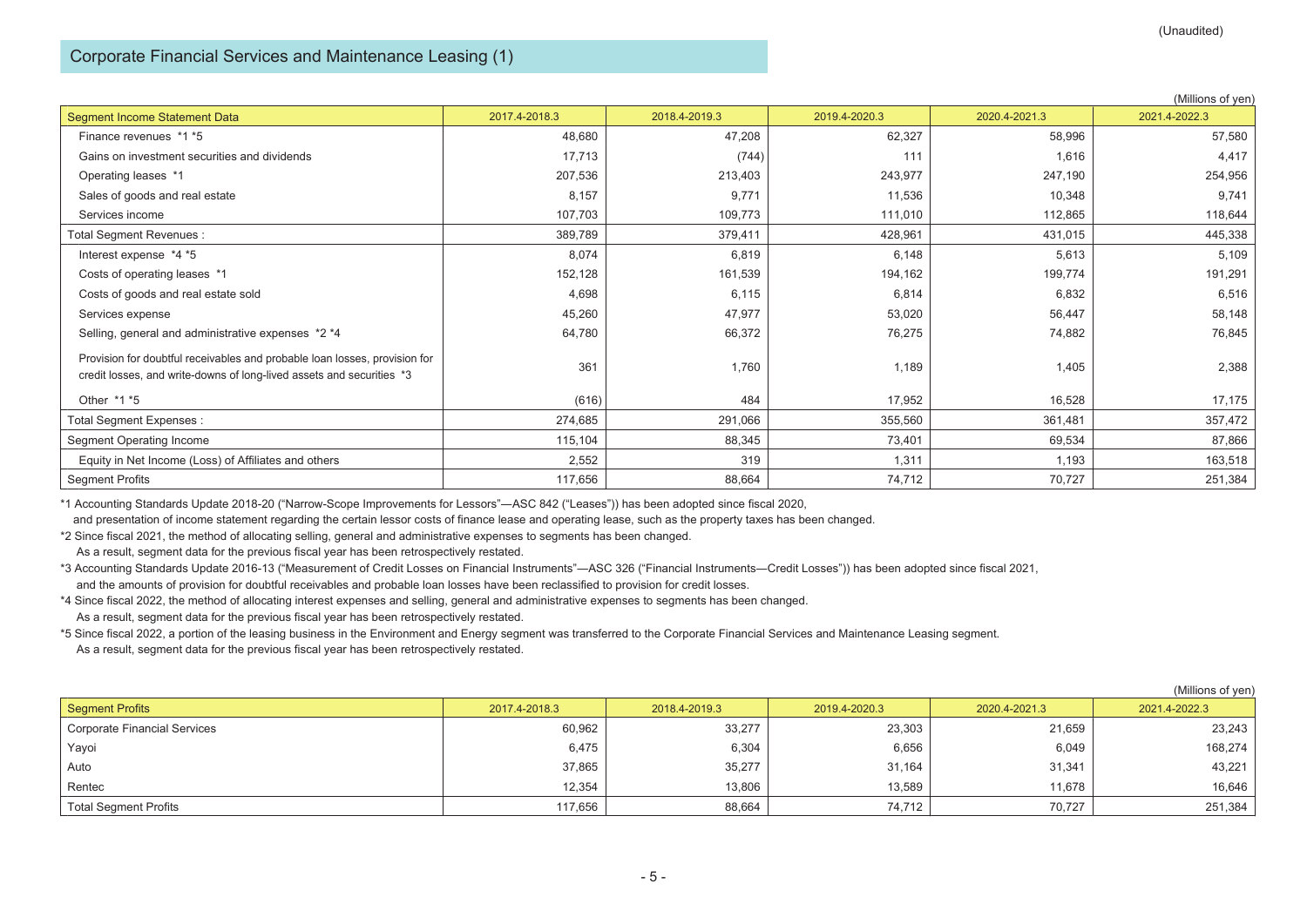#### Corporate Financial Services and Maintenance Leasing (2)

| (Millions of yen) |  |  |
|-------------------|--|--|
|-------------------|--|--|

| <b>Segment Assets</b>                                         | 2018.3    | 2019.3    | 2020.3    | 2021.3                   | 2022.3    |
|---------------------------------------------------------------|-----------|-----------|-----------|--------------------------|-----------|
| Net Investment in Leases *1 *2                                | 718.430   | 698,664   | 663,150   | 610,366                  | 580,161   |
| <b>Installment Loans</b>                                      | 429,323   | 412,363   | 379,541   | 330,917                  | 325,482   |
| Investment in Operating Leases *1                             | 524,886   | 546,563   | 572,492   | 548,677                  | 517,233   |
| Investment in Securities                                      | 28,478    | 38,935    | 28,616    | 30,318                   | 34,987    |
| Property under Facility Operations *1                         | 15,979    | 17,974    | 19,992    | 18,726                   | 17,199    |
| Inventories                                                   | 509       | 638       | 736       | 630                      | 594       |
| Advances for Finance Lease and Operating Lease                | 302       | 765       | 293       | 500                      | 1,800     |
| Investment in Affiliates                                      | 19,089    | 16,536    | 18,347    | 18,049                   | 16,929    |
| Advances for Property under Facility Operations               | 720       |           | 760       | $\overline{\phantom{0}}$ |           |
| Goodwill, Intangible Assets Acquired in Business Combinations | 121.924   | 119,450   | 120,289   | 117,880                  | 22.410    |
| <b>Total Segment Assets</b>                                   | 1,859,640 | 1,851,888 | 1,804,216 | 1,676,063                | 1,516,795 |

\*1 Accounting Standards Update 2016-02 (ASC 842 ("Leases")) has been adopted since fiscal 2020.

In addition, the amounts of investment in direct financing leases have been reclassified to net investment in leases.

\*2 Since fiscal 2022, a portion of the leasing business in the Environment and Energy segment was transferred to the Corporate Financial Services and Maintenance Leasing segment. As a result, segment data for the previous fiscal year has been retrospectively restated.

|                                     |           |           |           |           | (Millions of yen) |
|-------------------------------------|-----------|-----------|-----------|-----------|-------------------|
| <b>Segment Assets</b>               | 2018.3    | 2019.3    | 2020.3    | 2021.3    | 2022.3            |
| <b>Corporate Financial Services</b> | 911,723   | 879,062   | 817,286   | 728,455   | 707,208           |
| Yayoi                               | 100.727   | 99,051    | 97,314    | 94,978    | -                 |
| Auto                                | 731,335   | 745,215   | 740,274   | 706,280   | 675,005           |
| Rentec                              | 115.855   | 128.560   | 149,342   | 146,350   | 134,582           |
| <b>Total Segment Assets</b>         | 1,859,640 | 1,851,888 | 1,804,216 | 1,676,063 | 1,516,795         |

|                                                 |        |        |        |        | (Thousand Autos) |
|-------------------------------------------------|--------|--------|--------|--------|------------------|
| <b>Automobile Operations</b>                    | 2018.3 | 2019.3 | 2020.3 | 2021.3 | 2022.3           |
| Number of Automobiles Under Management in Japan | ,347   | .406   | ,439   | .416   | l,409            |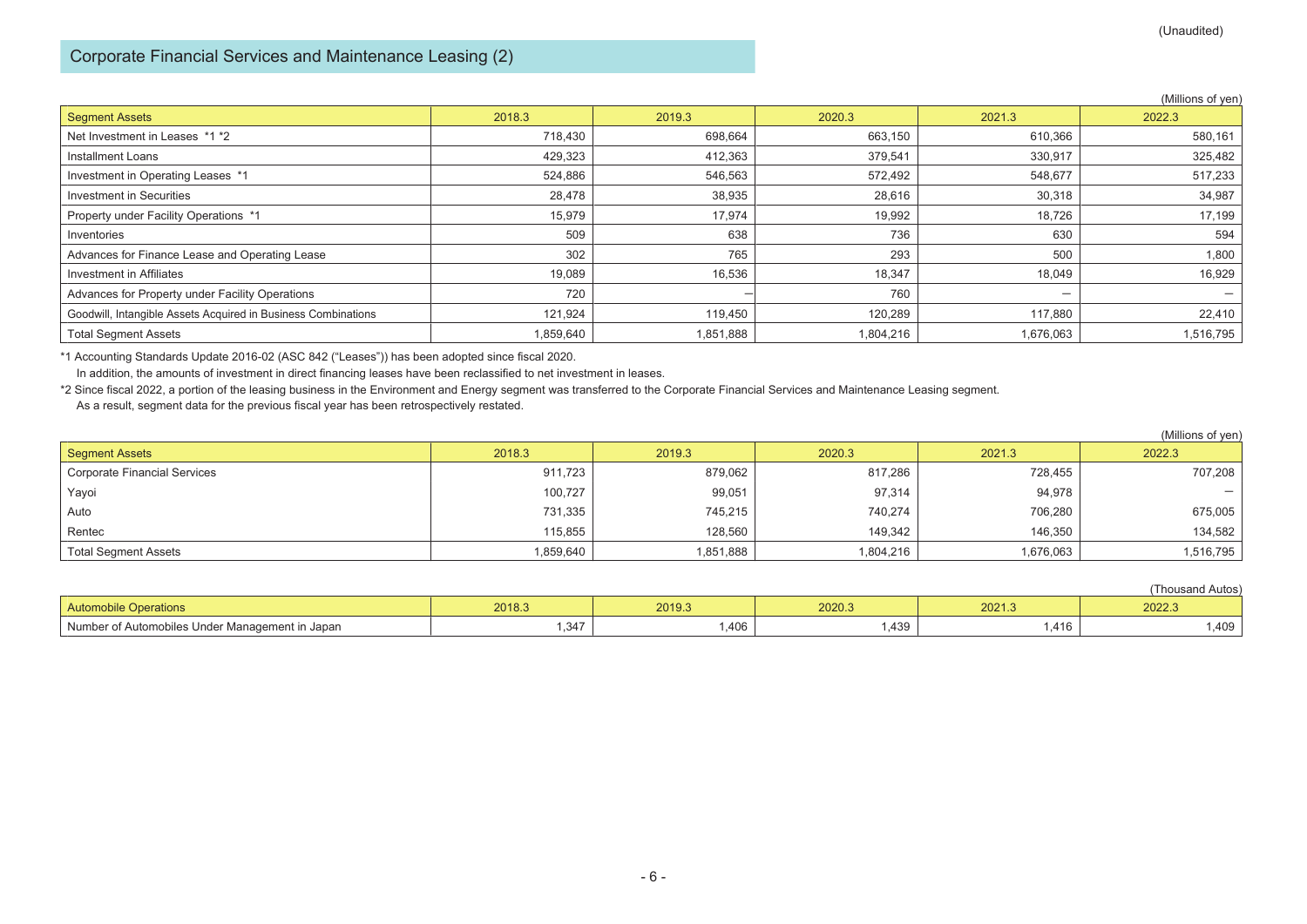$(Millions of yon)$ 

|                                                                                                                                                     |               |               |               |               | (Millions of yen) |
|-----------------------------------------------------------------------------------------------------------------------------------------------------|---------------|---------------|---------------|---------------|-------------------|
| Segment Income Statement Data                                                                                                                       | 2017.4-2018.3 | 2018.4-2019.3 | 2019.4-2020.3 | 2020.4-2021.3 | 2021.4-2022.3     |
| Finance revenues *1                                                                                                                                 | 6,868         | 6,265         | 6,723         | 6,206         | 5,602             |
| Operating leases                                                                                                                                    | 54,721        | 72,309        | 63,149        | 46,022        | 48,091            |
| Sales of goods and real estate                                                                                                                      | 131,829       | 141,489       | 122,230       | 91,348        | 97,138            |
| Services income                                                                                                                                     | 298,964       | 311,590       | 276,123       | 215,805       | 235,746           |
| Other                                                                                                                                               | 558           | (31)          | (139)         | 417           | 4,111             |
| Total Segment Revenues :                                                                                                                            | 492,940       | 531,622       | 468,086       | 359,798       | 390,688           |
| Interest expense *4                                                                                                                                 | 2,677         | 2,679         | 1,790         | 2,282         | 2,584             |
| Costs of operating leases                                                                                                                           | 29,964        | 27,676        | 26,654        | 24,929        | 25,006            |
| Costs of goods and real estate sold                                                                                                                 | 112,204       | 121,414       | 108,637       | 76,071        | 79,612            |
| Services expense *4                                                                                                                                 | 256,233       | 262,515       | 238,952       | 202,161       | 218,909           |
| Selling, general and administrative expenses *2 *4                                                                                                  | 36,002        | 37,119        | 37,462        | 34,766        | 33,474            |
| Provision for doubtful receivables and probable loan losses, provision for<br>credit losses, and write-downs of long-lived assets and securities *3 | 4,253         | 1,662         | 545           | 1,994         | 262               |
| Other *1                                                                                                                                            | 128           | 723           | 1.267         | (2, 170)      | (1, 150)          |
| Total Segment Expenses :                                                                                                                            | 441,461       | 453,788       | 415,307       | 340,033       | 358,697           |
| Segment Operating Income                                                                                                                            | 51,479        | 77.834        | 52,779        | 19,765        | 31,991            |
| Equity in Net Income (Loss) of Affiliates and others                                                                                                | 28,780        | 17,350        | 28,734        | 6,121         | 1,567             |
| <b>Segment Profits</b>                                                                                                                              | 80,259        | 95,184        | 81,513        | 25,886        | 33,558            |

\*1 Accounting Standards Update 2018-20 ("Narrow-Scope Improvements for Lessors"―ASC 842 ("Leases")) has been adopted since fiscal 2020,

and presentation of income statement regarding the certain lessor costs of finance lease and operating lease, such as the property taxes has been changed.

\*2 Since fiscal 2021, the method of allocating selling, general and administrative expenses to segments has been changed.

As a result, segment data for the previous fiscal year has been retrospectively restated.

\*3 Accounting Standards Update 2016-13 ("Measurement of Credit Losses on Financial Instruments"―ASC 326 ("Financial Instruments―Credit Losses")) has been adopted since fiscal 2021,

and the amounts of provision for doubtful receivables and probable loan losses have been reclassified to provision for credit losses.

\*4 Since fiscal 2022, the method of allocating interest expenses and selling, general and administrative expenses, etc., to segments has been changed. As a result, segment data for the previous fiscal year has been retrospectively restated.

|                                        |               |               |               |               | (Millions of ven) |
|----------------------------------------|---------------|---------------|---------------|---------------|-------------------|
| <b>Segment Profits</b>                 | 2017.4-2018.3 | 2018.4-2019.3 | 2019.4-2020.3 | 2020.4-2021.3 | 2021.4-2022.3     |
| RE Investment and Facilities Operation | 67,749        | 75,924        | 60,355        | 3.362         | 13,130            |
| <b>DAIKYO</b>                          | 12.510        | 19.260        | 21.158        | 22.524        | 20.428            |
| <b>Total Segment Profits</b>           | 80,259        | 95,184        | 81,513        | 25.886        | 33,558            |

|                                                        |               |               |               |               | (Millions of yen) |
|--------------------------------------------------------|---------------|---------------|---------------|---------------|-------------------|
| Services income                                        | 2017.4-2018.3 | 2018.4-2019.3 | 2019.4-2020.3 | 2020.4-2021.3 | 2021.4-2022.3     |
| Revenues from real estate management and contract work | 185,343       | 188,579       | 195,897       | 183,912       | 195,954           |
| Facilities operation                                   | 98,853        | 112,769       | 68,834        | 24,172        | 32,292            |
| Other                                                  | 14.768        | 10.242        | 11.392        |               | 7,500             |
| Total Services income                                  | 298,964       | 311.590       | 276.123       | 215.805       | 235.746           |

|                                                                                   |               |               |               |               | $\mu$         |
|-----------------------------------------------------------------------------------|---------------|---------------|---------------|---------------|---------------|
| Gains on sales                                                                    | 2017.4-2018.3 | 2018.4-2019.3 | 2019.4-2020.3 | 2020.4-2021.3 | 2021.4-2022.3 |
| Gains on Rental Property Sales (included in Operating leases)                     | 13,328        | 35,339        | 30,147        | 14,809        | 17.159        |
| Gains on sales of property under operations (included in Services income)         |               | 13,435        | .438          | 871           | 871           |
| Gains on sales (included in Equity in Net Income (Loss) of Affiliates) and others | 33.767        | 9.427         | 23.127        | 2.704         | 4.050         |
| Total Gains on sales                                                              | 47.179        | 58.201        | 54.712        | 18.384        | 22.080        |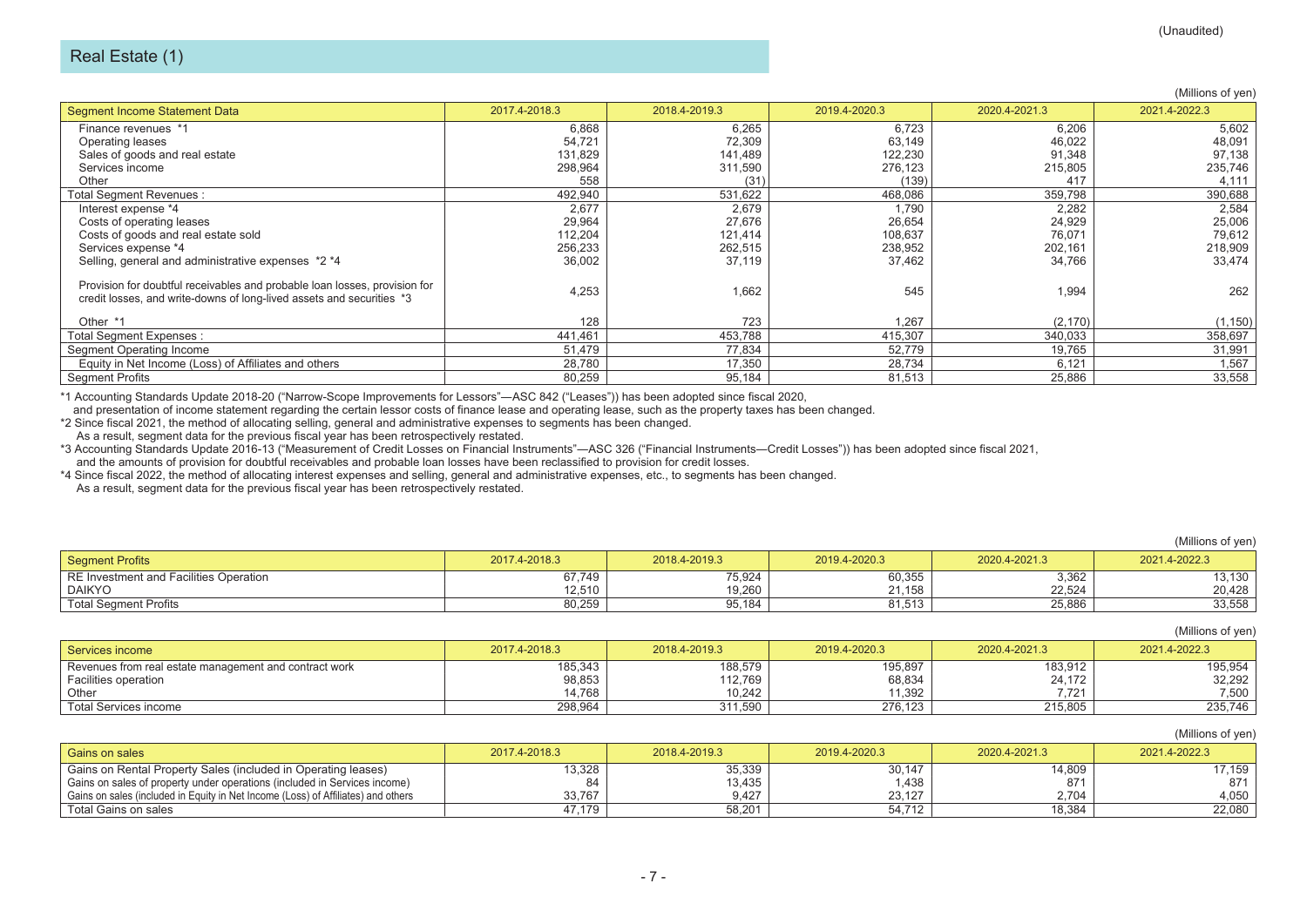|                                                               |         |         |         |         | (IVIIIIIOITIS OF YELL |
|---------------------------------------------------------------|---------|---------|---------|---------|-----------------------|
| <b>Segment Assets</b>                                         | 2018.3  | 2019.3  | 2020.3  | 2021.3  | 2022.3                |
| Net Investment in Leases *                                    | 82,923  | 78,739  | 73,279  | 66,371  | 62,498                |
| Installment Loans                                             | 313     | 316     | -       | -       |                       |
| Investment in Operating Leases *                              | 275,373 | 241,981 | 319,550 | 291,877 | 300,460               |
| Investment in Securities                                      | 4,356   | 8,039   | 7,274   | 8,543   | 4,289                 |
| Property under Facility Operations *                          | 191,172 | 141,949 | 140,416 | 149,479 | 155,750               |
| Inventories                                                   | 80,108  | 80,920  | 82,762  | 94,429  | 97,667                |
| Advances for Finance Lease and Operating Lease                | 21,737  | 29,973  | 37,272  | 98,820  | 112,309               |
| Investment in Affiliates                                      | 100,220 | 107,072 | 91,835  | 99,105  | 113,178               |
| Advances for Property under Facility Operations               | 19,351  | 6,790   | 7,327   | 4,089   | 6,857                 |
| Goodwill, Intangible Assets Acquired in Business Combinations | 73,982  | 63,687  | 61,479  | 59,382  | 57,093                |
| <b>Total Segment Assets</b>                                   | 849,535 | 759,466 | 821,194 | 872,095 | 910,101               |
|                                                               |         |         |         |         |                       |

\* Accounting Standards Update 2016-02 (ASC 842 ("Leases")) has been adopted since fiscal 2020.

In addition, the amounts of investment in direct financing leases have been reclassified to net investment in leases.

|                                        |         |         |         |         | (Millions of yen) |
|----------------------------------------|---------|---------|---------|---------|-------------------|
| Segment Assets                         | 2018.3  | 2019.3  | 2020.3  | 2021.3  | 2022.3            |
| RE Investment and Facilities Operation | 667,804 | 554,694 | 611,462 | 654,341 | 670,035           |
| <b>DAIKYO</b>                          | 181.731 | 204.772 | 209.732 | 217.754 | 240,066           |
| <b>Total Segment Assets</b>            | 849,535 | 759,466 | 821,194 | 872,095 | 910,101           |

|                                                  |         |         |        |         | (Billions of yen) |
|--------------------------------------------------|---------|---------|--------|---------|-------------------|
| <b>Asset Management Business AUM</b>             | 2018.3  | 2019.3  | 2020.3 | 2021.3  | 2022.3            |
| ORIX Asset Management Corporation *              | 659.7   | 673.9   | 681.0  | 684.2   | 682.9             |
| ORIX Real Estate Investment Advisors Corporation | 425.5   | 538.0   | 633.8  | 665.5   | 595.6             |
| End of Period Total AUM                          | 1.085.2 | 1,211.9 | .314.8 | 1,349.7 | 1,278.5           |

\* For ORIX Asset Management Corporation, the end of period AUM for February and August are shown in the columns of the end of period AUM for March and September correspondingly.

|                                                  |               |               |               |               | (Millions of yen) |
|--------------------------------------------------|---------------|---------------|---------------|---------------|-------------------|
| <b>Asset Management Business Revenues</b>        | 2017.4-2018.3 | 2018.4-2019.3 | 2019.4-2020.3 | 2020.4-2021.3 | 2021.4-2022.3     |
| ORIX Asset Management Corporation                | 3,108         | 3,303         | 3,340         | 3,254         | 3,230             |
| ORIX Real Estate Investment Advisors Corporation | 7,575         | 2.868         | 4.769         | 3,310         | 3,011             |
| Total Revenues                                   | 10,683        | 6,171         | 8,109         | 6,564         | 6,241             |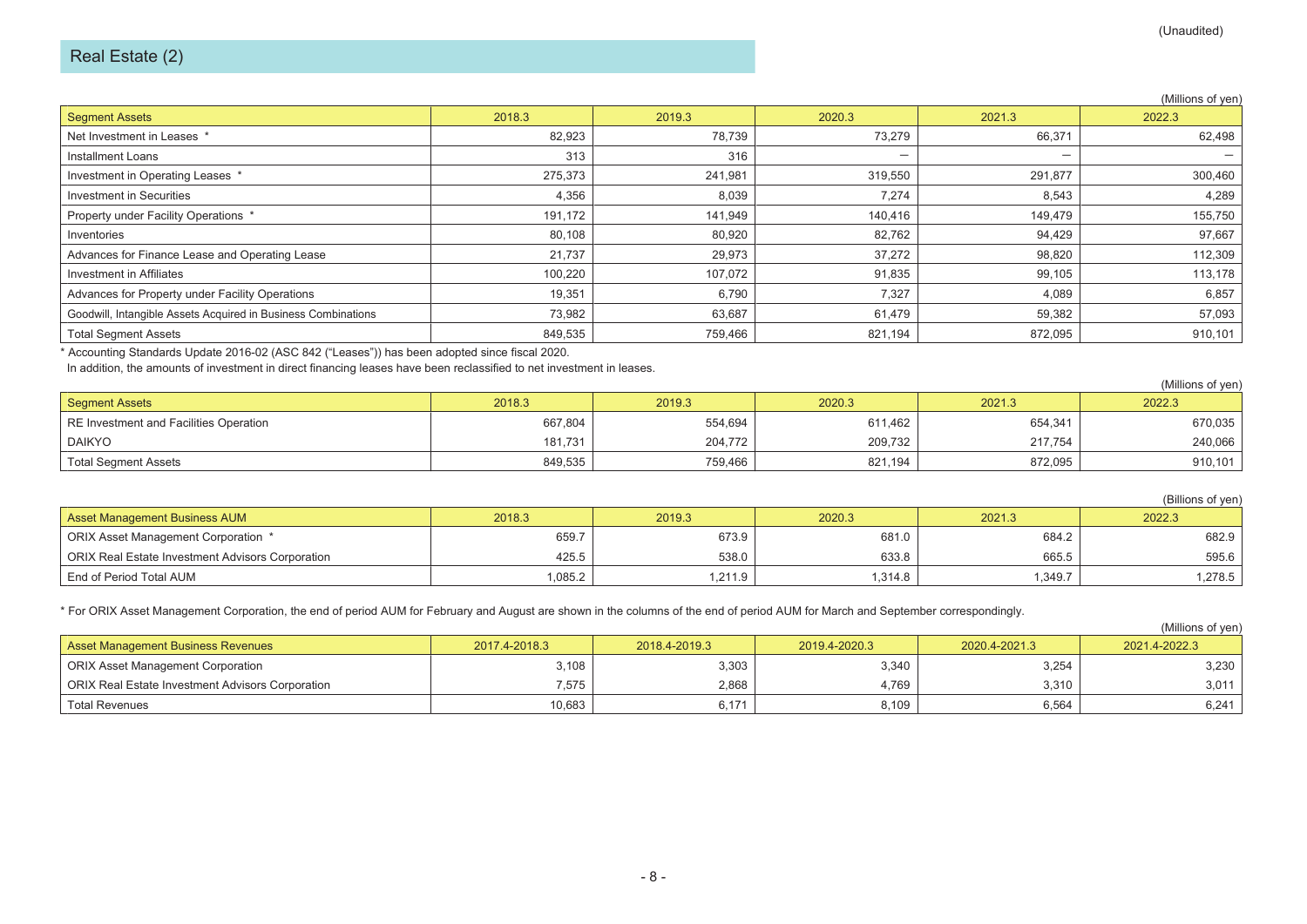## PE Investment and Concession (1)

|                                                                                                                                                     |               |               |               |               | (Millions of yen) |
|-----------------------------------------------------------------------------------------------------------------------------------------------------|---------------|---------------|---------------|---------------|-------------------|
| Segment Income Statement Data                                                                                                                       | 2017.4-2018.3 | 2018.4-2019.3 | 2019.4-2020.3 | 2020.4-2021.3 | 2021.4-2022.3     |
| Finance revenues                                                                                                                                    | 116           | 116           | 124           | 152           | 237               |
| Gains on investment securities and dividends                                                                                                        | 7,467         | 850           | 585           | 846           | 2,555             |
| Operating leases                                                                                                                                    |               | -             | 1,716         | 6,462         | 33,870            |
| Sales of goods and real estate                                                                                                                      | 916,223       | 429,447       | 261,475       | 301,732       | 320,104           |
| Services income                                                                                                                                     | 25,719        | 36,629        | 32,465        | 22,030        | 28,973            |
| Total Segment Revenues :                                                                                                                            | 949,525       | 467,042       | 296,365       | 331,222       | 385,739           |
| Interest expense *3                                                                                                                                 | 1,068         | 1,091         | 911           | 1,455         | 2,268             |
| Costs of operating leases                                                                                                                           | -             |               | 852           | 3,099         | 23,643            |
| Costs of goods and real estate sold                                                                                                                 | 868,327       | 395,502       | 229,905       | 259,740       | 289,522           |
| Services expense                                                                                                                                    | 19,209        | 25,183        | 22,021        | 15,947        | 19,150            |
| Selling, general and administrative expenses *1 *3                                                                                                  | 39,986        | 35,423        | 33,395        | 35,324        | 52,600            |
| Provision for doubtful receivables and probable loan losses, provision for<br>credit losses, and write-downs of long-lived assets and securities *2 | 167           | 154           | 98            | 3,622         | 12,599            |
| Other                                                                                                                                               | 1,500         | (163)         | (50)          | 266           | (11, 844)         |
| Total Segment Expenses :                                                                                                                            | 930,257       | 457,190       | 287,132       | 319,453       | 387,938           |
| Segment Operating Income                                                                                                                            | 19,268        | 9,852         | 9,233         | 11,769        | (2, 199)          |
| Equity in Net Income (Loss) of Affiliates and others                                                                                                | 32,127        | 13,473        | 35,275        | (7, 927)      | (9,062)           |
| <b>Segment Profits</b>                                                                                                                              | 51,395        | 23,325        | 44,508        | 3,842         | (11, 261)         |

\*1 Since fiscal 2021, the method of allocating selling, general and administrative expenses to segments has been changed.

As a result, segment data for the previous fiscal year has been retrospectively restated.

\*2 Accounting Standards Update 2016-13 ("Measurement of Credit Losses on Financial Instruments"―ASC 326 ("Financial Instruments―Credit Losses")) has been adopted since fiscal 2021, and the amounts of provision for doubtful receivables and probable loan losses have been reclassified to provision for credit losses.

\*3 Since fiscal 2022, the method of allocating interest expenses and selling, general and administrative expenses to segments has been changed.

As a result, segment data for the previous fiscal year has been retrospectively restated.

 $(Millione of von)$ 

|                              |               |               |               |               | (IVIIIIUIIS UI YEIT |
|------------------------------|---------------|---------------|---------------|---------------|---------------------|
| Segment Profits              | 2017.4-2018.3 | 2018.4-2019.3 | 2019.4-2020.3 | 2020.4-2021.3 | 2021.4-2022.3       |
| PE Investment                | 38,865        | 10,024        | 24,912        | 12,210        | (39)                |
| Concession                   | 12,530        | 13,301        | 19,596        | (8,368)       | (11, 222)           |
| <b>Total Segment Profits</b> | 51,395        | 23,325        | 44,508        | 3,842         | (11, 261)           |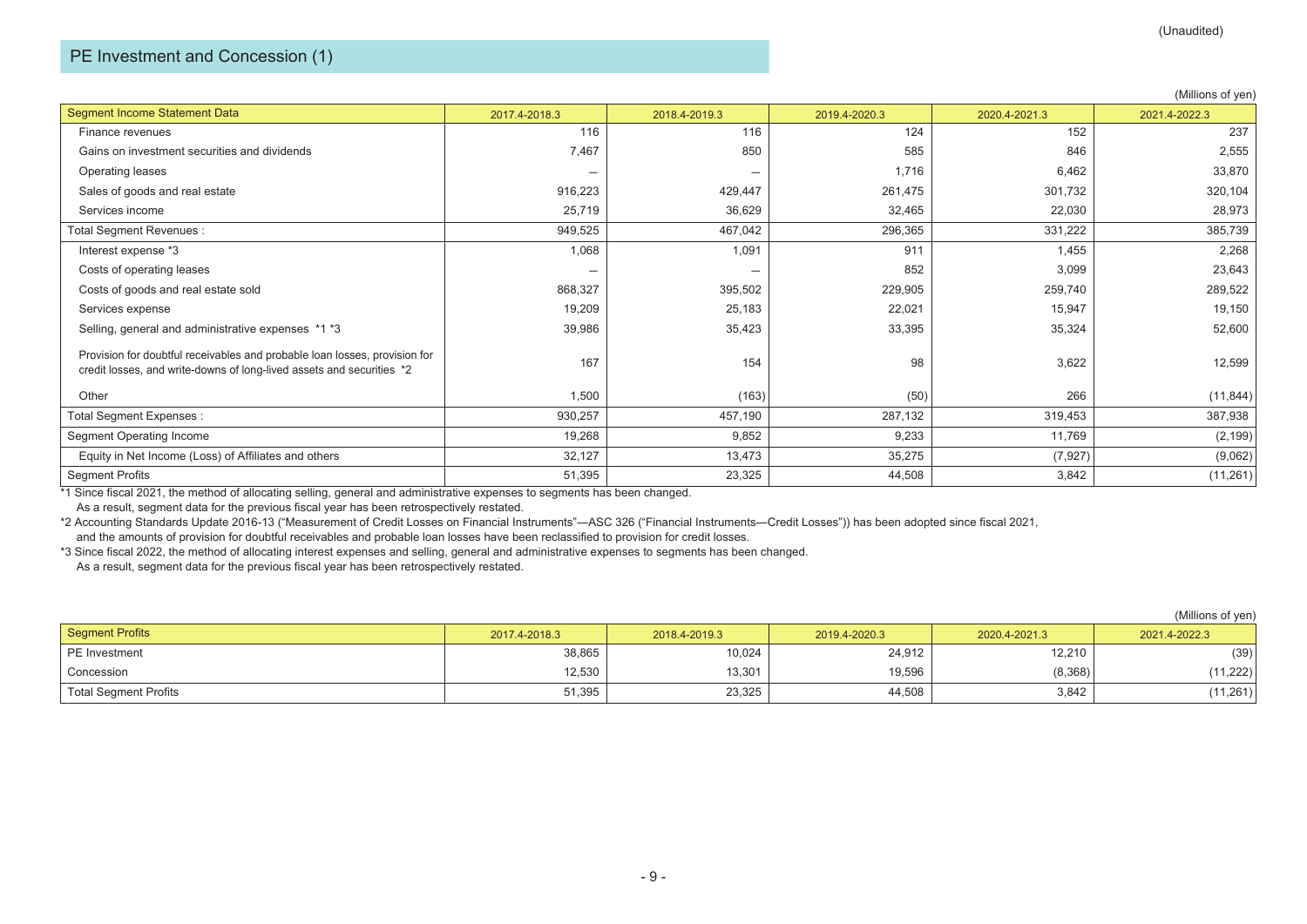# PE Investment and Concession (2)

#### (Millions of yen)

| <b>Segment Assets</b>                                         | 2018.3                   | 2019.3                   | 2020.3                   | 2021.3                   | 2022.3  |
|---------------------------------------------------------------|--------------------------|--------------------------|--------------------------|--------------------------|---------|
| Net Investment in Leases                                      | $\overline{\phantom{0}}$ | 163                      | 141                      | 1,541                    | 1,689   |
| Installment Loans                                             | 23                       | 23                       | $\overline{\phantom{0}}$ | $\overline{\phantom{m}}$ |         |
| Investment in Operating Leases *                              | $\overline{\phantom{0}}$ | $\overline{\phantom{0}}$ | 9,367                    | 23,455                   | 43,686  |
| <b>Investment in Securities</b>                               | 19,688                   | 17,798                   | 17,916                   | 12,918                   | 12,129  |
| Property under Facility Operations *                          | 25,981                   | 25,568                   | 43,735                   | 43,972                   | 40,725  |
| Inventories                                                   | 23,253                   | 30,217                   | 40,263                   | 45,597                   | 39,554  |
| Investment in Affiliates                                      | 54,331                   | 59,913                   | 68,603                   | 55,421                   | 43,498  |
| Advances for Property under Facility Operations               | 668                      | 244                      | 245                      | 6,732                    | 1,323   |
| Goodwill, Intangible Assets Acquired in Business Combinations | 109,364                  | 145,989                  | 142,252                  | 189,062                  | 170,977 |
| <b>Total Segment Assets</b>                                   | 233,308                  | 279,915                  | 322,522                  | 378,698                  | 353,581 |

\* Accounting Standards Update 2016-02 (ASC 842 ("Leases")) has been adopted since fiscal 2020.

In addition, the amounts of investment in direct financing leases have been reclassified to net investment in leases.

|                             |         |         |         |         | (Millions of yen) |
|-----------------------------|---------|---------|---------|---------|-------------------|
| Segment Assets              | 2018.3  | 2019.3  | 2020.3  | 2021.3  | 2022.3            |
| PE Investment               | 188,463 | 230,754 | 262,413 | 328,092 | 315,014           |
| Concession                  | 44,845  | 49,161  | 60,109  | 50,606  | 38,567            |
| <b>Total Segment Assets</b> | 233,308 | 279,915 | 322,522 | 378,698 | 353,581           |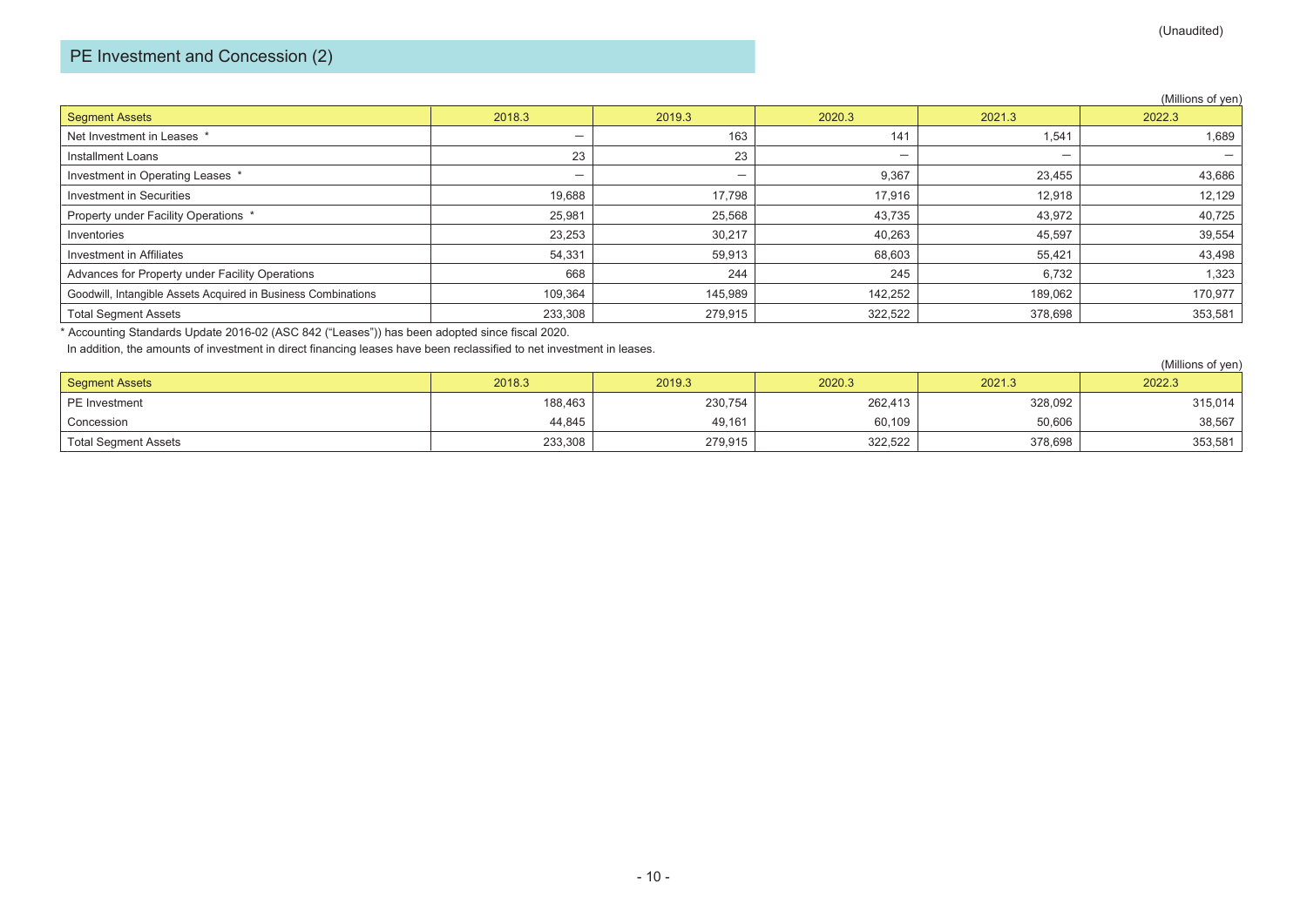|                                                                                                                                                     |               |               |               |               | (Millions of yen) |
|-----------------------------------------------------------------------------------------------------------------------------------------------------|---------------|---------------|---------------|---------------|-------------------|
| <b>Segment Income Statement Data</b>                                                                                                                | 2017.4-2018.3 | 2018.4-2019.3 | 2019.4-2020.3 | 2020.4-2021.3 | 2021.4-2022.3     |
| Finance revenues *1 *5                                                                                                                              | 666           | 719           | 1,034         | 1,315         | 1,001             |
| Services income                                                                                                                                     | 113,861       | 132,108       | 141,714       | 136,360       | 155,303           |
| Other                                                                                                                                               | 8,298         | 6,184         | 4,750         | 4,296         | 3,928             |
| Total Segment Revenues :                                                                                                                            | 122,825       | 139,011       | 147,498       | 141,971       | 160,232           |
| Interest expense *4 *5                                                                                                                              | 4,254         | 5,964         | 8,403         | 11,469        | 6,651             |
| Services expense *5                                                                                                                                 | 91,058        | 106,516       | 111,436       | 106,577       | 123,981           |
| Selling, general and administrative expenses *2 *4                                                                                                  | 9,037         | 9,993         | 10,699        | 10,810        | 11,628            |
| Provision for doubtful receivables and probable loan losses, provision for<br>credit losses, and write-downs of long-lived assets and securities *3 |               | 162           | 2,081         | 567           | 19,564            |
| Other *1 *5                                                                                                                                         | 6,078         | 5,249         | 2,744         | 608           | 1,518             |
| Total Segment Expenses :                                                                                                                            | 110,429       | 127,884       | 135,363       | 130,031       | 163,342           |
| Segment Operating Income                                                                                                                            | 12,396        | 11,127        | 12,135        | 11,940        | (3, 110)          |
| Equity in Net Income (Loss) of Affiliates and others                                                                                                | 15,302        | 1,199         | (988)         | 15,603        | 6,058             |
| <b>Segment Profits</b>                                                                                                                              | 27,698        | 12,326        | 11,147        | 27,543        | 2,948             |

\*1 Accounting Standards Update 2018-20 ("Narrow-Scope Improvements for Lessors"―ASC 842 ("Leases")) has been adopted since fiscal 2020,

and presentation of income statement regarding the certain lessor costs of finance lease and operating lease, such as the property taxes has been changed.

\*2 Since fiscal 2021, the method of allocating selling, general and administrative expenses to segments has been changed.

As a result, segment data for the previous fiscal year has been retrospectively restated.

\*3 Accounting Standards Update 2016-13 ("Measurement of Credit Losses on Financial Instruments"―ASC 326 ("Financial Instruments―Credit Losses")) has been adopted since fiscal 2021, and the amounts of provision for doubtful receivables and probable loan losses have been reclassified to provision for credit losses.

\*4 Since fiscal 2022, the method of allocating interest expenses and selling, general and administrative expenses to segments has been changed. As a result, segment data for the previous fiscal year has been retrospectively restated.

\*5 Since fiscal 2022, a portion of the leasing business in the Environment and Energy segment was transferred to the Corporate Financial Services and Maintenance Leasing segment. As a result, segment data for the previous fiscal year has been retrospectively restated.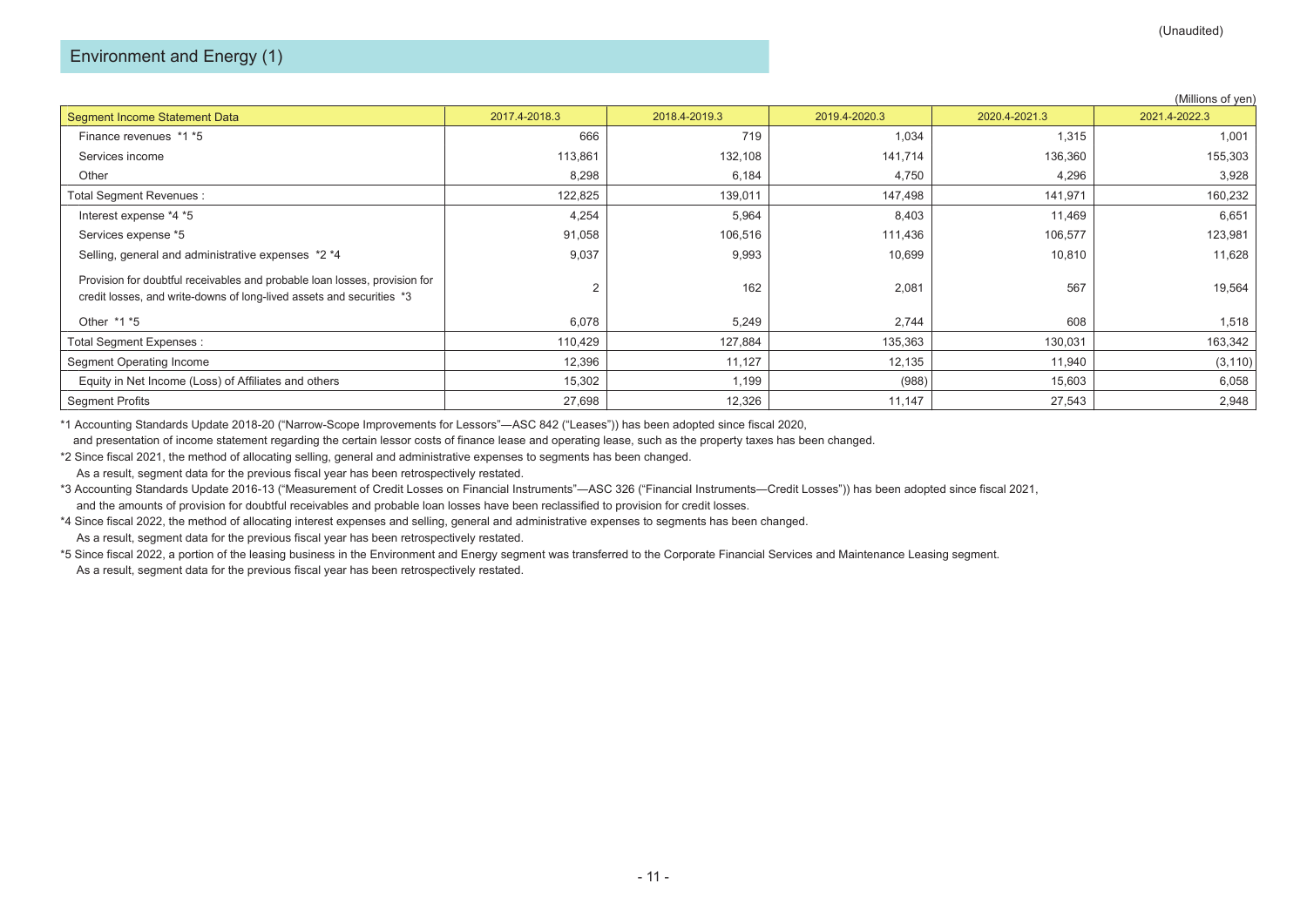|                                                               |         |         |         |                          | (Millions of yen) |
|---------------------------------------------------------------|---------|---------|---------|--------------------------|-------------------|
| <b>Segment Assets</b>                                         | 2018.3  | 2019.3  | 2020.3  | 2021.3                   | 2022.3            |
| Net Investment in Leases *1 *2                                | 16,786  | 15,436  | 10,832  | 8,978                    | 7,910             |
| Installment Loans                                             | (28)    |         | —       | $\overline{\phantom{0}}$ | 711               |
| Investment in Operating Leases *1                             | 2,104   | 2,030   | 1,958   | 2,051                    | 279               |
| Investment in Securities                                      | 163     | 1,080   | 191     | 814                      | 961               |
| Property under Facility Operations *1                         | 182,124 | 239,413 | 338,695 | 262,016                  | 330,598           |
| Inventories                                                   | 1,007   | 559     | 394     | 396                      | 356               |
| Advances for Finance Lease and Operating Lease                | 146     | 1,340   | 1,861   | 1,392                    | 6                 |
| Investment in Affiliates                                      | 102,564 | 102,053 | 82,253  | 180,492                  | 204,260           |
| Advances for Property under Facility Operations               | 44,234  | 11,047  | 12,229  | 19,963                   | 57,520            |
| Goodwill, Intangible Assets Acquired in Business Combinations | 13,145  | 12,546  | 15,860  | 13,072                   | 101,007           |
| <b>Total Segment Assets</b>                                   | 362,245 | 385,509 | 464,273 | 489,174                  | 703,608           |

\*1 Accounting Standards Update 2016-02 (ASC 842 ("Leases")) has been adopted since fiscal 2020.

In addition, the amounts of investment in direct financing leases have been reclassified to net investment in leases.

\*2 Since fiscal 2022, a portion of the leasing business in the Environment and Energy segment was transferred to the Corporate Financial Services and Maintenance Leasing segment.

As a result, segment data for the previous fiscal year has been retrospectively restated.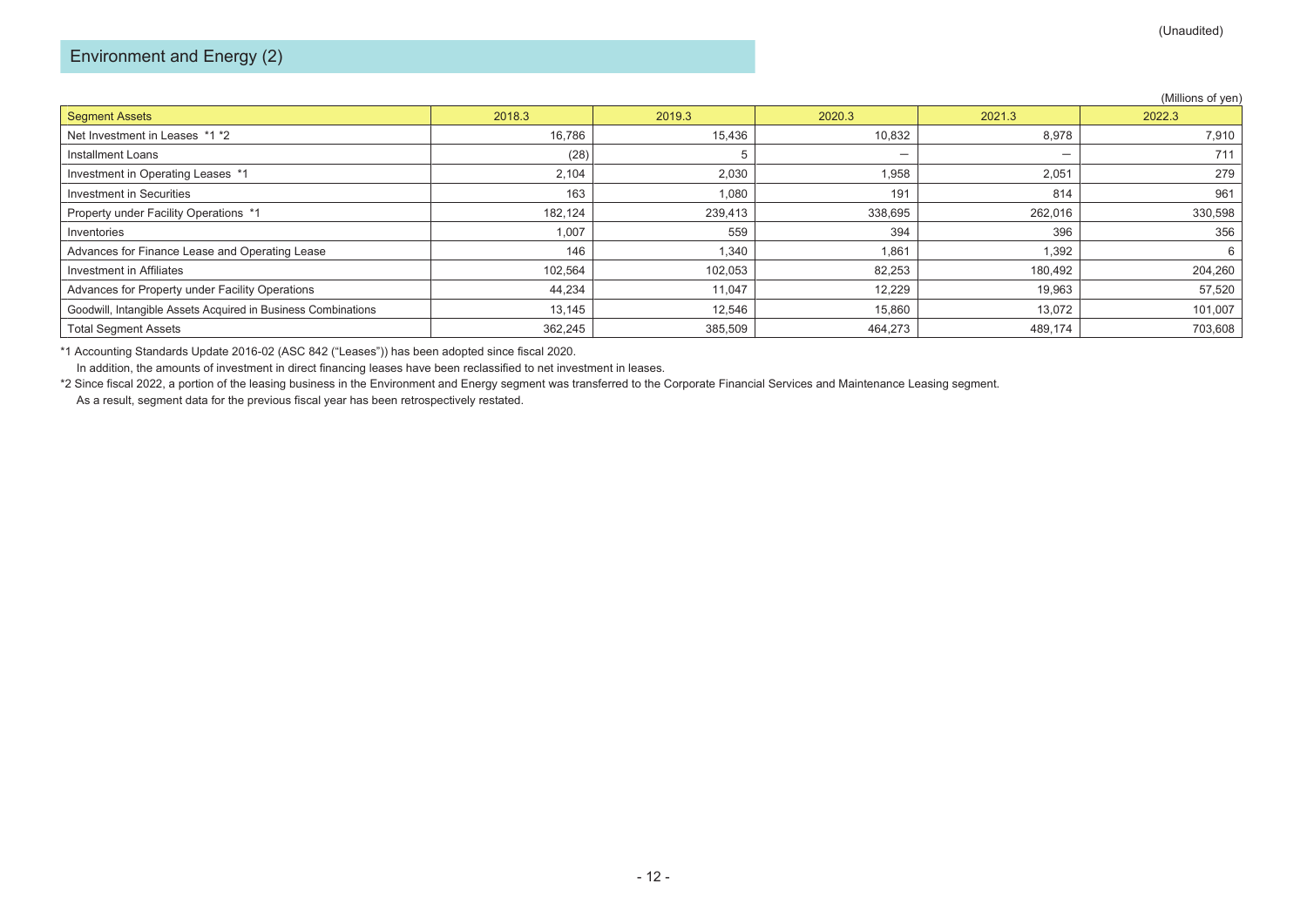|                                                                                                                                                     |               |                          |                          |               | (Millions of yen) |
|-----------------------------------------------------------------------------------------------------------------------------------------------------|---------------|--------------------------|--------------------------|---------------|-------------------|
| Segment Income Statement Data                                                                                                                       | 2017.4-2018.3 | 2018.4-2019.3            | 2019.4-2020.3            | 2020.4-2021.3 | 2021.4-2022.3     |
| Finance revenues                                                                                                                                    | 296           | 221                      | 220                      | 242           | 265               |
| Life insurance premiums and related investment income                                                                                               | 353,948       | 349,207                  | 370,144                  | 489,985       | 484,377           |
| Other                                                                                                                                               | 977           | 1,526                    | 1,023                    | 1,667         | 2,062             |
| Total Segment Revenues :                                                                                                                            | 355,221       | 350,954                  | 371,387                  | 491,894       | 486,704           |
| Interest expense                                                                                                                                    |               |                          |                          | 6             | 9                 |
| Life insurance costs                                                                                                                                | 256,843       | 247,809                  | 271,943                  | 374,394       | 368,926           |
| Selling, general and administrative expenses *1 *3                                                                                                  | 46,524        | 50,225                   | 53,095                   | 61,160        | 63,003            |
| Provision for doubtful receivables and probable loan losses, provision for<br>credit losses, and write-downs of long-lived assets and securities *2 | -             | 29                       | $\overline{\phantom{0}}$ |               |                   |
| Other                                                                                                                                               | 43            | (414)                    | 408                      | 184           | 288               |
| Total Segment Expenses :                                                                                                                            | 303,411       | 297,650                  | 325,447                  | 435,751       | 432,226           |
| Segment Operating Income                                                                                                                            | 51,810        | 53,304                   | 45,940                   | 56,143        | 54,478            |
| Equity in Net Income (Loss) of Affiliates and others                                                                                                | -             | $\overline{\phantom{0}}$ | 14                       | 9             | 82                |
| <b>Segment Profits</b>                                                                                                                              | 51,810        | 53,304                   | 45,954                   | 56,152        | 54,560            |
| of which Hartford                                                                                                                                   | 3,561         | (4,243)                  | (6, 161)                 | 7,826         | 756               |

\*1 Since fiscal 2021, the method of allocating selling, general and administrative expenses to segments has been changed.

As a result, segment data for the previous fiscal year has been retrospectively restated.

\*2 Accounting Standards Update 2016-13 ("Measurement of Credit Losses on Financial Instruments"―ASC 326 ("Financial Instruments―Credit Losses")) has been adopted since fiscal 2021, and the amounts of provision for doubtful receivables and probable loan losses have been reclassified to provision for credit losses.

\*3 Since fiscal 2022, the method of allocating selling, general and administrative expenses to segments has been changed.

As a result, segment data for the previous fiscal year has been retrospectively restated.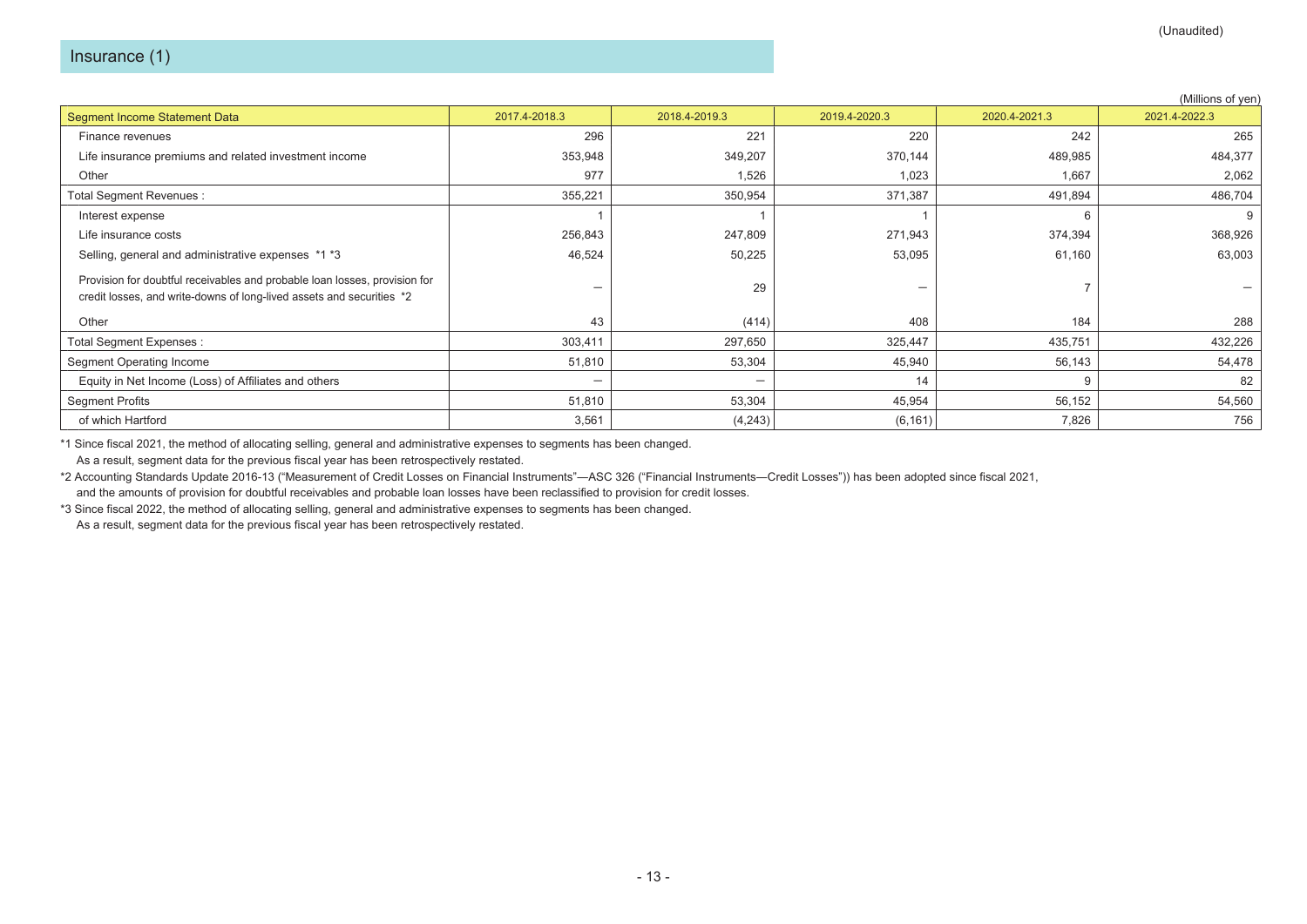#### (Millions of yen)

| Segment Assets                                                | 2018.3    | 2019.3    | 2020.3                   | 2021.3                   | 2022.3    |
|---------------------------------------------------------------|-----------|-----------|--------------------------|--------------------------|-----------|
| Net Investment in Leases *                                    | 208       | 42        | $\overline{\phantom{0}}$ | $\overline{\phantom{0}}$ |           |
| Installment Loans                                             | 7,554     | 11,778    | 17.720                   | 17.315                   | 17,983    |
| Investment in Operating Leases                                | 44.319    | 29,810    | 29.271                   | 28.909                   | 28,296    |
| Investment in Securities                                      | 998,855   | 1,208,389 | 1,528,042                | 1,908,148                | 2,021,134 |
| Goodwill, Intangible Assets Acquired in Business Combinations | 4,452     | 4,452     | 5,125                    | 5,149                    | 4,732     |
| <b>Total Segment Assets</b>                                   | 1,055,388 | 1,254,471 | 1,580,158                | 1,959,521                | 2,072,145 |

\* Accounting Standards Update 2016-02 (ASC 842 ("Leases")) has been adopted since fiscal 2020.

In addition, the amounts of investment in direct financing leases have been reclassified to net investment in leases.

|                                                         |        |        |        |        | 'Thousands) |
|---------------------------------------------------------|--------|--------|--------|--------|-------------|
| Life Insurance Business                                 | 2018.3 | 2019.3 | 2020.3 | 2021.3 | 2022.3      |
| Number of Insurance Policies in Force                   | 3,936  | 4,256  | 4,526  | .792   | 4,882       |
| Number of New Insurance Policies in Force (accumulated) | 637    | 539    | 496    | 483    | 331         |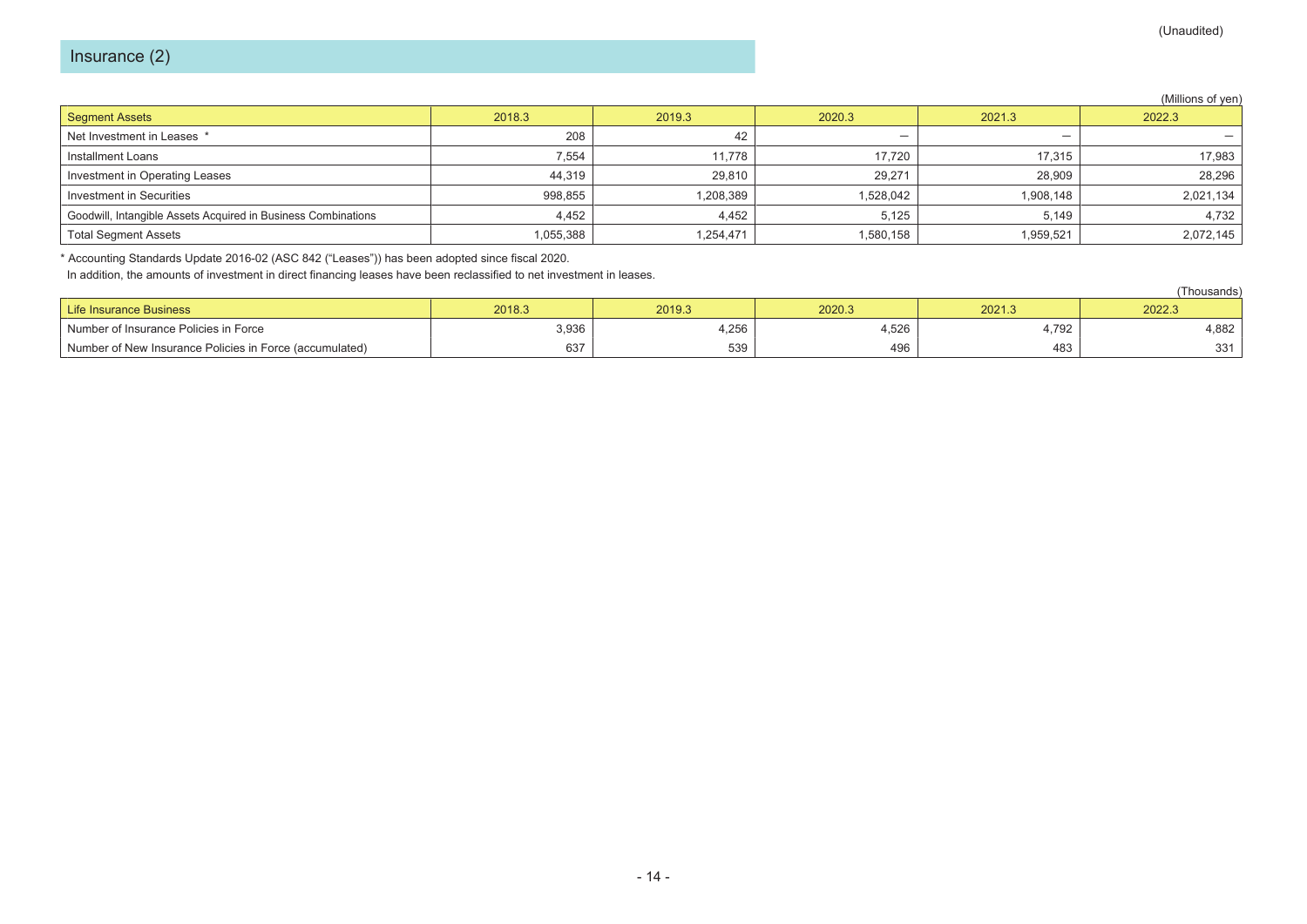|                                                                                                                                                     |               |               |               |               | (Millions of yen) |
|-----------------------------------------------------------------------------------------------------------------------------------------------------|---------------|---------------|---------------|---------------|-------------------|
| <b>Segment Income Statement Data</b>                                                                                                                | 2017.4-2018.3 | 2018.4-2019.3 | 2019.4-2020.3 | 2020.4-2021.3 | 2021.4-2022.3     |
| Finance revenues                                                                                                                                    | 72,634        | 76,473        | 80,868        | 78,071        | 76,190            |
| Gains on investment securities and dividends                                                                                                        | 114           | 346           | 196           | 675           | 2,204             |
| Services income                                                                                                                                     | 1,702         | 2,085         | 3,291         | 4,978         | 6,427             |
| Total Segment Revenues :                                                                                                                            | 74,450        | 78,904        | 84,355        | 83,724        | 84,821            |
| Interest expense                                                                                                                                    | 4,024         | 4,078         | 4,488         | 4,931         | 4,946             |
| Services expense                                                                                                                                    | 3,350         | 3,991         | 5,156         | 5,791         | 6,726             |
| Selling, general and administrative expenses *1 *3                                                                                                  | 21,581        | 21,406        | 21,919        | 22,621        | 27,144            |
| Provision for doubtful receivables and probable loan losses, provision for<br>credit losses, and write-downs of long-lived assets and securities *2 | 11,244        | 11,512        | 11,971        | 508           | 2,395             |
| Other                                                                                                                                               | 467           | (32)          | 8             | (37)          | (168)             |
| Total Segment Expenses :                                                                                                                            | 40,666        | 40,955        | 43,542        | 33,814        | 41,043            |
| <b>Segment Operating Income</b>                                                                                                                     | 33,784        | 37,949        | 40,813        | 49,910        | 43,778            |
| Equity in Net Income (Loss) of Affiliates and others                                                                                                |               |               |               |               |                   |
| <b>Segment Profits</b>                                                                                                                              | 33,788        | 37,952        | 40,816        | 49,913        | 43,779            |

\*1 Since fiscal 2021, the method of allocating selling, general and administrative expenses to segments has been changed.

As a result, segment data for the previous fiscal year has been retrospectively restated.

\*2 Accounting Standards Update 2016-13 ("Measurement of Credit Losses on Financial Instruments"―ASC 326 ("Financial Instruments―Credit Losses")) has been adopted since fiscal 2021, and the amounts of provision for doubtful receivables and probable loan losses have been reclassified to provision for credit losses.

\*3 Since fiscal 2022, the method of allocating selling, general and administrative expenses to segments has been changed.

As a result, segment data for the previous fiscal year has been retrospectively restated.

|                              |               |               |               |               | (Millions of ven) |
|------------------------------|---------------|---------------|---------------|---------------|-------------------|
| Segment Profits              | 2017.4-2018.3 | 2018.4-2019.3 | 2019.4-2020.3 | 2020.4-2021.3 | 2021.4-2022.3     |
| Banking                      | 21,884        | 25,260        | 27.251        | 29.053        | 28.887            |
| Credit                       | 11.904        | 12.692        | 13,565        | 20.860        | 14,892            |
| <b>Total Segment Profits</b> | 33,788        | 37,952        | 40,816        | 49,913        | 43,779            |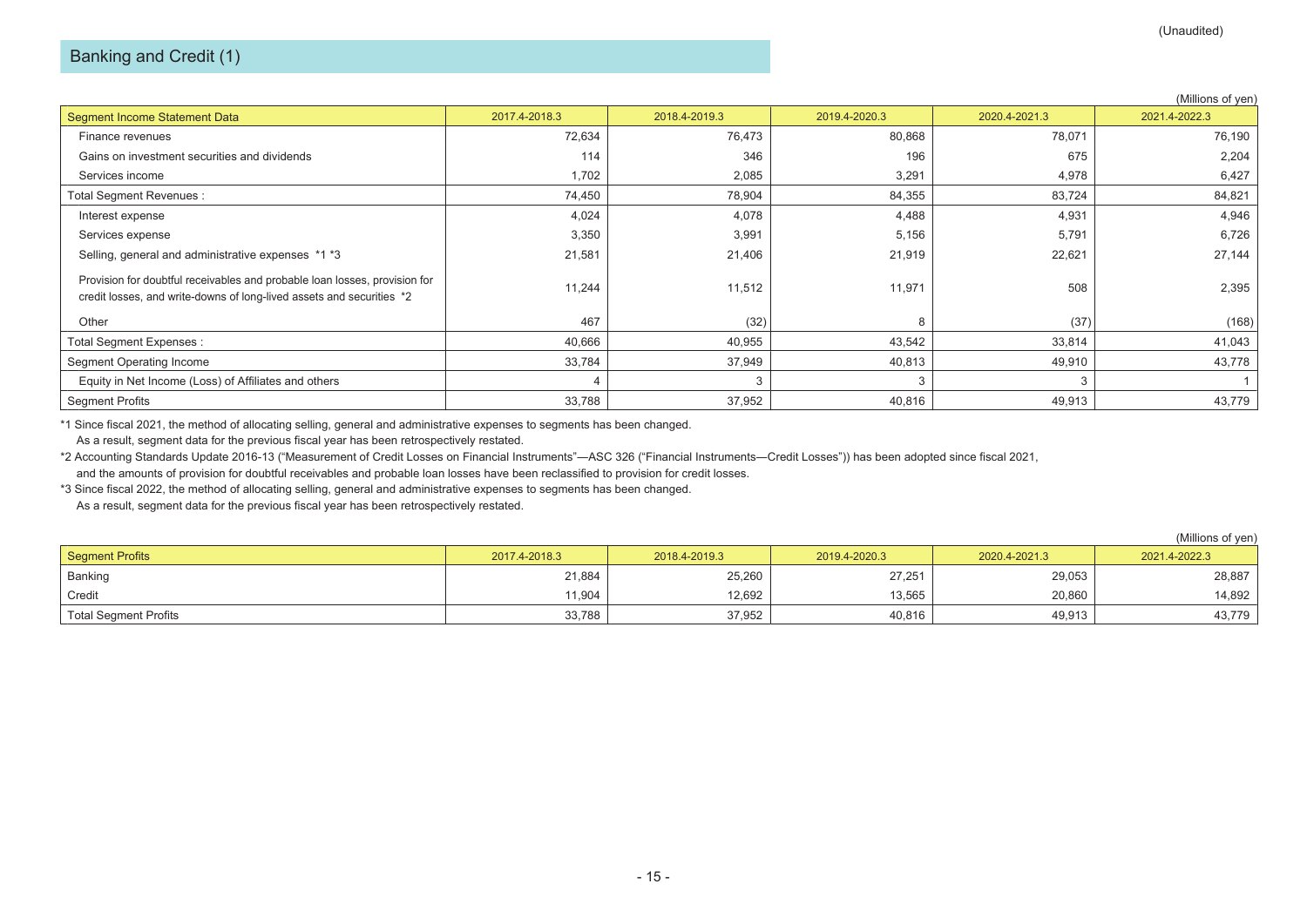# Banking and Credit (2)

#### (Millions of yen)

| Segment Assets                                                | 2018.3    | 2019.3    | 2020.3    | 2021.3    | 2022.3    |
|---------------------------------------------------------------|-----------|-----------|-----------|-----------|-----------|
| Installment Loans                                             | 1,845,207 | 2,038,202 | 2,318,347 | 2,402,916 | 2,397,532 |
| Investment in Securities                                      | 261.436   | 266.361   | 273.218   | 275.740   | 277,786   |
| Investment in Affiliates                                      | 455       | 404       | 400       | 200       | 67        |
| Goodwill, Intangible Assets Acquired in Business Combinations | 11.771    | 11.771    | 11,771    | 11.771    | 11.771    |
| <b>Total Segment Assets</b>                                   | 2,118,869 | 2,316,738 | 2,603,736 | 2,690,627 | 2,687,156 |

#### (Millions of yen)

| Segment Assets              | 2018.3    | 2019.3    | 2020.3    | 2021.3    | 2022.3    |
|-----------------------------|-----------|-----------|-----------|-----------|-----------|
| Banking                     | 1,937,440 | 2,132,684 | 2,421,516 | 2,512,706 | 2,496,431 |
| Credit                      | 181.429   | 184,054   | 182.220   | 177.921   | 190,725   |
| <b>Total Segment Assets</b> | 2,118,869 | 2,316,738 | 2,603,736 | 2,690,627 | 2,687,156 |

#### (Millions of yen)

|                                   | 2018.3  | 2019.3           | 2020.3  | 2021.3             | 2022.3  |
|-----------------------------------|---------|------------------|---------|--------------------|---------|
| Credi<br>Consumer Ioans quarantee | 297,153 | 343.119<br>343.1 | 341,466 | 201.25c<br>Z94,ZJU | 284,891 |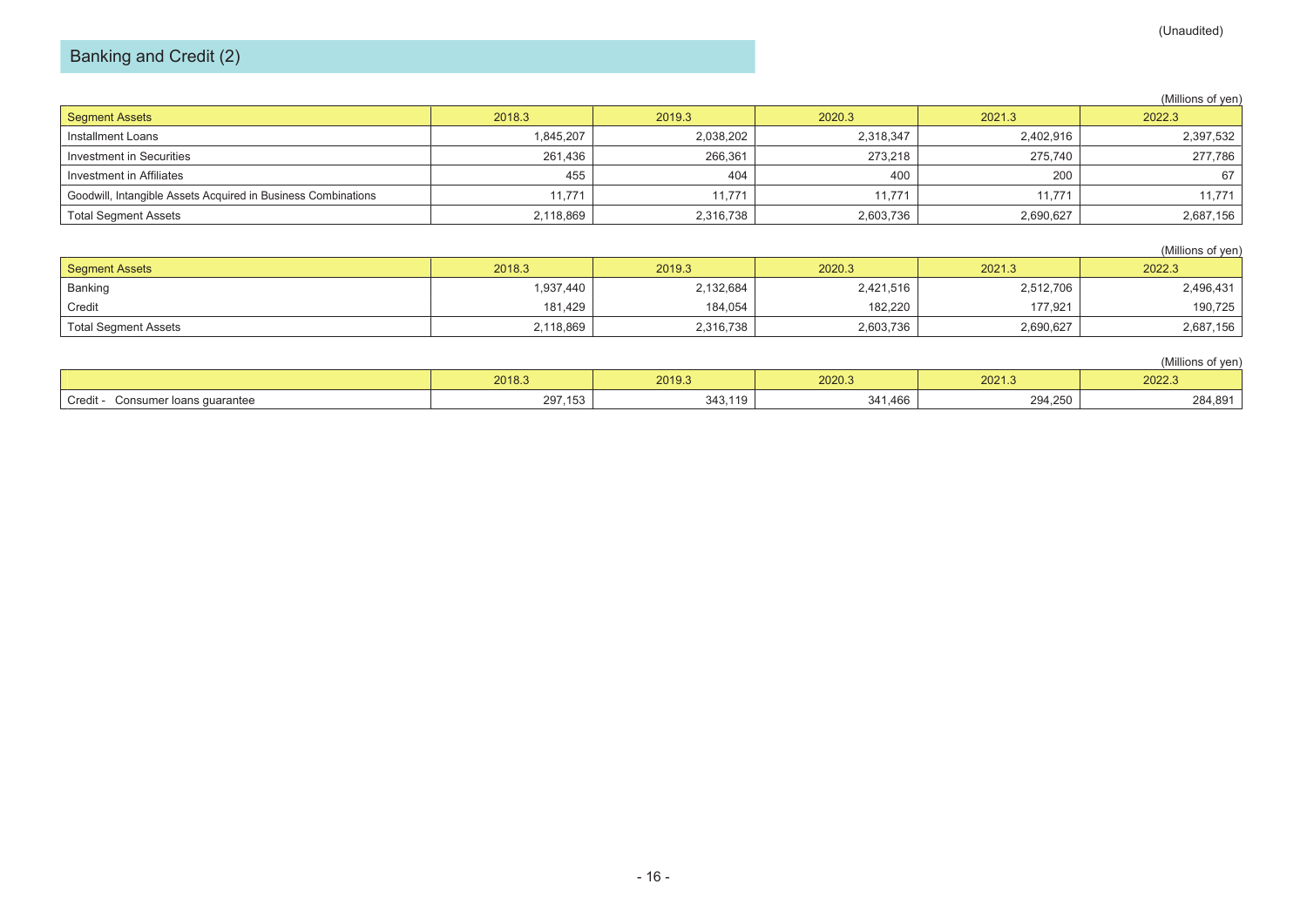|                                                                                                                                                     |               |               |               |               | (Millions of yen) |
|-----------------------------------------------------------------------------------------------------------------------------------------------------|---------------|---------------|---------------|---------------|-------------------|
| Segment Income Statement Data                                                                                                                       | 2017.4-2018.3 | 2018.4-2019.3 | 2019.4-2020.3 | 2020.4-2021.3 | 2021.4-2022.3     |
| Finance revenues                                                                                                                                    | 3,810         | 3,095         | 2,478         | 1,172         | 2,580             |
| <b>Operating leases</b>                                                                                                                             | 38,959        | 52,625        | 49,271        | 27,105        | 28,620            |
| Services income                                                                                                                                     | 9,439         | 12,406        | 10,216        | 3,340         | 7,439             |
| Other                                                                                                                                               | 3,366         | 2,936         | 2,685         |               |                   |
| Total Segment Revenues :                                                                                                                            | 55,574        | 71,062        | 64,650        | 31,617        | 38,639            |
| Interest expense *3                                                                                                                                 | 9,617         | 14,159        | 18,866        | 12,760        | 11,003            |
| Costs of operating leases                                                                                                                           | 13,215        | 13,511        | 15,070        | 14,188        | 17,965            |
| Services expense                                                                                                                                    | 2,930         | 4,178         | 4,379         | 655           | 865               |
| Selling, general and administrative expenses *1 *3                                                                                                  | 8,347         | 10,191        | 9,337         | 6,793         | 7,241             |
| Provision for doubtful receivables and probable loan losses, provision for<br>credit losses, and write-downs of long-lived assets and securities *2 | -             | 323           | -             | (159)         | 2,331             |
| Other                                                                                                                                               | 3,216         | 3,261         | 789           | 372           | (4,932)           |
| Total Segment Expenses :                                                                                                                            | 37,325        | 45,623        | 48,441        | 34,609        | 34,473            |
| Segment Operating Income                                                                                                                            | 18,249        | 25,439        | 16,209        | (2,992)       | 4,166             |
| Equity in Net Income (Loss) of Affiliates and others                                                                                                | 1,770         | 10,727        | 28,676        | 8,349         | (6,004)           |
| <b>Segment Profits</b>                                                                                                                              | 20,019        | 36,166        | 44,885        | 5,357         | (1,838)           |
| of which Avolon                                                                                                                                     | -             | 4,877         | 17,673        | 1,237         | (11, 537)         |

\*1 Since fiscal 2021, the method of allocating selling, general and administrative expenses to segments has been changed.

As a result, segment data for the previous fiscal year has been retrospectively restated.

\*2 Accounting Standards Update 2016-13 ("Measurement of Credit Losses on Financial Instruments"―ASC 326 ("Financial Instruments―Credit Losses")) has been adopted since fiscal 2021, and the amounts of provision for doubtful receivables and probable loan losses have been reclassified to provision for credit losses.

\*3 Since fiscal 2022, the method of allocating interest expenses and selling, general and administrative expenses to segments has been changed. As a result, segment data for the previous fiscal year has been retrospectively restated.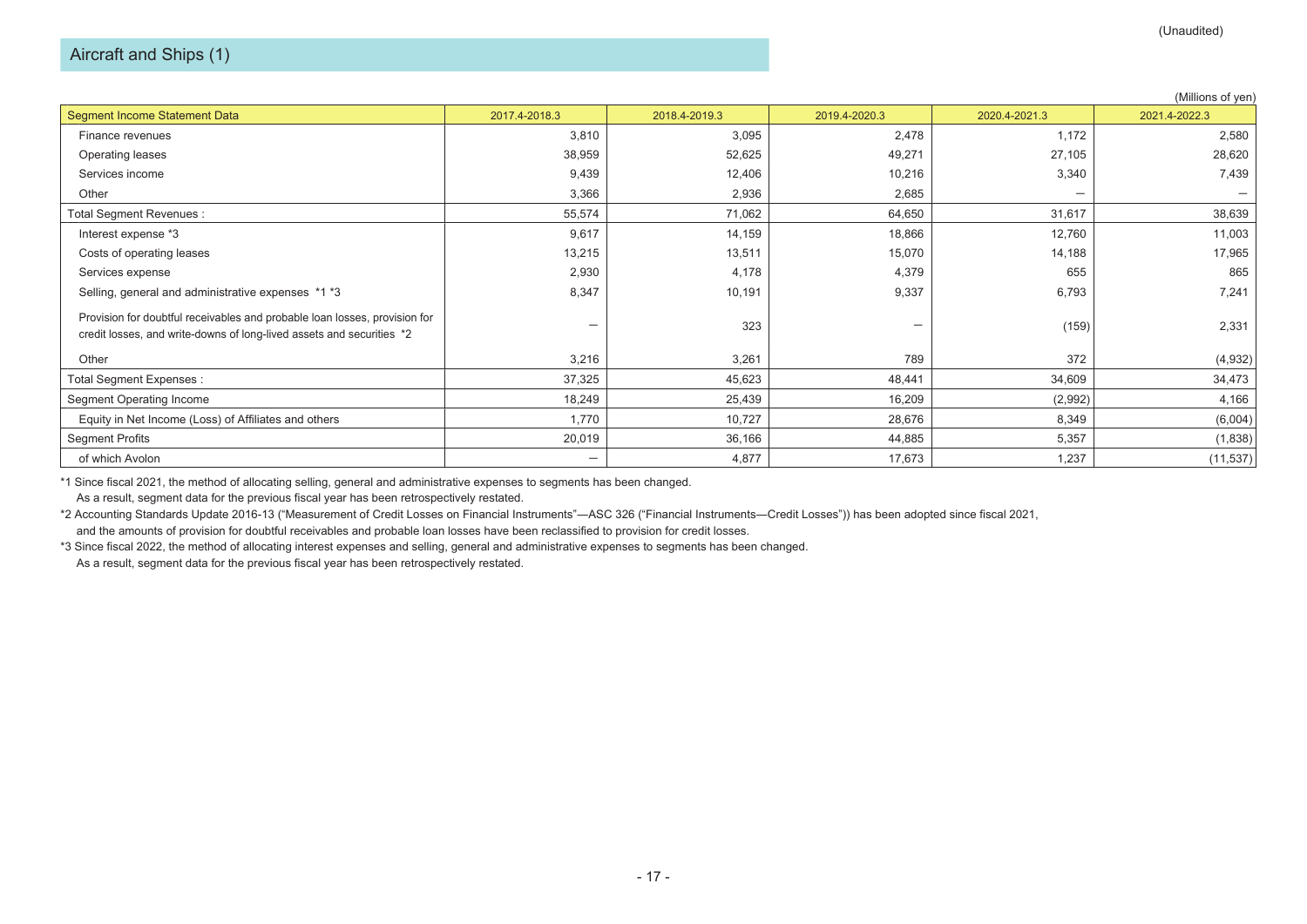|                                                               |         |         |                          |                          | (Millions of yen) |
|---------------------------------------------------------------|---------|---------|--------------------------|--------------------------|-------------------|
| <b>Segment Assets</b>                                         | 2018.3  | 2019.3  | 2020.3                   | 2021.3                   | 2022.3            |
| Net Investment in Leases *                                    |         |         | 1,839                    | 2,994                    |                   |
| Installment Loans                                             | 41,898  | 33,868  | 24,088                   | 30,757                   | 81,695            |
| Investment in Operating Leases                                | 284,332 | 295,982 | 253,717                  | 262,482                  | 271,910           |
| <b>Investment in Securities</b>                               | -       | 134     | $\overline{\phantom{0}}$ | $\overline{\phantom{0}}$ |                   |
| Inventories                                                   | -       | 558     | $\overline{\phantom{0}}$ | $\overline{\phantom{0}}$ | 113               |
| Advances for Finance Lease and Operating Lease                | 6,955   | 7,625   | 4,990                    | 578                      |                   |
| Investment in Affiliates                                      | 22,762  | 285,896 | 284,453                  | 293,469                  | 320,058           |
| Goodwill, Intangible Assets Acquired in Business Combinations | 25,757  | 22,222  | 16,217                   | 11.482                   | 10,322            |
| <b>Total Segment Assets</b>                                   | 381,703 | 646.284 | 585,304                  | 601,762                  | 684,098           |

\* Accounting Standards Update 2016-02 (ASC 842 ("Leases")) has been adopted since fiscal 2020.

In addition, the amounts of investment in direct financing leases have been reclassified to net investment in leases.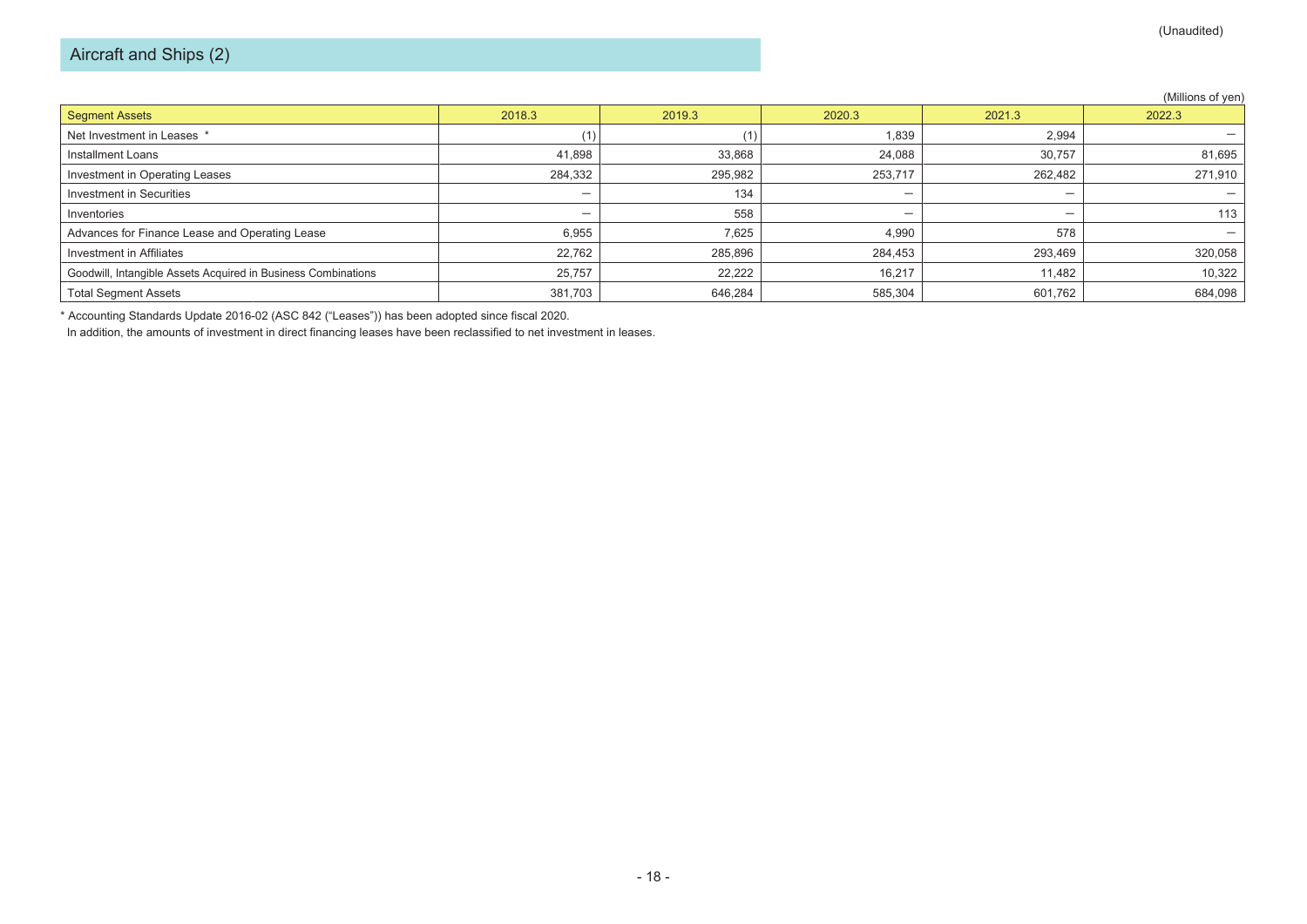|                                                                                                                                                     |               |               |               |               | (Millions of yen) |
|-----------------------------------------------------------------------------------------------------------------------------------------------------|---------------|---------------|---------------|---------------|-------------------|
| Segment Income Statement Data                                                                                                                       | 2017.4-2018.3 | 2018.4-2019.3 | 2019.4-2020.3 | 2020.4-2021.3 | 2021.4-2022.3     |
| Finance revenues                                                                                                                                    | 53,017        | 65,366        | 79,973        | 87,172        | 90,708            |
| Gains on investment securities and dividends                                                                                                        | 12,168        | 16,013        | 15,956        | 24,510        | 37,802            |
| Services income                                                                                                                                     | 26,194        | 33,895        | 37,116        | 22,546        | 29,699            |
| Other                                                                                                                                               | 15,454        | 6,790         | 2,664         | 3,789         | 3,135             |
| Total Segment Revenues:                                                                                                                             | 106,833       | 122,064       | 135,709       | 138,017       | 161,344           |
| Interest expense *3                                                                                                                                 | 20,624        | 28,365        | 30,878        | 19,598        | 16,117            |
| Services expense                                                                                                                                    | 7,104         | 6,156         | 3,235         | 2,765         | 4,149             |
| Selling, general and administrative expenses *1                                                                                                     | 46,424        | 55,425        | 66,931        | 68,081        | 79,399            |
| Provision for doubtful receivables and probable loan losses, provision for<br>credit losses, and write-downs of long-lived assets and securities *2 | 4,723         | 5,761         | 8,251         | 13,480        | (88)              |
| Other                                                                                                                                               | 8,728         | 2,773         | (219)         | 1,496         | 1,989             |
| Total Segment Expenses :                                                                                                                            | 87,603        | 98,480        | 109,076       | 105,420       | 101,566           |
| <b>Segment Operating Income</b>                                                                                                                     | 19,230        | 23,584        | 26,633        | 32,597        | 59,778            |
| Equity in Net Income (Loss) of Affiliates and others                                                                                                | 18,319        | 21,028        | 24,322        | 7,699         | 16,485            |
| <b>Segment Profits</b>                                                                                                                              | 37,549        | 44,612        | 50,955        | 40,296        | 76,263            |

\*1 Since fiscal 2021, the method of allocating selling, general and administrative expenses to segments has been changed.

As a result, segment data for the previous fiscal year has been retrospectively restated.

\*2 Accounting Standards Update 2016-13 ("Measurement of Credit Losses on Financial Instruments"―ASC 326 ("Financial Instruments―Credit Losses")) has been adopted since fiscal 2021,

and the amounts of provision for doubtful receivables and probable loan losses have been reclassified to provision for credit losses.

\*3 Since fiscal 2022, the method of allocating interest expenses to segments has been changed.

As a result, segment data for the previous fiscal year has been retrospectively restated.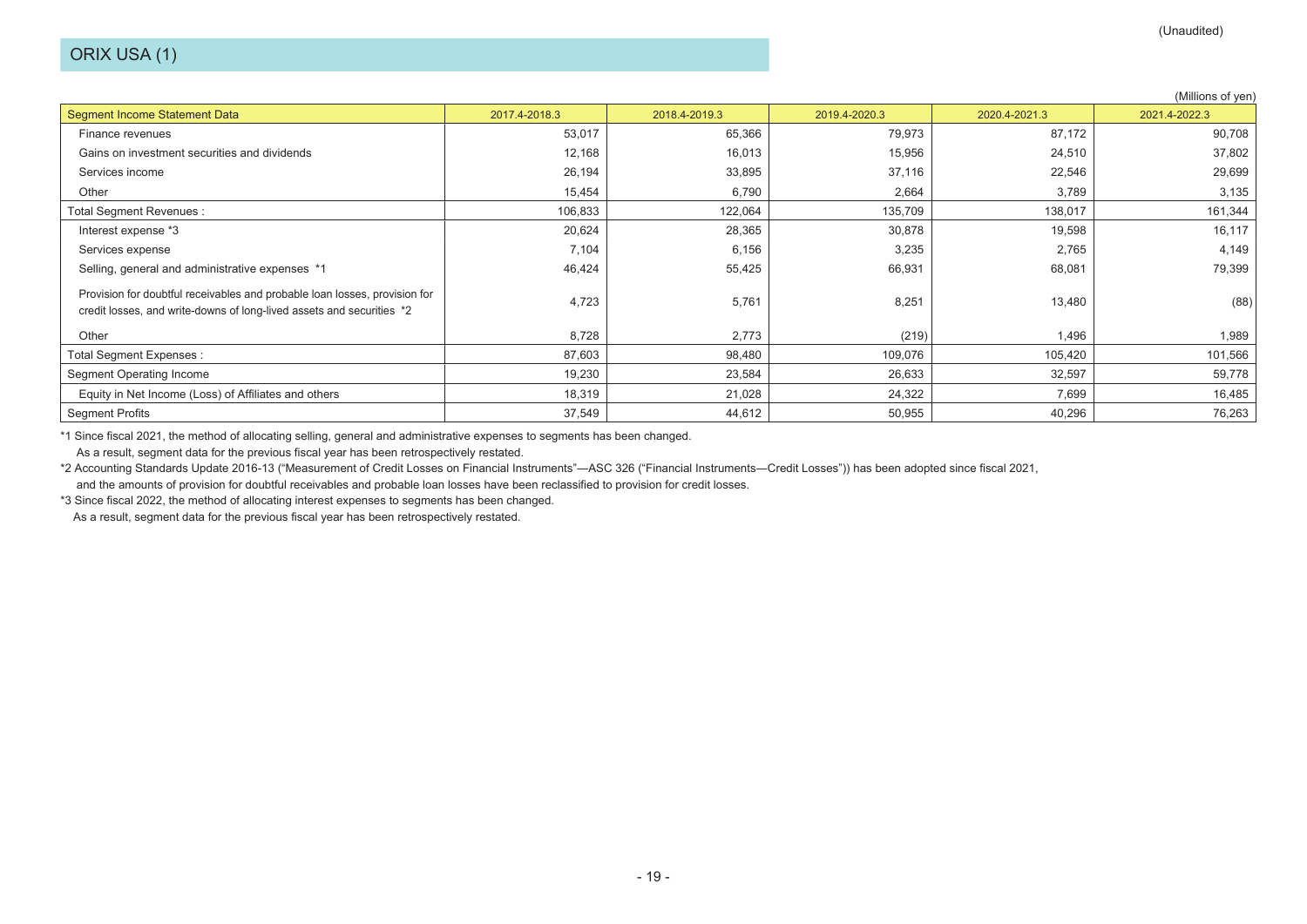|                                                               |         |          |           |           | (Millions of yen) |
|---------------------------------------------------------------|---------|----------|-----------|-----------|-------------------|
| <b>Segment Assets</b>                                         | 2018.3  | 2019.3   | 2020.3    | 2021.3    | 2022.3            |
| Net Investment in Leases *                                    | 508     | 1,631    | 1,172     | 458       | 475               |
| Installment Loans                                             | 321,327 | 594,264  | 778,249   | 617,822   | 717,183           |
| Investment in Operating Leases *                              | 16,801  | 13,022   | 9,148     | 5,317     | 4,653             |
| <b>Investment in Securities</b>                               | 335,053 | 305,294  | 320,217   | 342,631   | 367,190           |
| Property under Facility Operations and Servicing Assets *     | 40,374  | 40,539   | 66,416    | 72,094    | 79,000            |
| Inventories                                                   | 5,718   | 2,487    | 1,442     | 603       | 685               |
| Advances for Finance Lease and Operating Lease                | 1,608   | 513      | 1,259     | 378       | 945               |
| Investment in Affiliates                                      | 71,179  | 69,750   | 52,361    | 43,816    | 45,337            |
| Goodwill, Intangible Assets Acquired in Business Combinations | 77,158  | 125,391  | 143,763   | 136,962   | 148,674           |
| <b>Total Segment Assets</b>                                   | 869,726 | .152,891 | 1,374,027 | 1,220,081 | 1,364,142         |

\* Accounting Standards Update 2016-02 (ASC 842 ("Leases")) has been adopted since fiscal 2020.

In addition, the amounts of investment in direct financing leases have been reclassified to net investment in leases.

(Billions of USD) Asset Management Business 2018.3 2019.3 2020.3 2021.3 2022.3 End of Period AUM 48.3 54.8 76.5 78.1 73.9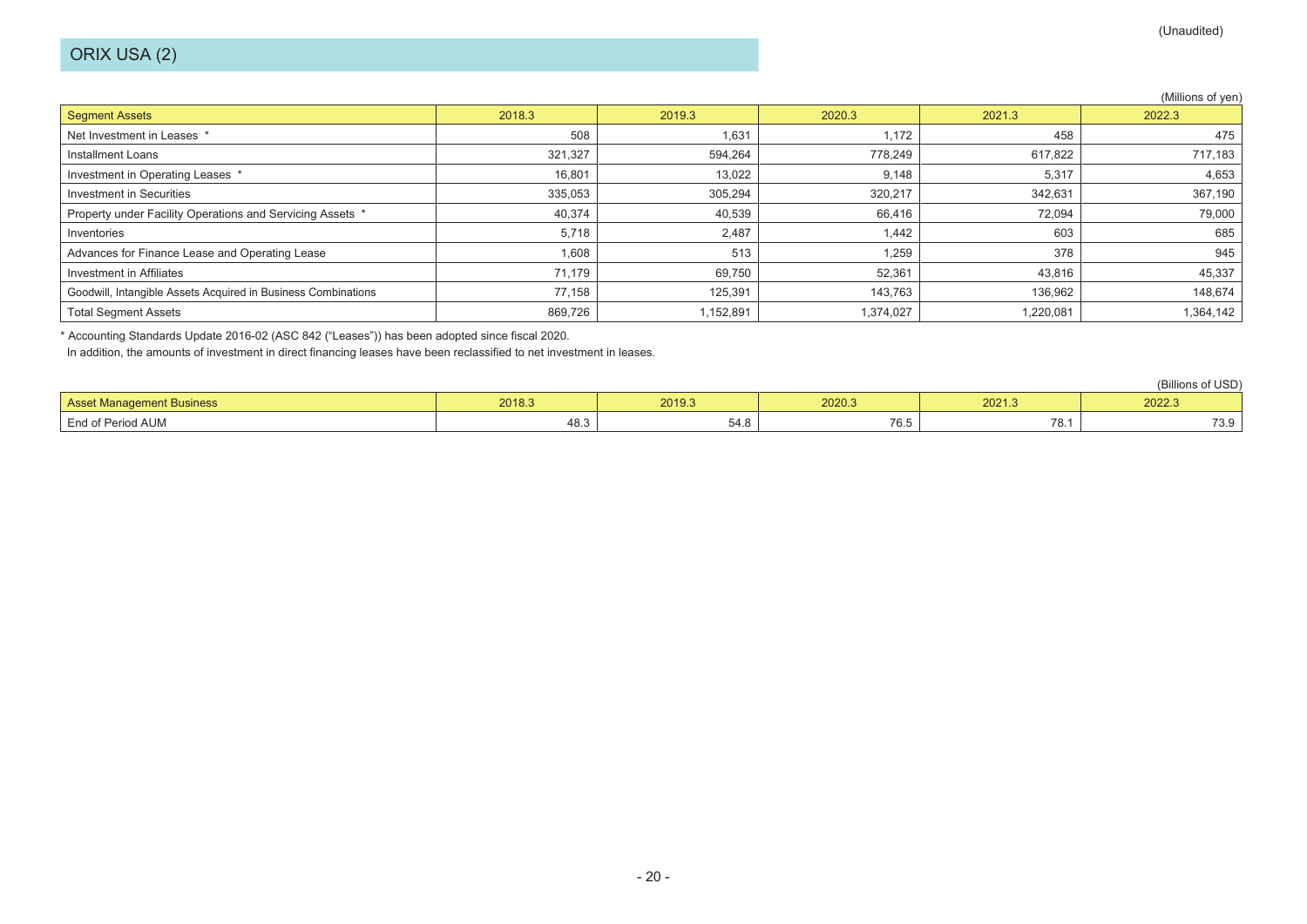|                                                                                                                                                     |               |               |               |               | (Millions of yen) |
|-----------------------------------------------------------------------------------------------------------------------------------------------------|---------------|---------------|---------------|---------------|-------------------|
| Segment Income Statement Data                                                                                                                       | 2017.4-2018.3 | 2018.4-2019.3 | 2019.4-2020.3 | 2020.4-2021.3 | 2021.4-2022.3     |
| Finance revenues                                                                                                                                    | 414           | 688           | 559           | 171           | 56                |
| Gains on investment securities and dividends                                                                                                        | 1,533         | 1,636         | (2,079)       | 10,239        | 1,849             |
| Services income                                                                                                                                     | 185,269       | 167,565       | 150,044       | 150,388       | 219,207           |
| Total Segment Revenues :                                                                                                                            | 187,216       | 169,889       | 148,524       | 160,798       | 221,112           |
| Interest expense *3                                                                                                                                 | (146)         | (260)         | (170)         | (435)         | (840)             |
| Services expense                                                                                                                                    | 47,295        | 41,694        | 35,624        | 39,877        | 53,199            |
| Selling, general and administrative expenses *1                                                                                                     | 91,482        | 87,845        | 81,383        | 73,526        | 95,588            |
| Provision for doubtful receivables and probable loan losses, provision for<br>credit losses, and write-downs of long-lived assets and securities *2 | 17            | (93)          | (17)          | 34            |                   |
| Other                                                                                                                                               | 1,126         | 2,380         | (62)          | 6,836         | 23,115            |
| Total Segment Expenses :                                                                                                                            | 139,774       | 131,566       | 116,758       | 119,838       | 171,062           |
| Segment Operating Income                                                                                                                            | 47,442        | 38,323        | 31,766        | 40,960        | 50,050            |
| Equity in Net Income (Loss) of Affiliates and others                                                                                                | 387           | (388)         | 13,318        | (1, 514)      | (491)             |
| <b>Segment Profits</b>                                                                                                                              | 47,829        | 37,935        | 45,084        | 39,446        | 49,559            |

\*1 Since fiscal 2021, the method of allocating selling, general and administrative expenses to segments has been changed.

As a result, segment data for the previous fiscal year has been retrospectively restated.

\*2 Accounting Standards Update 2016-13 ("Measurement of Credit Losses on Financial Instruments"―ASC 326 ("Financial Instruments―Credit Losses")) has been adopted since fiscal 2021, and the amounts of provision for doubtful receivables and probable loan losses have been reclassified to provision for credit losses.

\*3 Since fiscal 2022, the method of allocating interest expenses to segments has been changed.

As a result, segment data for the previous fiscal year has been retrospectively restated.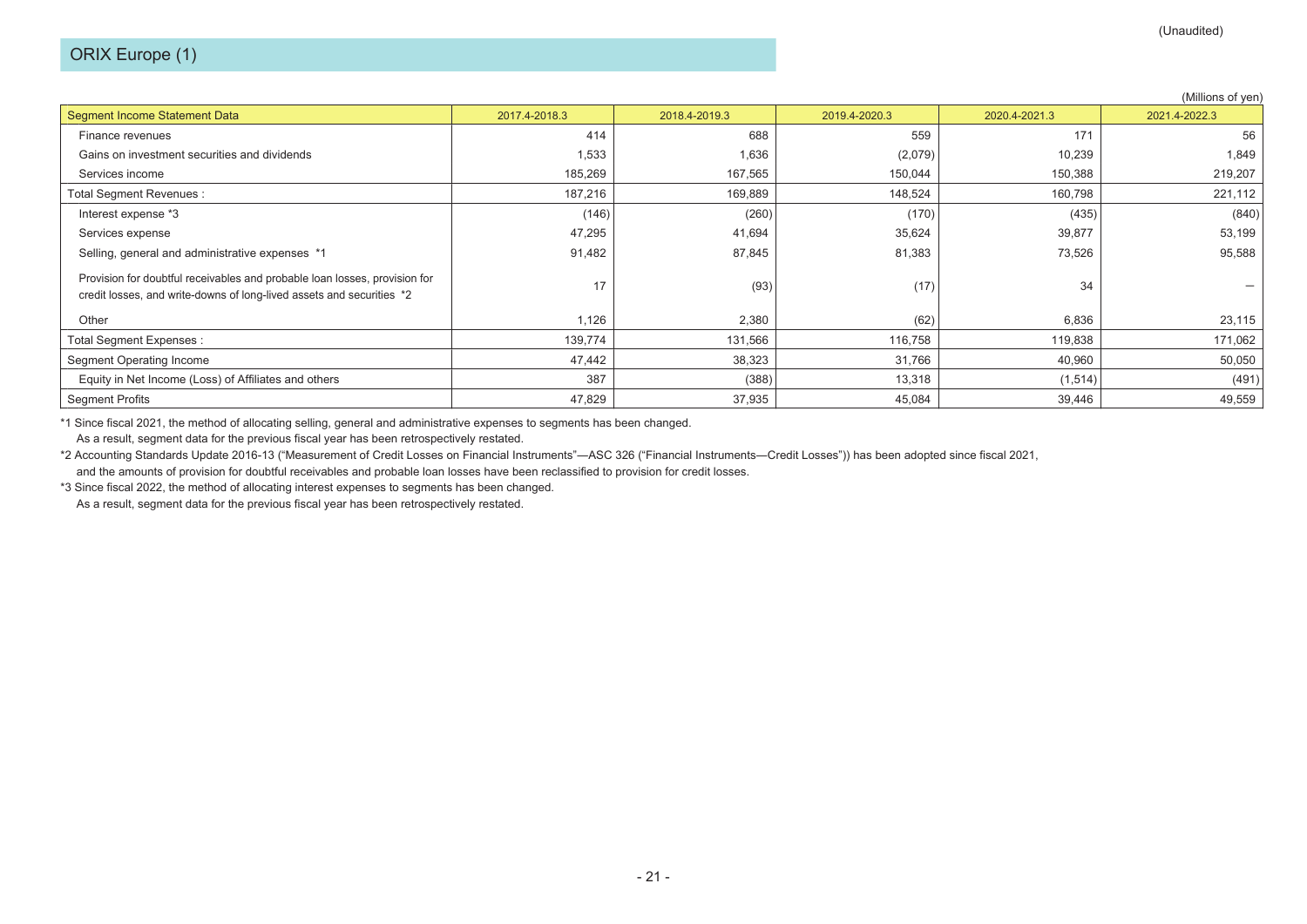# ORIX Europe (2)

#### (Millions of yen)

| Segment Assets                                                | 2018.3  | 2019.3  | 2020.3  | 2021.3  | 2022.3  |
|---------------------------------------------------------------|---------|---------|---------|---------|---------|
| Investment in Securities                                      | 35,532  | 43,661  | 38,057  | 45.540  | 82,770  |
| Investment in Affiliates                                      | .453    | 1,636   | .495    | .770    | 2,221   |
| Goodwill, Intangible Assets Acquired in Business Combinations | 316.843 | 297,783 | 278,295 | 322,236 | 316,878 |
| <b>Total Segment Assets</b>                                   | 353,828 | 343,080 | 317,847 | 369,546 | 401,869 |

#### (Billions of euro)

| <b>Asset Management Business</b> | 2017.4-2018.3 | 2018.4-2019.3 | 2019.4-2020.3 | 2020.4-2021.3 | 2021.4-2022.3 |
|----------------------------------|---------------|---------------|---------------|---------------|---------------|
| End of Period AUM                | 288.7         | 294.5         | 232.8         | 307.4         | 327.9         |
| Net New Money                    | (2.1)         | (15.8)        | (4.9)         | (4.1)         | (1.5)         |
| NNM as % of BoP AUM              | 0.7%          | (5.5)%        | (1.6)%        | (1.8)%        | (0.5)%        |
| Institutional AUM                | 147.1         | 160.7         | 118.2         | 148.7         | 160.7         |
| Retail AUM                       | 141.6         | 133.8         | 114.6         | 158.7         | 167.2         |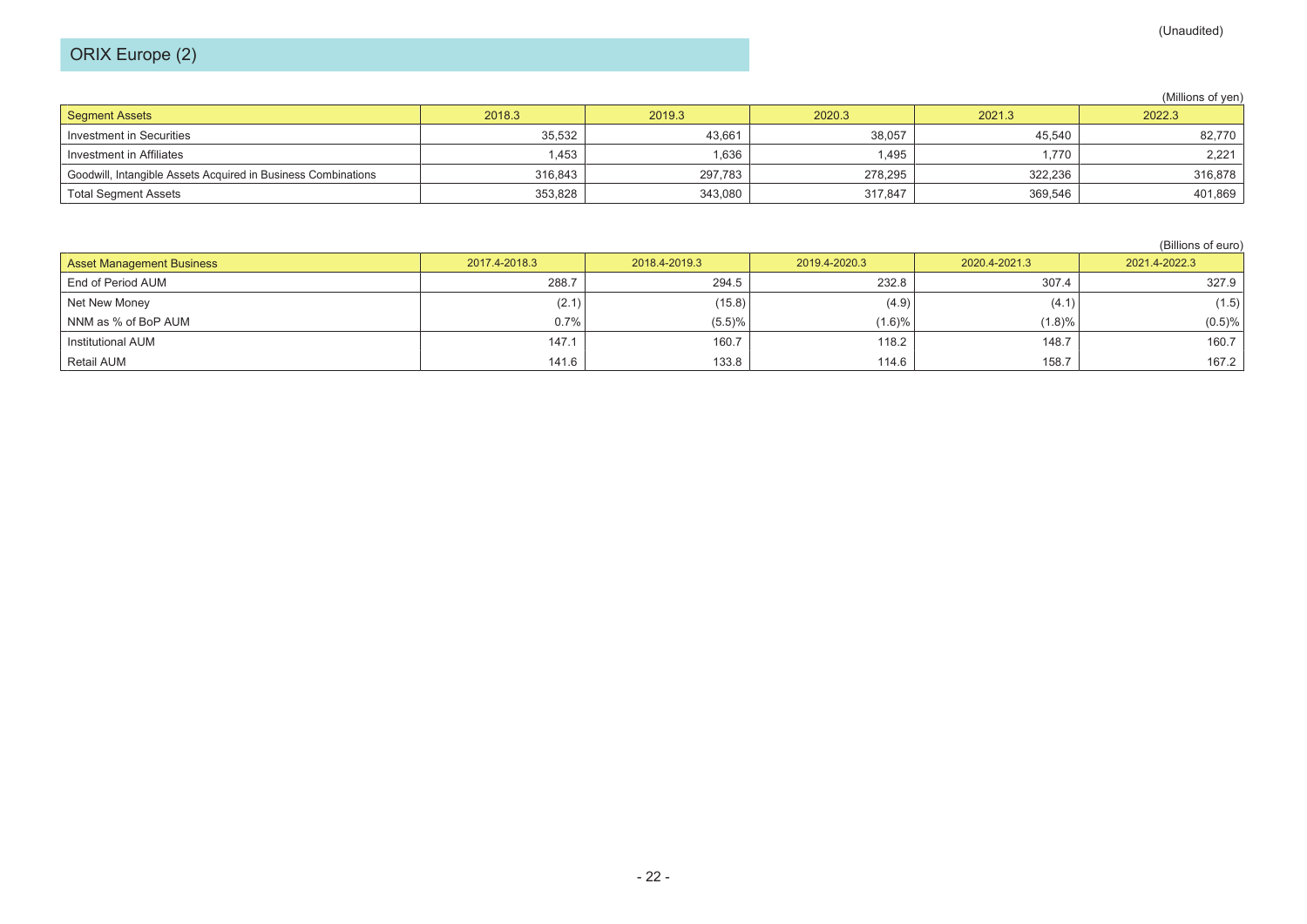|                                                                                                                                                     |               |               |               |               | (Millions of yen) |
|-----------------------------------------------------------------------------------------------------------------------------------------------------|---------------|---------------|---------------|---------------|-------------------|
| <b>Segment Income Statement Data</b>                                                                                                                | 2017.4-2018.3 | 2018.4-2019.3 | 2019.4-2020.3 | 2020.4-2021.3 | 2021.4-2022.3     |
| Finance revenues *1                                                                                                                                 | 41,551        | 42,871        | 43,694        | 39,931        | 47,166            |
| Gains on investment securities and dividends                                                                                                        | 3,752         | (1,216)       | 8,971         | 7,578         | 3,673             |
| Operating leases *1                                                                                                                                 | 67,198        | 67,080        | 66,322        | 68,104        | 82,004            |
| Services income                                                                                                                                     | 17,712        | 19,244        | 18,323        | 12,631        | 14,635            |
| Other                                                                                                                                               | 149           | 122           | 487           | 65            | 577               |
| Total Segment Revenues :                                                                                                                            | 130,362       | 128,101       | 137,797       | 128,309       | 148,055           |
| Interest expense *4                                                                                                                                 | 24,632        | 27,430        | 26,316        | 19,678        | 19,659            |
| Costs of operating leases *1                                                                                                                        | 47,868        | 48,513        | 49,529        | 50,954        | 61,595            |
| Services expense                                                                                                                                    | 13,199        | 14,620        | 13,082        | 8,881         | 9,672             |
| Selling, general and administrative expenses *2 *4                                                                                                  | 27,685        | 26,136        | 26,911        | 25,755        | 29,510            |
| Provision for doubtful receivables and probable loan losses, provision for<br>credit losses, and write-downs of long-lived assets and securities *3 | 3,363         | 4,913         | 15,318        | 3,514         | 891               |
| Other *1                                                                                                                                            | 995           | 698           | 1,986         | 1,003         | (888)             |
| Total Segment Expenses :                                                                                                                            | 117,742       | 122,310       | 133,142       | 109,785       | 120,439           |
| Segment Operating Income                                                                                                                            | 12,620        | 5,791         | 4,655         | 18,524        | 27,616            |
| Equity in Net Income (Loss) of Affiliates and others                                                                                                | (10, 527)     | (1,589)       | 7,132         | (5,400)       | 24,639            |
| <b>Segment Profits</b>                                                                                                                              | 2,093         | 4,202         | 11,787        | 13,124        | 52,255            |

\*1 Accounting Standards Update 2018-20 ("Narrow-Scope Improvements for Lessors"―ASC 842 ("Leases")) has been adopted since fiscal 2020,

and presentation of income statement regarding the certain lessor costs of finance lease and operating lease, such as the property taxes has been changed.

\*2 Since fiscal 2021, the method of allocating selling, general and administrative expenses to segments has been changed.

As a result, segment data for the previous fiscal year has been retrospectively restated.

\*3 Accounting Standards Update 2016-13 ("Measurement of Credit Losses on Financial Instruments"―ASC 326 ("Financial Instruments―Credit Losses")) has been adopted since fiscal 2021,

and the amounts of provision for doubtful receivables and probable loan losses have been reclassified to provision for credit losses.

\*4 Since fiscal 2022, the method of allocating interest expenses and selling, general and administrative expenses to segments has been changed.

As a result, segment data for the previous fiscal year has been retrospectively restated.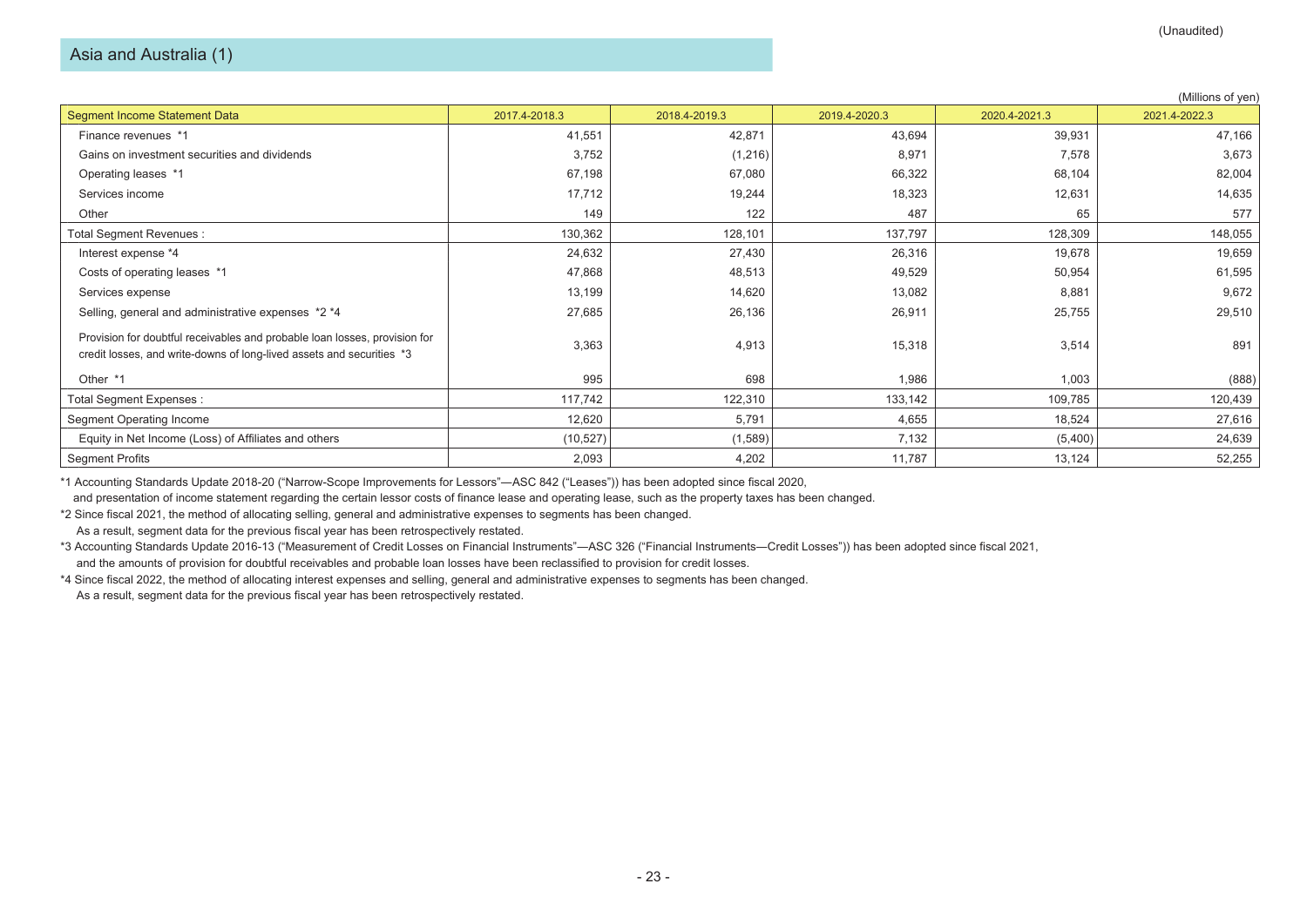|                                                               |           |         |           |           | (Millions of yen) |
|---------------------------------------------------------------|-----------|---------|-----------|-----------|-------------------|
| <b>Segment Assets</b>                                         | 2018.3    | 2019.3  | 2020.3    | 2021.3    | 2022.3            |
| Net Investment in Leases *                                    | 368,215   | 360,761 | 330,346   | 338,603   | 405,043           |
| Installment Loans                                             | 171,361   | 186,715 | 222,465   | 271,038   | 321,994           |
| Investment in Operating Leases *                              | 189,999   | 200,114 | 195,660   | 235,182   | 286,214           |
| Investment in Securities                                      | 42,852    | 36,252  | 29,248    | 32,804    | 48,052            |
| Property under Facility Operations *                          | 3,621     | 3,609   | 2,600     | 1,284     | 1,084             |
| Inventories                                                   | 205       | 116     | 242       | 377       | 483               |
| Advances for Finance Lease and Operating Lease                | 925       | 2,794   | 1,742     | 3,064     | 3,919             |
| Investment in Affiliates                                      | 219,175   | 199,400 | 221,853   | 195,413   | 232,471           |
| Goodwill, Intangible Assets Acquired in Business Combinations | 7,209     | 6,913   | 6,112     | 6,457     | 6,829             |
| <b>Total Segment Assets</b>                                   | 1,003,562 | 996,674 | 1,010,268 | 1,084,222 | 1,306,089         |

\* Accounting Standards Update 2016-02 (ASC 842 ("Leases")) has been adopted since fiscal 2020.

In addition, the amounts of investment in direct financing leases have been reclassified to net investment in leases.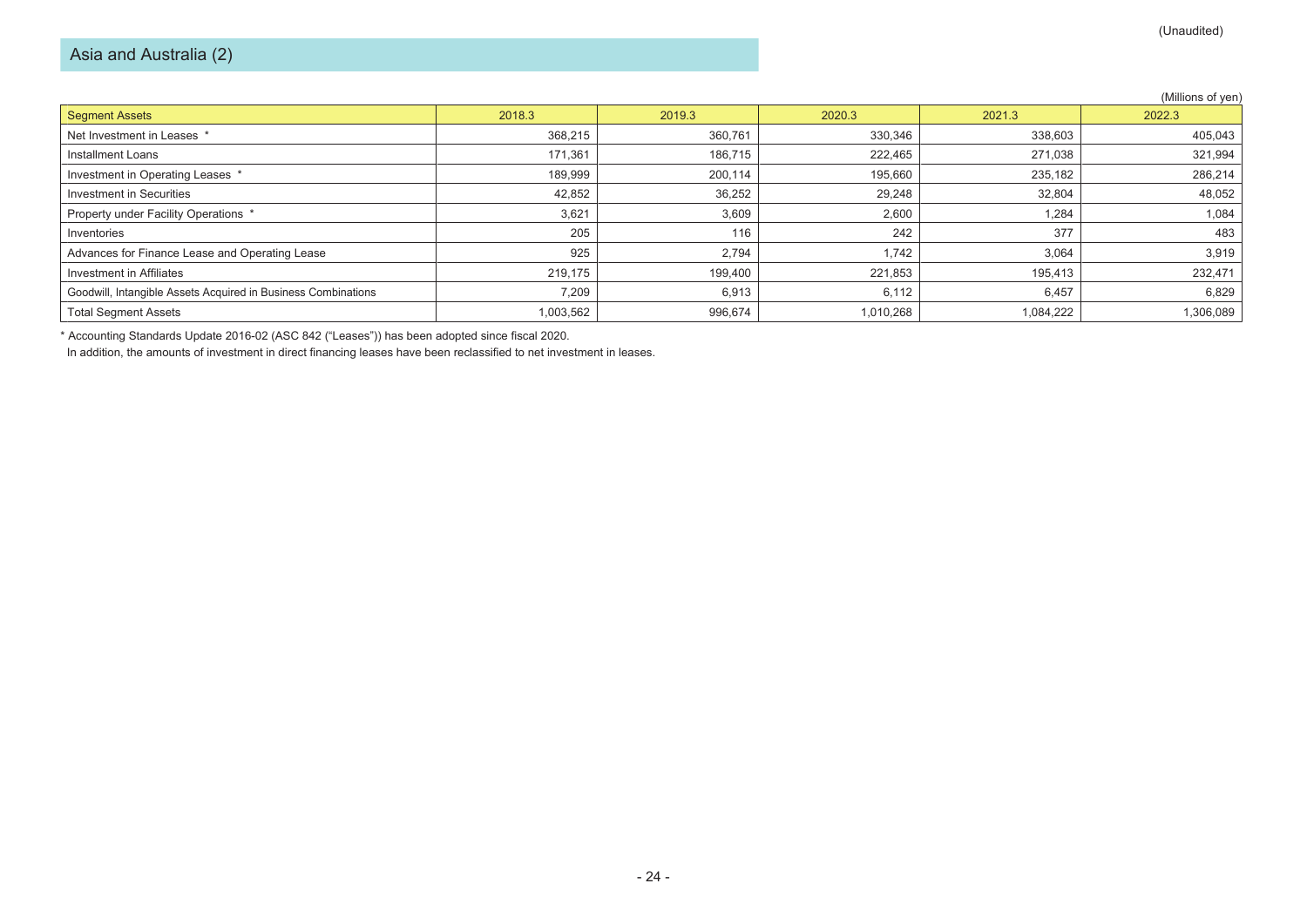# The Three Categories

| <b>Segment Profits</b> |  |
|------------------------|--|
|                        |  |

| Segment Profits              |               |               |               |               | (Millions of yen) |
|------------------------------|---------------|---------------|---------------|---------------|-------------------|
| The Three Categories         | 2017.4-2018.3 | 2018.4-2019.3 | 2019.4-2020.3 | 2020.4-2021.3 | 2021.4-2022.3     |
| Financing                    | 96,525        | 68,028        | 67,848        | 86,822        | 92,927            |
| Asset Management & Insurance | 143,974       | 138,704       | 135,389       | 132,754       | 154,550           |
| Operation & Investments      | 229.597       | 226.938       | 248.124       | 112.710       | 303,730           |
| Total Segment Profits        | 470.096       | 433.670       | 451,361       | 332.286       | 551,207           |

| (Millions of yen)<br>Segment Assets |           |           |            |            |            |  |  |
|-------------------------------------|-----------|-----------|------------|------------|------------|--|--|
| <b>The Three Categories</b>         | 2018.3    | 2019.3    | 2020.3     | 2021.3     | 2022.3     |  |  |
| Financing                           | 3,760,937 | 3,945,215 | 4,178,047  | 4,260,600  | 4,433,411  |  |  |
| Asset Management & Insurance        | 2,220,398 | 2,667,522 | 3,161,901  | 3,434,264  | 3,714,234  |  |  |
| Operation & Investments             | 3,106,469 | 3,374,179 | 3,543,597  | 3,646,925  | 3,851,939  |  |  |
| <b>Total Segment Assets</b>         | 9,087,804 | 9,986,916 | 10,883,545 | 11,341,789 | 11,999,584 |  |  |

※ This document classifies segment profits and segment assets into three categories based on their business characteristics.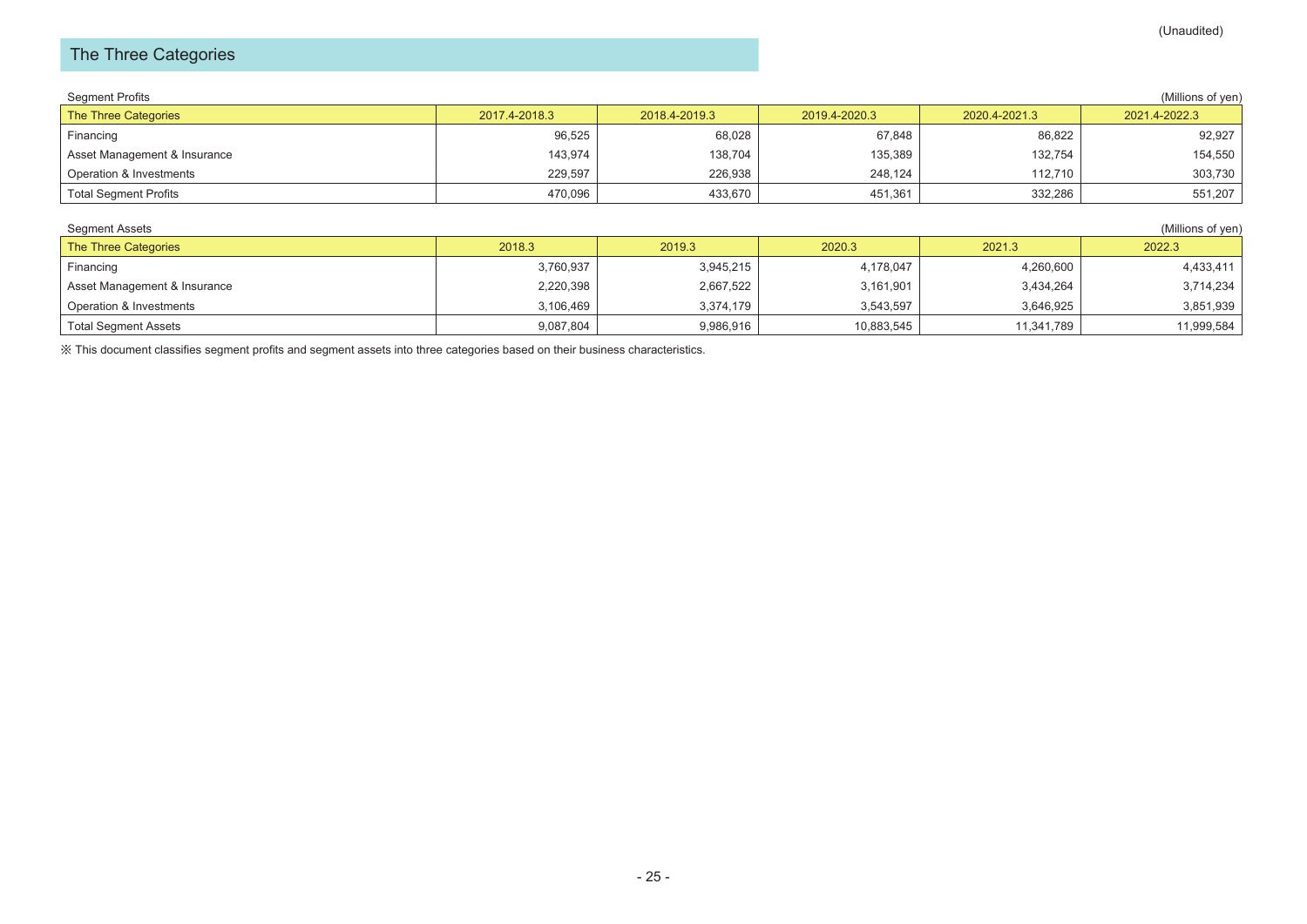#### Key Financial Information (1)

|               |                                          |                         |                                               | (Millions of yen)                            |
|---------------|------------------------------------------|-------------------------|-----------------------------------------------|----------------------------------------------|
| 2017.4-2018.3 | 2018.4-2019.3                            | 2019.4-2020.3           | 2020.4-2021.3                                 | 2021.4-2022.3                                |
| 228,252       | 242,893                                  | 276,864                 | 271,194                                       | 279,589                                      |
| 43,302        | 15,958                                   | 22,499                  | 46,097                                        | 56,510                                       |
| 379,665       | 413,918                                  | 430,665                 | 397,065                                       | 450,454                                      |
| 351,590       | 347,136                                  | 367,778                 | 487,550                                       | 481,810                                      |
| 1,079,052     | 596,165                                  | 406,511                 | 410,953                                       | 435,398                                      |
| 780,910       | 818,794                                  | 776,012                 | 679.849                                       | 816,604                                      |
| 2,862,771     | 2,434,864                                | 2,280,329               | 2,292,708                                     | 2,520,365                                    |
| 76,815        | 93,337                                   | 99,138                  | 78,068                                        | 68,232                                       |
| 252,327       | 257,321                                  | 289,604                 | 295,628                                       | 322,070                                      |
| 255,070       | 246,533                                  | 269,425                 | 374,348                                       | 368,140                                      |
| 1,003,509     | 535,261                                  | 354,006                 | 347,721                                       | 381,119                                      |
| 482,796       | 508,320                                  | 483,914                 | 439,233                                       | 495,110                                      |
|               | 1,301                                    |                         |                                               | 20,494                                       |
| 431.594       | 437.028                                  |                         |                                               | 522,782                                      |
|               | 22,525                                   | 24,425                  |                                               |                                              |
|               |                                          |                         | 16,021                                        | 3,939                                        |
|               |                                          |                         |                                               | 35,666                                       |
|               |                                          |                         |                                               | 730                                          |
| 2,526,576     | 2,105,426                                | 2,010,648               | 2,033,894                                     | 2,218,282                                    |
| 336,195       | 329,438                                  | 269,681                 | 258,814                                       | 302,083                                      |
| 50.103        | 32,978                                   | 67,924                  | 481                                           | 15,006                                       |
| 49,203        | 33,314                                   | 74,001                  | 23,300                                        | 187,787                                      |
|               |                                          | 955                     | 4,966                                         |                                              |
| 435,501       | 395,730                                  | 412,561                 | 287,561                                       | 504,876                                      |
| 113,912       | 68,691                                   | 105,837                 | 90,747                                        | 187,264                                      |
| 321,589       | 327.039                                  | 306,724                 | 196,814                                       | 317,612                                      |
|               |                                          |                         |                                               | 5,477                                        |
| 452           | 404                                      | 384                     | (23)                                          |                                              |
| 313,135       | 323,745                                  | 302,700                 | 192,384                                       | 312,135                                      |
|               | 429<br>17,265<br>5,525<br>1,246<br>8,002 | 2,418<br>1,382<br>2,890 | 14,925<br>460,199<br>3,043<br>11,969<br>3,640 | 17,125<br>456,795<br>3,020<br>5,935<br>4,453 |

\*1 Income statement data have been changed since fiscal 2019. The amounts that had previously been reported have been reclassified for this change.

\*2 Accounting Standards Update 2016-01 ("Recognition and Measurement of Financial Assets and Financial Liabilities"-ASC 825-10 ("Financial Instruments-Overall")) has been adopted

since fiscal 2019. The unrealized change in fair value of investment in equity securities has been included in "Gains on investment securities and dividends" for this adoption.

\*3 Accounting Standards Update 2018-20 ("Narrow-Scope Improvements for Lessors"―ASC 842 ("Leases")) has been adopted since fiscal 2020,

and presentation of income statement regarding the certain lessor costs of finance lease and operating lease, such as the property taxes has been changed.

The presented amounts for the prior to fiscal 2019 have not been changed retrospectively.

\*4 Accounting Standards Update 2016-13 ("Measurement of Credit Losses on Financial Instruments"―ASC 326 ("Financial Instruments―Credit Losses")) has been adopted since of fiscal 2021,

\*5 Provision for credit losses of loans to affiliates are recorded in Equity in Net Income (Loss) of Affiliates since fiscal 2021.

|                             |               |               |               |               | (Millions of yen) |
|-----------------------------|---------------|---------------|---------------|---------------|-------------------|
| <b>Yields on Assets</b>     | 2017.4-2018.3 | 2018.4-2019.3 | 2019.4-2020.3 | 2020.4-2021.3 | 2021.4-2022.3     |
| Interest *1,3               |               |               |               |               |                   |
| Japan                       | 113,156       | 112,616       | 131,625       | 125,976       | 123,417           |
| Overseas                    | 80,955        | 94,625        | 110,416       | 115,256       | 127,045           |
| Assets (Average Balance) *2 |               |               |               |               |                   |
| Japan                       | 3,090,502     | 3,155,427     | 3,391,019     | 3,465,431     | 3,427,873         |
| Overseas                    | 966,431       | 1,052,220     | 1,231,546     | 1,292,331     | 1,353,556         |
| <b>Yields on Assets</b>     |               |               |               |               |                   |
| Japan                       | 3.7%          | 3.6%          | 3.9%          | 3.6%          | 3.6%              |
| Overseas                    | 8.4%          | 9.0%          | 9.0%          | 8.9%          | 9.4%              |

\*1 Interest above is related to Net Investment in Leases and Installment Loans.

\*2 Assets above are related to Net Investment in Leases and Installment Loans.

and presentation of income statement regarding the certain lessor costs of finance lease and operating lease, such as the property taxes has been changed.

The presented amounts for the prior to fiscal 2019 have not been changed retrospectively.

<sup>\*3</sup> Accounting Standards Update 2018-20 ("Narrow-Scope Improvements for Lessors"―ASC 842 ("Leases")) has been adopted since fiscal 2020,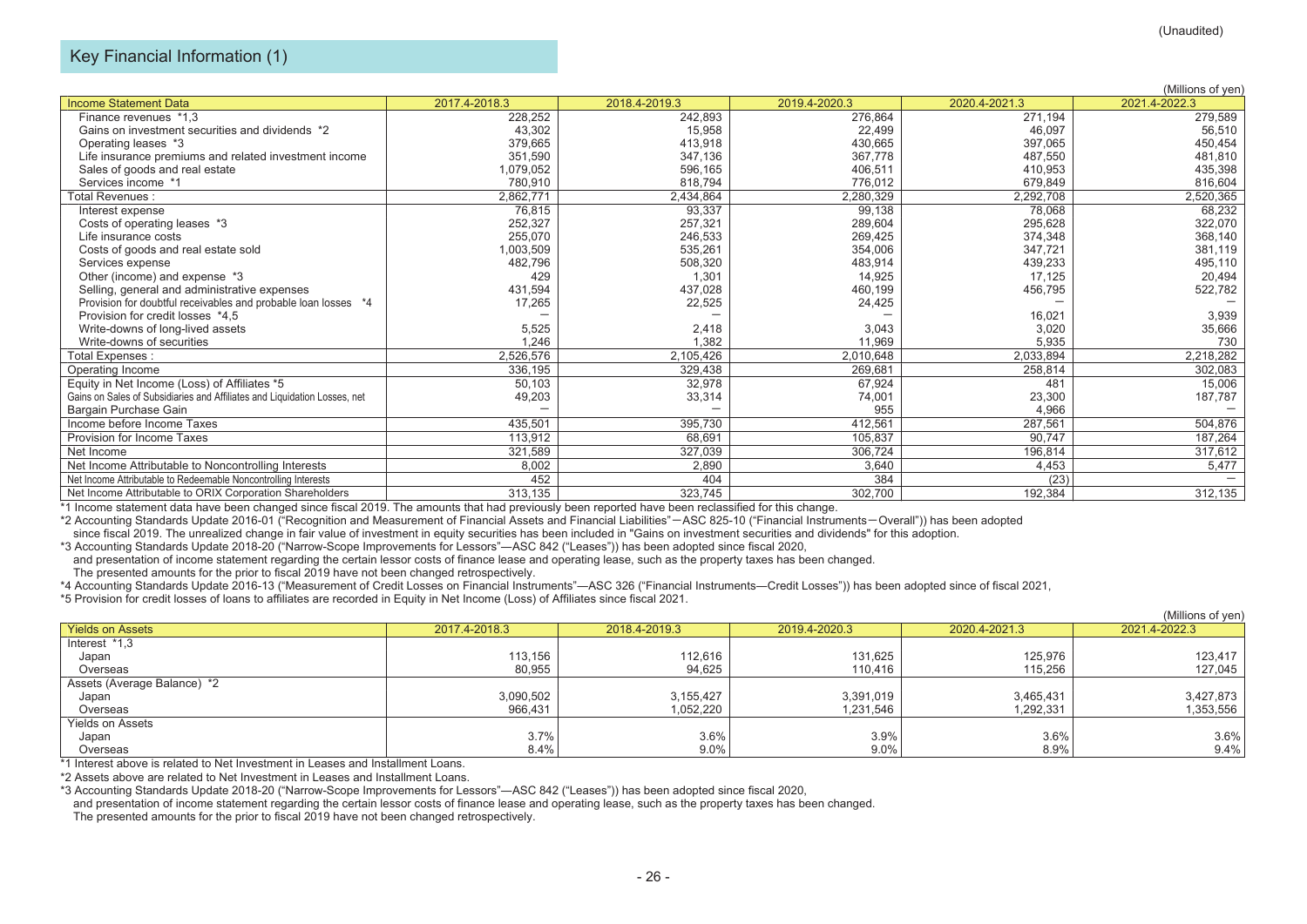#### Key Financial Information (2)

|                                                                                  |            |            |            |            | (Millions of yen) |
|----------------------------------------------------------------------------------|------------|------------|------------|------------|-------------------|
| <b>Balance Sheet Data</b>                                                        | 2018.3     | 2019.3     | 2020.3     | 2021.3     | 2022.3            |
| Net Investment in Leases *1                                                      | 1,194,888  | 1,155,632  | 1,080,964  | 1,029,518  | 1,057,973         |
| Installment Loans                                                                | 2,823,769  | 3,277,670  | 3,740,486  | 3,670,784  | 3,862,604         |
| Allowance for Doubtful Receivables on Finance Leases and Probable Loan Losses *2 | (54, 672)  | (58, 011)  | (56, 836)  |            |                   |
| Allowance for Credit Losses *2.3                                                 |            |            |            | (78, 945)  | (69, 459)         |
| Investment in Operating Leases *1                                                | 1,344,926  | ,335,959   | 1,400,001  | 1,408,189  | 1,463,202         |
| <b>Investment in Securities</b>                                                  | 1,729,455  | 1,928,916  | 2,245,323  | 2,660,443  | 2,852,349         |
| Property under Facility Operations *1                                            | 434,786    | 441,632    | 562,485    | 491,855    | 561,846           |
| Investment in Affiliates *3                                                      | 591,363    | 842,760    | 821,662    | 887,764    | 978,033           |
| Inventories                                                                      | 111,001    | 115,695    | 126,013    | 142,156    | 139,563           |
| Other Assets (Cash and Cash Equivalents etc.) *1                                 | 3,250,466  | 3,134,664  | 3,147,430  | 3,351,318  | 3,424,561         |
| Total Assets                                                                     | 11,425,982 | 12,174,917 | 13,067,528 | 13,563,082 | 14,270,672        |
| Short-Term Debt, Long-Term Debt and Deposits                                     | 5,890,720  | 6,423,512  | 6,847,889  | 7,041,887  | 7,142,843         |
| Policy Liabilities and Policy Account Balances                                   | 1,511,246  | 1,521,355  | 1,591,475  | 1,822,422  | 1,963,623         |
| Other Liabilities (Trade Notes, Accounts and Other Payable etc.) *1,2            | 1,217,722  | 1,267,069  | 1,551,998  | 1,595,629  | 1,792,805         |
| <b>Total Liabilities</b>                                                         | 8,619,688  | 9,211,936  | 9,991,362  | 10,459,938 | 10,899,271        |
| Redeemable Noncontrolling Interests (RNCI)                                       | 7,420      | 9,780      | 10,331     |            |                   |
| <b>ORIX Corporation Shareholders' Equity</b>                                     | 2,682,424  | 2,897,074  | 2,993,608  | 3,028,456  | 3,261,419         |
| Noncontrolling Interests                                                         | 116,450    | 56,127     | 72,227     | 74,688     | 109,982           |
| <b>Total Equity</b>                                                              | 2,798,874  | 2,953,201  | 3,065,835  | 3,103,144  | 3,371,401         |
| Total Liabilities, RNCI and Equity                                               | 11,425,982 | 12,174,917 | 13,067,528 | 13,563,082 | 14,270,672        |

\*1 Accounting Standards Update 2016-02 (ASC 842 ("Leases")) has been adopted since fiscal 2020, and the amounts of investment in direct financing leases have been reclassified to net investment in leases.

\*2 Accounting Standards Update 2016-13 ("Measurement of Credit Losses on Financial Instruments"―ASC 326 ("Financial Instruments―Credit Losses")) has been adopted and the amounts of allowance for doubtful receivables on finance leases and probable loan losses have been reclassified to allowance for credit losses. since fiscal 2021,

\*3 Allowance for credit losses on loans to affiliates are recorded in investment in affiliates since fiscal 2021.

Before fiscal 2020, there were no allowance for probable loan losses on affiliates.

| Key Exchange Rate | 2018.3 | 2019.3 | 2020.3 | 2021.3 | 2022.3 |
|-------------------|--------|--------|--------|--------|--------|
| Yen/Dollar        |        |        |        |        |        |
| Average Rate      | 110.81 | 110.69 | 109.10 | 106.17 | 112.86 |
| Period End Rate   | 106.24 | 110.99 | 108.83 | 110.71 | 122.39 |
| Yen/Euro          |        |        |        |        |        |
| Average Rate      | 129.45 | 128.43 | 121.14 | 123.73 | 131.01 |
| Period End Rate   | 130.52 | 124.56 | 119.55 | 129.80 | 136.70 |

| Common Stock     | 2018.3        | 2019.3        | 2020.3        | 2021.3        | 2022.3        |
|------------------|---------------|---------------|---------------|---------------|---------------|
| Authorized       | 2,590,000,000 | 2,590,000,000 | 2,590,000,000 | 2,590,000,000 | 2,590,000,000 |
| Issued           | 1,324,495,728 | 1,324,629,128 | 1,324,629,128 | 1,285,724,480 | 1,258,277,087 |
| Treasury Stock * | 42,843,413    | 42,843,783    | 68,680,644    | 66,231,916    | 62,914,027    |

\* The Company's shares held through the Board Incentive Plan Trust (1,651,443 shares, 1,823,993 shares, 1,476,828 shares, 2,154,248 shares and 1,963,282 shares) are not included in number of treasury stock as of March 31, 2018, 2019, 2020, 2021 and 2022.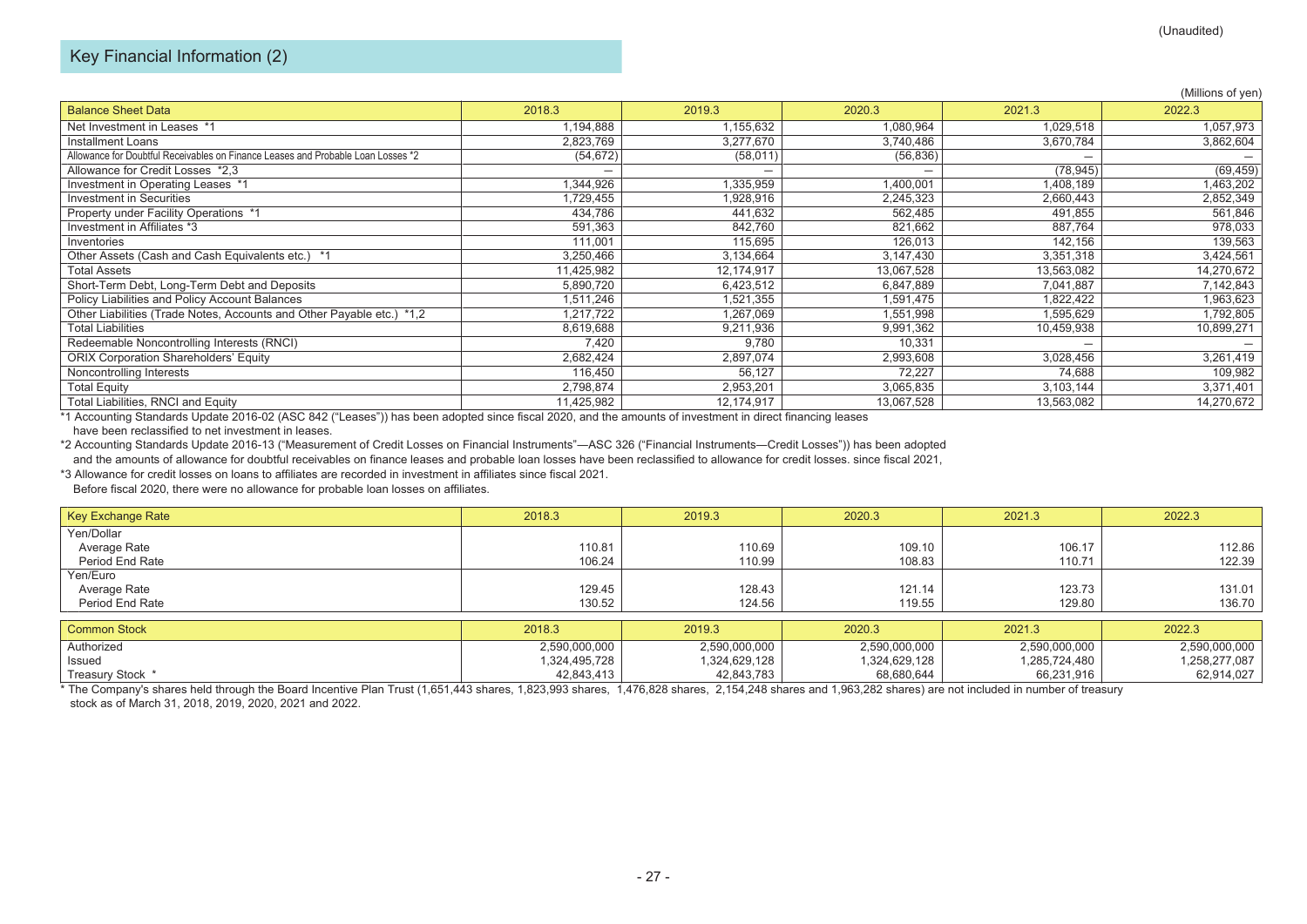|                                                                                        |               |               |               |               | (Millions of yen) |
|----------------------------------------------------------------------------------------|---------------|---------------|---------------|---------------|-------------------|
| <b>Consolidated Statements Of Comprehensive Income</b>                                 | 2017.4-2018.3 | 2018.4-2019.3 | 2019.4-2020.3 | 2020.4-2021.3 | 2021.4-2022.3     |
| Net Income                                                                             | 321,589       | 327,039       | 306,724       | 196,814       | 317,612           |
| Other comprehensive income (loss), net of tax                                          |               |               |               |               |                   |
| Net change of unrealized gains (losses) on investment in securities                    | (22, 834)     | 10,215        | (22, 456)     | (11, 182)     | (56, 684)         |
| Net change of debt valuation adjustments                                               |               | 231           | 875           | (899)         | (337)             |
| Net change of defined benefit pension plans                                            | (2,962)       | (7, 346)      | 1,529         | 5,330         | 13,002            |
| Net change of foreign currency translation adjustments                                 | (1, 955)      | (11, 537)     | (31,664)      | 36,246        | 105,693           |
| Net change of unrealized gains (losses) on derivative instruments                      | 779           | (4, 118)      | (8, 556)      | 4,782         | 15,070            |
| Total other comprehensive income (loss)                                                | (26, 972)     | (12, 555)     | (60, 272)     | 34,277        | 76,744            |
| Comprehensive Income                                                                   | 294,617       | 314,484       | 246,452       | 231,091       | 394,356           |
| Comprehensive Income Attributable to the Noncontrolling Interests                      | 6,433         | 2,784         | 756           | 5,128         | 12,137            |
| Comprehensive Income (Loss) Attributable to the Redeemable<br>Noncontrolling Interests | 36            | 730           | 187           | (303)         |                   |
| Comprehensive Income Attributable to ORIX Corporation<br>Shareholders                  | 288,148       | 310,970       | 245,509       | 226,266       | 382,219           |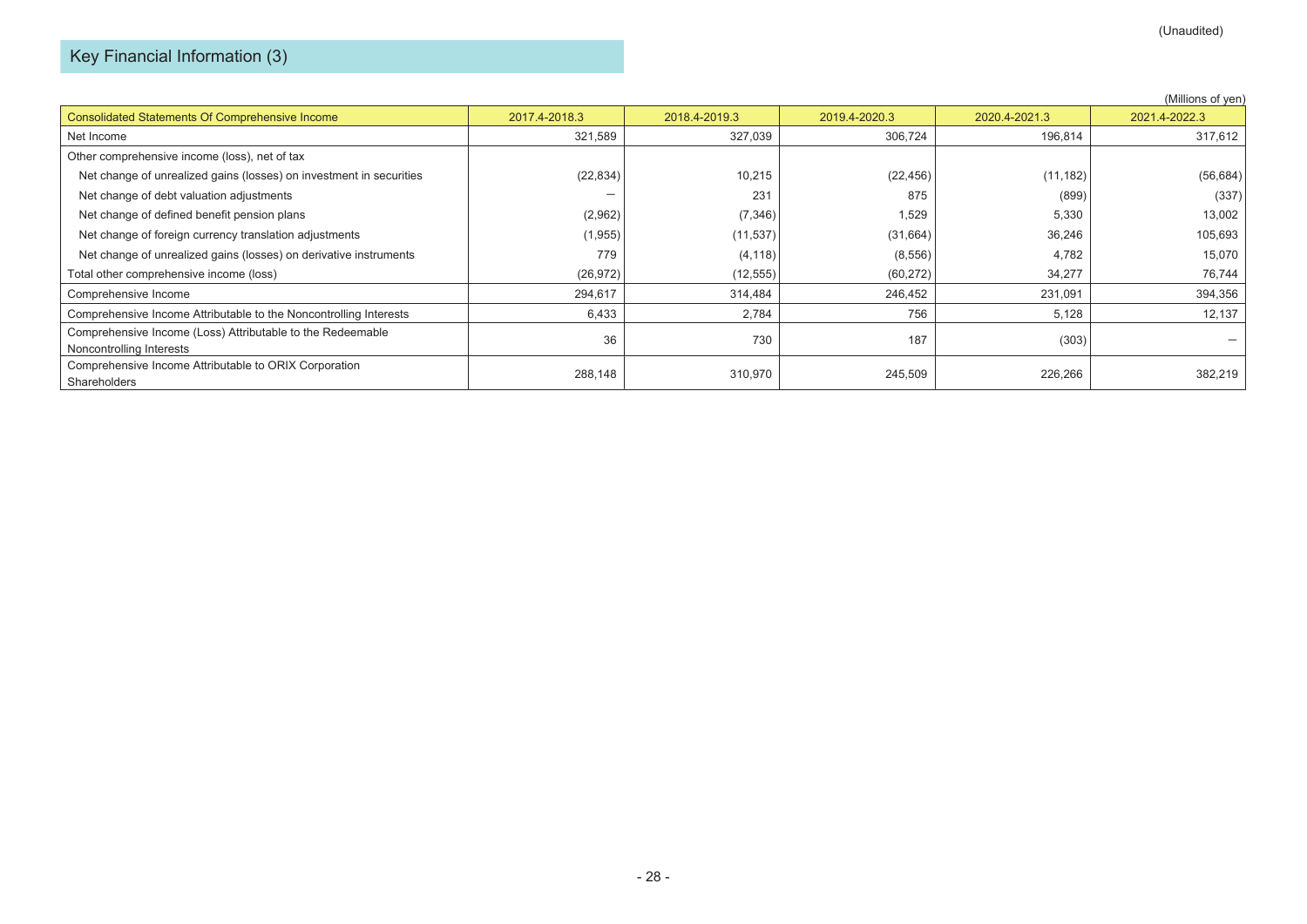# Key Financial Information (4)

|                                                                       |                      |                      |                     |                     | (Millions of yen)        |
|-----------------------------------------------------------------------|----------------------|----------------------|---------------------|---------------------|--------------------------|
| <b>Consolidated Statements Of Changes In Equity</b>                   | 2017.4-2018.3        | 2018.4-2019.3        | 2019.4-2020.3       | 2020.4-2021.3       | 2021.4-2022.3            |
| <b>Common Stock</b>                                                   |                      |                      |                     |                     |                          |
| Beginning balance                                                     | 220,524              | 220,961              | 221,111             | 221,111             | 221,111                  |
| Exercise of stock options                                             | 437                  | 150                  |                     |                     |                          |
| <b>Ending balance</b>                                                 | 220,961              | 221,111              | 221,111             | 221,111             | 221,111                  |
| Additional Paid-in Capital                                            |                      |                      |                     |                     |                          |
| Beginning balance                                                     | 268.138              | 267.291              | 257,625             | 257,638             | 259,361                  |
| Transaction with noncontrolling interests                             | (972)                | (10, 033)            | 241                 | 1,700               | 1,593                    |
| Exercise of stock options                                             | 219                  | 75                   |                     |                     |                          |
| Disposal of treasury stock                                            | (476)                | (233)                | (334)               | (227)               | (168)                    |
| Other, net                                                            | 382                  | 525                  | 106                 | 250                 | (307)                    |
| <b>Ending balance</b>                                                 | 267,291              | 257,625              | 257,638             | 259,361             | 260,479                  |
| <b>Retained Earnings</b>                                              |                      |                      |                     |                     |                          |
| Beginning balance                                                     | 2,077,474            | 2,315,283            | 2,555,585           | 2,754,461           | 2,744,588                |
| Cumulative effect of adopting Accounting Standards Update 2014-09     |                      | 405                  |                     |                     |                          |
| Cumulative effect of adopting Accounting Standards Update 2016-01     |                      | 2,899                |                     |                     | $\qquad \qquad -$        |
| Cumulative effect of adopting Accounting Standards Update 2016-16     |                      | 3,772                |                     |                     |                          |
| Cumulative effect of adopting Accounting Standards Update 2016-13     |                      |                      |                     | (42, 855)           |                          |
|                                                                       |                      |                      |                     |                     | 215                      |
| Cumulative effect of adopting Accounting Standards Update 2019-12     |                      |                      |                     |                     |                          |
| (Adjusted) Beginning balance                                          | 2,077,474            | 2,322,359            | 2,555,585           | 2,711,606           | 2,744,803                |
| Cash dividends                                                        | (72, 757)            | (88, 438)            | (103, 824)          | (95, 164)           | (99, 395)                |
| Net income                                                            | 313,135              | 323,745              | 302,700             | 192,384             | 312,135                  |
| Disposal of treasury stock                                            |                      |                      |                     | (0)                 |                          |
| Cancellation of treasury stock                                        |                      |                      |                     | (64, 237)           | (48, 226)                |
| Adjustment of redeemable noncontrolling interests to redemption value | (1,876)              | (2, 131)             |                     |                     |                          |
| Reclassification of change in accounting standards                    | (692)                |                      |                     |                     | $\overline{\phantom{m}}$ |
| Other, net                                                            | (1)                  | 50                   |                     | (1)                 |                          |
| Ending balance                                                        | 2,315,283            | 2,555,585            | 2,754,461           | 2,744,588           | 2,909,317                |
| Accumulated Other Comprehensive Income (Loss)                         |                      |                      |                     |                     |                          |
| Beginning balance                                                     | (21, 270)            | (45, 566)            | (61, 343)           | (118, 532)          | (84, 650)                |
| Cumulative effect of adopting Accounting Standards Update 2016-01     |                      | (2,899)              |                     |                     |                          |
| (Adjusted) Beginning balance                                          | (21, 270)            | (48, 465)            | (61, 343)           | (118, 532)          | (84, 650)                |
| Transaction with noncontrolling interests                             | (1)                  | (103)                |                     |                     | (1, 475)                 |
| Net change of unrealized gains (losses) on investment in securities   | (22, 746)            | 10,174               | (22, 390)           | (11, 207)           | (56, 684)                |
| Net change of debt valuation adjustments                              |                      | 231                  | 875                 | (899)               | (337)                    |
| Net change of defined benefit pension plans                           | (2,984)              | (7, 289)             | 1,527               | 5,302               | 13,001                   |
| Net change of foreign currency translation adjustments                | (2)                  | (11, 775)            | (28, 917)           | 36,015              | 99,842                   |
| Net change of unrealized gains (losses) on derivative instruments     | 745                  | (4, 116)             | (8, 286)            | 4,671               | 14,262                   |
| Reclassification of change in accounting standards *                  | 692                  |                      |                     |                     |                          |
| <b>Ending balance</b>                                                 | (45, 566)            | (61, 343)            | (118, 532)          | (84, 650)           | (16, 041)                |
| <b>Treasury Stock</b>                                                 |                      |                      |                     |                     |                          |
| Beginning balance                                                     | (37, 168)            | (75, 545)            | (75, 904)           | (121,070)           | (111, 954)               |
| Acquisition of treasury stock                                         | (39, 110)            | (707)                | (45, 720)           | (55, 443)           | (50,001)                 |
| Disposal of treasury stock                                            | 733                  | 348                  | 554                 | 322                 | 283                      |
| Cancellation of treasury stock                                        |                      |                      |                     | 64,237              | 48,226                   |
| Other, net                                                            |                      |                      |                     |                     | (1)                      |
| Ending balance                                                        | (75, 545)            | (75, 904)            | (121,070)           | (111, 954)          | (113, 447)               |
| <b>Total ORIX Corporation Shareholders' Equity</b>                    |                      |                      |                     |                     |                          |
| Beginning balance                                                     | 2,507,698            | 2,682,424            | 2,897,074           | 2,993,608           | 3,028,456                |
| Cumulative effect of adopting Accounting Standards Update 2014-09     |                      | 405                  |                     |                     |                          |
| Cumulative effect of adopting Accounting Standards Update 2016-16     |                      | 3,772                |                     |                     |                          |
| Cumulative effect of adopting Accounting Standards Update 2016-13     |                      |                      |                     | (42, 855)           |                          |
| Cumulative effect of adopting Accounting Standards Update 2019-12     |                      |                      |                     |                     | 215                      |
| (Adjusted) Beginning balance                                          | 2,507,698            | 2,686,601            | 2,897,074           | 2,950,753           | 3,028,671                |
| Increase, net                                                         |                      |                      |                     |                     | 232,748                  |
| Ending balance                                                        | 174,726<br>2,682,424 | 210,473<br>2,897,074 | 96,534<br>2,993,608 | 77,703<br>3,028,456 | 3,261,419                |
|                                                                       |                      |                      |                     |                     |                          |

\* Reclassification of change in accounting standards represents the amounts reclassified for the early adoption of the Accounting Standards Update 2018-02

("Reclassification of Certain Tax Effects from Accumulated Other Comprehensive Income" -ASC 220 ("Income Statement-Reporting Comprehensive Income")).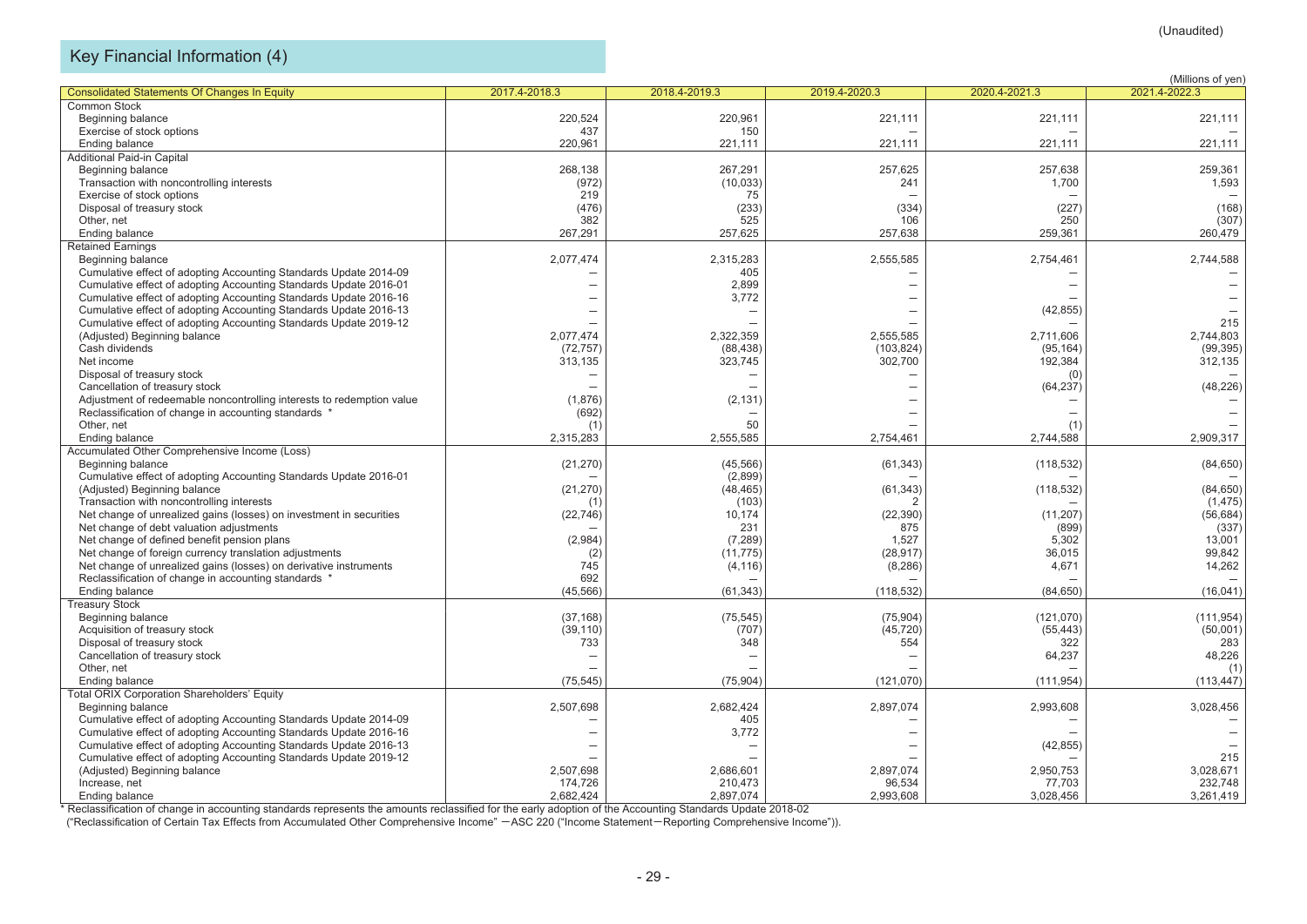# Key Financial Information (5)

|                                                                                   |                            |                          |                          |                            | (Millions of yen)          |
|-----------------------------------------------------------------------------------|----------------------------|--------------------------|--------------------------|----------------------------|----------------------------|
| <b>Consolidated Statements of Cash Flows</b>                                      | 2017.4-2018.3              | 2018.4-2019.3            | 2019.4-2020.3            | 2020.4-2021.3              | 2021.4-2022.3              |
| Cash Flows from Operating Activities:                                             |                            |                          |                          |                            |                            |
| Net income                                                                        | 321.589                    | 327,039                  | 306.724                  | 196.814                    | 317,612                    |
| Adjustments to reconcile net income to net cash provided by operating activities: |                            |                          |                          |                            |                            |
| Depreciation and amortization                                                     | 279,923                    | 295,589                  | 304,204                  | 315.955                    | 330,351                    |
| Principal payments received under net investment in leases                        |                            |                          | 474,110                  | 426,645                    | 462,475                    |
| Provision for doubtful receivables and probable loan losses                       | 17,265                     | 22,525                   | 24,425                   |                            |                            |
| Provision for credit losses                                                       |                            |                          |                          | 16,021                     | 3,939                      |
| Equity in net (income) loss of affiliates (excluding interest on loans)           | (46, 587)                  | (29, 674)                | (65, 764)                | 837                        | (13, 753)                  |
| Gains on sales of subsidiaries and affiliates and liquidation losses, net         | (49, 203)                  | (33, 314)                | (74,001)                 | (23, 300)                  | (187, 787)                 |
| Bargain purchase gain                                                             |                            |                          | (955)                    | (4,966)                    |                            |
| Gains on sales of securities other than trading                                   | (32,083)                   | (10, 182)                | (18, 886)                | (15, 228)                  | (22, 322)                  |
| Gains on sales of operating lease assets                                          | (35, 291)                  | (62, 883)                | (51,072)                 | (26, 358)                  | (40, 148)                  |
| Write-downs of long-lived assets                                                  | 5,525                      | 2,418                    | 3.043                    | 3,020                      | 35,666                     |
| Write-downs of securities                                                         | 1,246                      | 1,382                    | 11,969                   | 5,935                      | 730                        |
| Deferred tax provision                                                            | 5,588                      | (35, 128)                | 14,890                   | 25,518                     | 12,208                     |
| Decrease in trading securities                                                    | 144,367                    | 95,370                   | 63,681                   | 12,103                     | 68,422                     |
| (Increase) Decrease in inventories                                                | 10.609                     | 6,852                    | 11.938                   | (12,061)                   | (7,053)                    |
| (Increase) Decrease in trade notes, accounts and other receivable                 | (13,984)                   | (5, 576)                 | 12,348                   | (12, 657)                  | 3,562                      |
| (Increase) Decrease in trade notes, accounts and other payable                    | 17,831                     | 10,990                   | (3,853)                  | (1,947)                    | 14,943                     |
| Increase (Decrease) in policy liabilities and policy account balances             | (53, 512)                  | 10,109                   | 70,120                   | 230,947                    | 141,201                    |
| Increase (Decrease) in income taxes payable                                       | (74, 241)                  | 36,753                   | (33, 318)                | (11, 045)                  | 92,026                     |
| Other, net                                                                        | 69,749                     | (44, 592)                | (7, 137)                 | (23, 819)                  | (108, 702)                 |
| Net cash provided by operating activities                                         | 568,791                    | 587,678                  | 1,042,466                | 1,102,414                  | 1,103,370                  |
| Cash Flows from Investing Activities:                                             |                            |                          |                          |                            |                            |
| Purchases of lease equipment                                                      | (971, 163)                 | (998, 073)               | (948, 445)               | (716, 737)                 | (872, 994)                 |
|                                                                                   | 470,870                    | 469,262                  |                          |                            |                            |
| Principal payments received under direct financing leases                         |                            |                          |                          |                            |                            |
| Installment loans made to customers<br>Principal collected on installment loans   | (1, 396, 724)<br>1,184,298 | (1,460,336)<br>1,239,385 | (1,527,000)<br>1,134,142 | (1, 198, 978)<br>1,139,608 | (1, 202, 198)<br>1,182,261 |
|                                                                                   |                            |                          |                          |                            |                            |
| Proceeds from sales of operating lease assets                                     | 285,954                    | 429,295                  | 339,504                  | 138,912                    | 147,104                    |
| Investment in affiliates, net                                                     | (110, 547)                 | (278, 027)               | (44, 140)                | (112, 922)                 | (34, 804)                  |
| Proceeds from sales of investment in affiliates                                   | 74,742                     | 56,423                   | 79,950                   | 41,730                     | 47,677                     |
| Purchases of available-for-sale debt securities                                   | (372, 236)                 | (556, 213)               | (711, 973)               | (709, 349)                 | (526, 478)                 |
| Proceeds from sales of available-for-sale debt securities                         | 395,629                    | 221,824                  | 249,427                  | 285,836                    | 239,250                    |
| Proceeds from redemption of available-for-sale debt securities                    | 97,565                     | 73,156                   | 82,754                   | 31,859                     | 90,478                     |
| Purchases of held-to-maturity debt securities                                     |                            |                          |                          |                            |                            |
| Purchases of equity securities other than trading                                 | (67, 147)                  | (66, 959)                | (53, 616)                | (56, 314)                  | (94, 182)                  |
| Proceeds from sales of equity securities other than trading                       | 104,600                    | 83,261                   | 34,145                   | 30,532                     | 71,883                     |
| Purchases of property under facility operations                                   | (80,095)                   | (62, 221)                | (44, 466)                | (43, 954)                  | (44, 302)                  |
| Acquisitions of subsidiaries, net of cash acquired                                | (66, 034)                  | (119, 105)               | (134, 894)               | (82, 163)                  | (87, 582)                  |
| Sales of subsidiaries, net of cash disposed                                       | 43,278                     | 56,584                   | 91,835                   | 57,722                     | 252,921                    |
| Other, net                                                                        | (32, 110)                  | 37,793                   | (17, 709)                | (15, 772)                  | 22,120                     |
| Net cash used in investing activities                                             | (439, 120)                 | (873, 951)               | (1,470,486)              | (1,209,990)                | (808, 846)                 |
| Cash Flows from Financing Activities:                                             |                            |                          |                          |                            |                            |
| Net increase (decrease) in debt with maturities of three months or less           | 50,900                     | (50, 881)                | 16,182                   | (42, 136)                  | 96,383                     |
| Proceeds from debt with maturities longer than three months                       | 1,488,259                  | 1,123,923                | 924,779                  | 1,171,350                  | 950,244                    |
| Repayment of debt with maturities longer than three months                        | (1,396,531)                | (932, 676)               | (832, 881)               | (1,013,937)                | (1, 160, 613)              |
| Net increase in deposits due to customers                                         | 143,318                    | 169,830                  | 304,182                  | 85,737                     | (42, 591)                  |
| Cash dividends paid to ORIX Corporation shareholders                              | (72, 757)                  | (88, 438)                | (103, 824)               | (95, 164)                  | (99, 395)                  |
| Acquisition of treasury stock                                                     | (39, 110)                  | (707)                    | (45, 720)                | (55, 443)                  | (50,001)                   |
| Contribution from noncontrolling interests                                        | 4,740                      | 22,760                   | 23,994                   | 24,487                     | 25,942                     |
| Purchases of shares of subsidiaries from noncontrolling interests                 | (11, 299)                  | (86, 165)                | (4, 501)                 | (4,791)                    | (2,086)                    |
|                                                                                   |                            |                          |                          |                            |                            |
| Net increase (decrease) in call money                                             | (18,000)                   | 20,000                   | 10,000                   | (17,500)                   | (7,500)                    |
| Other, net                                                                        | (8, 510)                   | (10, 999)                | (3,508)                  | (12, 719)                  | (17,001)                   |
| Net cash provided by (used in) financing activities                               | 141,010                    | 166,647                  | 288,703                  | 39.884                     | (306, 618)                 |
| Effect of Exchange Rate Changes on Cash, Cash Equivalents and Restricted Cash     | 1,224                      | (1, 911)                 | (8,979)                  | 11,983                     | 24,331                     |
| Net Increase (decrease) in Cash, Cash Equivalents and Restricted Cash             | 271,905                    | (121, 537)               | (148, 296)               | (55, 709)                  | 12,237                     |
| Cash, Cash Equivalents and Restricted Cash at Beginning of Year                   | 1,133,212                  | 1,405,117                | 1,283,580                | 1,135,284                  | 1,079,575                  |
| Cash, Cash Equivalents and Restricted Cash at End of Year                         | 1,405,117                  | 1,283,580                | 1,135,284                | 1,079,575                  | 1,091,812                  |

※ Prior-year amounts have been adjusted for the retrospective application of Accounting Standards Update 2016-18 ("Restricted Cash"—ASC 230 ("Statement of Cash Flows")) in fiscal 2019.

※ Accounting Standards Update 2016-01 ("Recognition and Measurement of Financial Assets and Financial Liabilities"—ASC 825-10 ("Financial Instruments—Overall")) has been adopted since fiscal 2019. The amounts that had been previously reported have been reclassified for this adoption.

※ Accounting Standards Update 2016-02 (ASC 842 ("Leases")) has been adopted since fiscal 2020, and the amounts of investment in direct financing leases have been reclassified to net investment in leases.<br>※ Accounting Stan

receivables and probable loan losses have been reclassified to provision for credit losses.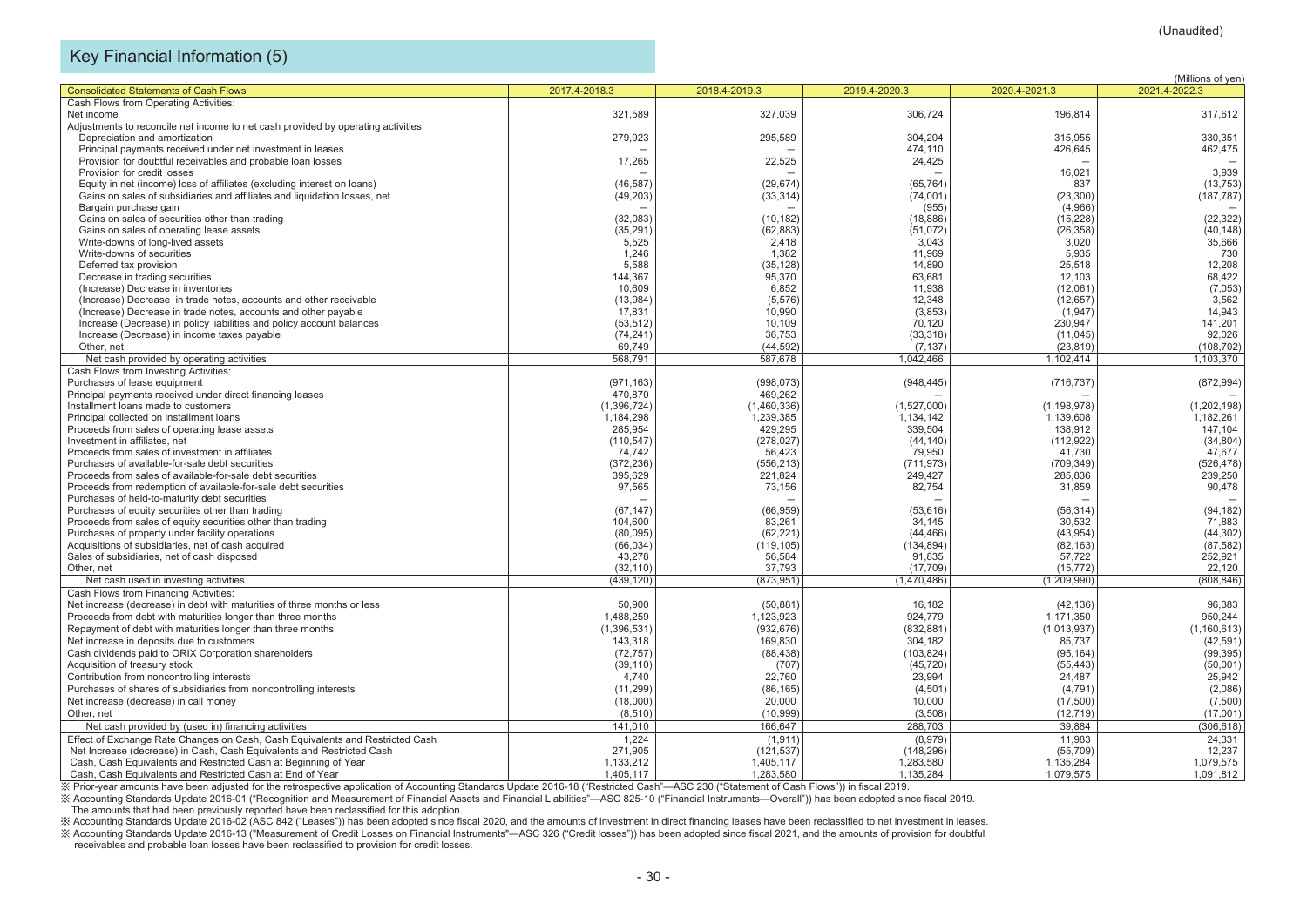$(Millions of you)$ 

 $(M)$ illions of  $y$ en)

Information Regarding Major Assets (1)

|                                                        |               |               |               |               | (Millions of yen) |
|--------------------------------------------------------|---------------|---------------|---------------|---------------|-------------------|
| <b>New Business Volumes</b>                            | 2017.4-2018.3 | 2018.4-2019.3 | 2019.4-2020.3 | 2020.4-2021.3 | 2021.4-2022.3     |
| Net Investment in Leases *: New equipment acquisitions | 472,070       | 439,252       | 444,841       | 353,256       | 464,150           |
| Japan                                                  | 264,953       | 254,613       | 244,087       | 192,708       | 210,773           |
| Overseas                                               | 207,117       | 184,639       | 200,754       | 160,548       | 253,377           |
| Installment Loans: New loans added                     | 1,397,467     | 1,462,009     | 1,529,175     | 1,198,028     | 1,202,677         |
| Japan                                                  | 945,436       | 1,047,720     | 1,134,586     | 862,930       | 766,453           |
| Overseas                                               | 452,031       | 414,289       | 394,589       | 335,098       | 436,224           |
| Operating Leases: New equipment acquisitions           | 495,609       | 544,715       | 493,666       | 302,835       | 388,403           |
| Japan                                                  | 215,832       | 233,721       | 234,188       | 174,116       | 232,059           |
| (Real Estate in Japan)                                 | 39,195        | 39,848        | 45,399        | 20,641        | 51,826            |
| Overseas                                               | 279,777       | 310,994       | 259,478       | 128,719       | 156,344           |
| Investment in Securities: New securities added         | 439,383       | 623,172       | 765,589       | 765,663       | 620,660           |
| Japan                                                  | 300,406       | 504,515       | 653,228       | 698,555       | 509,164           |
| Overseas                                               | 138.977       | 118,657       | 112,361       | 67,108        | 111,496           |
| Other Operating Transactions: New assets added         | 166,371       | 202,236       | 116,623       | 111,997       | 156,748           |
| Japan                                                  | 160,371       | 201,271       | 115,754       | 111,907       | 104,933           |
| Overseas                                               | 6,000         | 965           | 869           | 90            | 51,815            |

\* Accounting Standards Update 2016-02 (ASC 842 ("Leases")) has been adopted since fiscal 2020, and the amounts of investment in direct financing leases have been reclassified to net investment in leases.

|                                          |           |           |           |           | ן ויסע וט פווטוווען ( |
|------------------------------------------|-----------|-----------|-----------|-----------|-----------------------|
| Net Investment in Leases *               | 2018.3    | 2019.3    | 2020.3    | 2021.3    | 2022.3                |
| <b>Transportation Equipment</b>          | 489,687   | 495,605   | 457.405   | 437,759   | 434,944               |
| Industrial Equipment                     | 240,646   | 222,049   | 210,248   | 212,655   | 247,398               |
| Electronics                              | 154,522   | 143,209   | 134,775   | 121,021   | 112,871               |
| Information-Related and Office Equipment | 105,040   | 101.504   | 104,218   | 95,708    | 94,292                |
| <b>Commercial Services Equipment</b>     | 53,065    | 51,671    | 45,062    | 42,339    | 46,941                |
| Others                                   | 151,928   | 141.594   | 129,256   | 120,036   | 121,527               |
| Total                                    | 1,194,888 | 1,155,632 | 1,080,964 | 1,029,518 | 1,057,973             |

\* Accounting Standards Update 2016-02 (ASC 842 ("Leases")) has been adopted since fiscal 2020, and the amounts of investment in direct financing leases have been reclassified to net investment in leases.

|                                            |           |           |           |           | ן ועווווטווא טו עפוון |
|--------------------------------------------|-----------|-----------|-----------|-----------|-----------------------|
| Installment Loans by Region and Loan Type  | 2018.3    | 2019.3    | 2020.3    | 2021.3    | 2022.3                |
| Consumer Borrowers in Japan:               | 1.674.036 | 1.838.933 | 2,098,400 | 2,211,276 | 2,209,027             |
| Real Estate Loans                          | 1.375.380 | 1,560,832 | 1,842,131 | 1,995,031 | 2,007,570             |
| Card Loans                                 | 264,323   | 245,139   | 223,651   | 188,547   | 173,687               |
| Others                                     | 34,333    | 32,962    | 32,618    | 27,698    | 27,770                |
| Corporate Borrowers in Japan:              | 597.477   | 608,593   | 604,859   | 530,892   | 521,299               |
| Real Estate Companies                      | 278.076   | 288,851   | 300,984   | 279,046   | 278,607               |
| Non-recourse Loans                         | 18.318    | 53,067    | 48,566    | 47,956    | 74,085                |
| Commercial, Industrial and Other Companies | 301,083   | 266,675   | 255,309   | 203,890   | 168,607               |
| Overseas:                                  | 533,323   | 813,728   | 1.024.009 | 916,265   | 1,118,531             |
| <b>Purchased Loans</b>                     | 18,933    | 16.416    | 13.218    | 12.351    | 13,747                |
| Total                                      | 2,823,769 | 3,277,670 | 3,740,486 | 3,670,784 | 3,862,604             |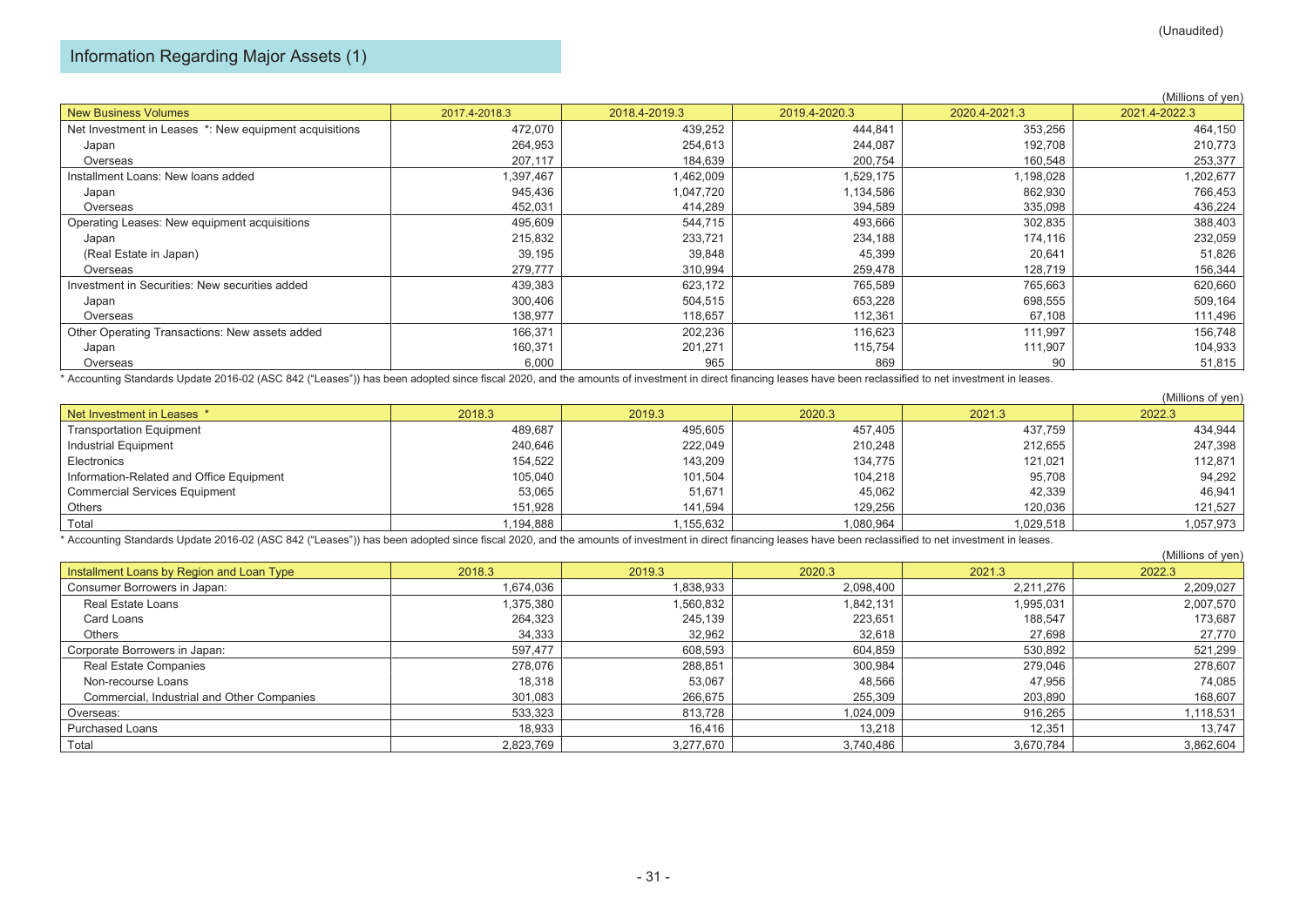#### Information Regarding Major Assets (2)

|                                                           |                          |                          |                          |           | (Millions of yen) |
|-----------------------------------------------------------|--------------------------|--------------------------|--------------------------|-----------|-------------------|
| <b>Investment in Operating Leases</b>                     | 2018.3                   | 2019.3                   | 2020.3                   | 2021.3    | 2022.3            |
| <b>Transportation Equipment</b>                           | 864,008                  | 888,625                  | 847,376                  | 873,697   | 898,602           |
| Measuring and Information-Related Equipment               | 89,326                   | 105,179                  | 125,897                  | 118.758   | 120,067           |
| <b>Real Estate</b>                                        | 348,867                  | 297,343                  | 269,483                  | 249,225   | 260,284           |
| Others                                                    | 12,210                   | 12,890                   | 10,308                   | 24,291    | 45,782            |
| Right-of-use Assets (Operating Leases) *1                 | $\overline{\phantom{0}}$ | $\overline{\phantom{0}}$ | 121,553                  | 114,268   | 107,742           |
| <b>Accrued Rental Receivables</b>                         | 30,515                   | 31,922                   | 25,384                   | 28,259    | 31,639            |
| Allowance for Doubtful Receivables on Operating Leases *2 | $\overline{\phantom{0}}$ | $\overline{\phantom{0}}$ | $\overline{\phantom{0}}$ | (309)     | (914)             |
| Total                                                     | 1,344,926                | 1,335,959                | 1,400,001                | 1,408,189 | 1,463,202         |

\*1 Accounting Standards Update 2016-02 (ASC 842 ("Leases")) has been adopted since fiscal 2020.

\*2 Accounting Standards Update 2016-13 ("Measurement of Credit Losses on Financial Instruments"—ASC 326 ("Financial Instruments—Credit Losses")) has been adopted since fiscal 2021.

Due to the adoption, allowance for doubtful accrued rental receivables on operating leases, which was previously recorded in allowance for doubtful receivables on finance leases and probable loan losses, has been recorded as a breakdown of investment in operating leases since fiscal 2021.

|                                                                                 |           |           |           |           | (Millions of yen) |
|---------------------------------------------------------------------------------|-----------|-----------|-----------|-----------|-------------------|
| Asset Quality (Net Investment in Leases, Installment Loans)                     | 2018.3    | 2019.3    | 2020.3    | 2021.3    | 2022.3            |
| Net Investment in Leases *1                                                     | 1,194,888 | 1,155,632 | 1,080,964 | 1,029,518 | 1,057,973         |
| Non-performing Net Investment in Leases *2                                      | 12.084    | 14,807    | 15.346    | 18,925    | 19,224            |
| Installment Loans                                                               | 2,823,769 | 3,277,670 | 3,740,486 | 3,670,784 | 3,862,604         |
| Non-performing Installment Loans                                                |           |           |           |           |                   |
| Non-performing Installment Loans Not Individually Assessed for Credit Losses *2 | 12,748    | 12,412    | 10,264    | 28,181    | 34,479            |
| Loans Individually Assessed for Credit Losses                                   | 47,142    | 58,827    | 85,820    | 59,757    | 50,836            |
| Allowance Individually Assessed for Credit Losses *2                            | 14,344    | 13,731    | 13,447    | 13,404    | 11,213            |
| Non-performing Ratio *3                                                         | 1.8%      | 1.9%      | 2.3%      | 2.3%      | 2.1%              |

\*1 Accounting Standards Update 2016-02 (ASC 842 ("Leases")) has been adopted since fiscal 2020, and the amounts of investment in direct financing leases have been reclassified to net investment in leases.

\*2 Accounting Standards Update 2016-13 ("Measurement of Credit Losses on Financial Instruments"―ASC 326 ("Financial Instruments―Credit Losses")) has been adopted since fiscal 2021, and the amounts of allowance for doubtful receivables on finance leases and probable loan losses have been reclassified to allowance for credit losses. In addition, 90+ Days Past-Due Net Investment in Leases/ Loans Not Individually Assessed for Credit Losses have been changed to Non-performing Net Investment in Leases/ Installment Loans Not individually Assessed for Credit Losses.

\*3 (Non-performing Net Investment in Leases + Non-performing Installment Loans Not Individually Assessed for Credit Losses + Loans Individually Assessed for Credit Losses) ÷ (Net Investment in Leases + Installment Loans)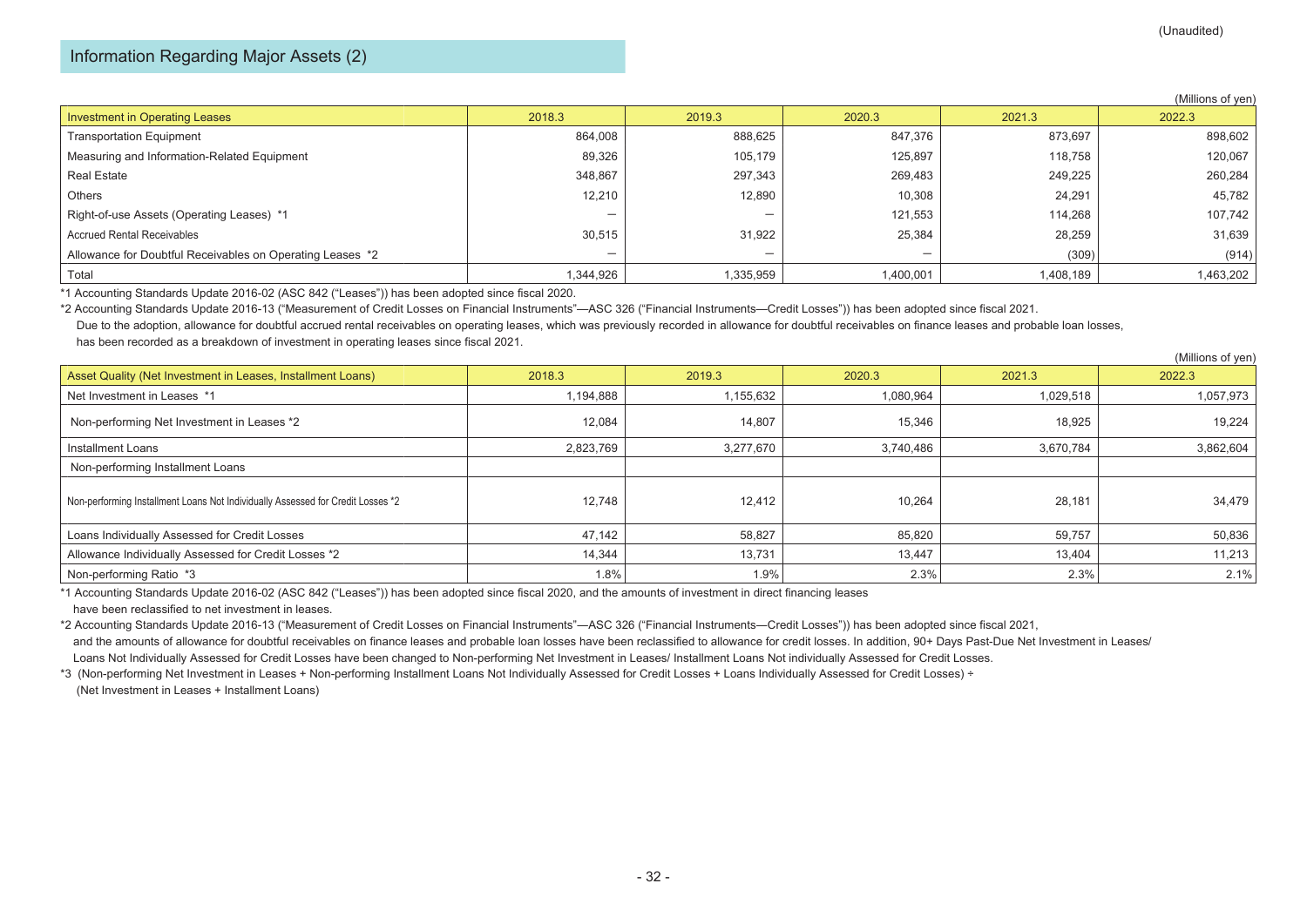#### Information Regarding Major Assets (3)

| (Millions of yen) |  |
|-------------------|--|
|                   |  |

 $\lambda$  (Millions of years).

| 2021.4-2022.3 |
|---------------|
| 73,990        |
|               |
| 73,990        |
| 16,522        |
| 44,064        |
| 13,404        |
| 7,154         |
| 1,577         |
| 2,222         |
| 3,355         |
| (20, 597)     |
| (2,781)       |
| (12, 314)     |
| (5,502)       |
| 3,587         |
| 985           |
| 2,646         |
| (44)          |
| 64,134        |
| 16,303        |
| 36,618        |
| 11,213        |
| 5,325         |
| 69,459        |
| 22,120        |
|               |

\*1 The method of estimating the allowance for credit losses was changed since fiscal 2021 for the adoption of Accounting Standards Update 2016-13

("Measurement of Credit Losses on Financial Instruments" ―ASC 326 ("Financial Instruments―Credit Losses")). Regarding valuation allowance not individually assessed, the Company

and its subsidiaries has selected the most appropriate calculation method based on available information, such as the nature and related risk characteristics on financial assets.

the prior charge-off experience and future forecast scenario with correlated economic indicators.

\*2 Other mainly includes foreign currency translation adjustments and others.

\*3 Other than the above includes allowance for credit losses on other accounts receivables. Before fiscal 2020, the amounts of loans not individually assessed for credit losses shown in the above table, were 1,149 million yen as of March 31, 2020. Allowance for credit losses on loans to affiliates are recorded in investment in affiliates since fiscal 2021. Before fiscal 2020, there were no allowance for probable loan losses on affiliates.

\*4 Allowance for off-balance sheet credit exposures are recorded in other liabilities on the consolidated balance sheet.

|                                                                                              |               |               |               |               | (Millions of yen) |
|----------------------------------------------------------------------------------------------|---------------|---------------|---------------|---------------|-------------------|
| <b>Provisioning Rate</b><br>(Net investment in Leases, Installment Loans)                    | 2017.4-2018.3 | 2018.4-2019.3 | 2019.4-2020.3 | 2020.4-2021.3 | 2021.4-2022.3     |
| Provision for Doubtful Receivables and Probable Loan Losses /<br>Provision for Credit Losses | 17,265        | 22,525        | 24,425        | 19,113        | 7,154             |
| Provisioning Rate *<br>$\overline{\phantom{a}}$<br>.                                         | 0.43%<br>.    | 0.54%         | 0.53%         | 0.40%         | 0.15%             |

\* Provisions Charged to Income / (Average Net Investment in Leases + Average Installment Loans)

|                                                                                                 |               |               |                          |               | (IVIIIIIOITIS OF YELL) |
|-------------------------------------------------------------------------------------------------|---------------|---------------|--------------------------|---------------|------------------------|
| Provision for Doubtful Receivables and Probable Loan Losses /<br>Provision for Credit Losses *1 | 2017.4-2018.3 | 2018.4-2019.3 | 2019.4-2020.3            | 2020.4-2021.3 | 2021.4-2022.3          |
| Net Investment in Leases                                                                        | 2,24          | 4,324         | 3,304                    | 3,285         | 1,577                  |
| ∣ Installment Loans                                                                             | 15,024        | 18.201        | 21,121                   | 15,828        | 5,577                  |
| Off-balance sheet credit exposures                                                              |               | -             | $\overline{\phantom{0}}$ | (7, 437)      | (4, 449)               |
| Available-for-Sale Debt Securities                                                              | -             | -             | -                        |               |                        |
| 1 Other than the above *2                                                                       | -             | -             | $\overline{\phantom{0}}$ | 4.228         | 1,213                  |
| Total                                                                                           | 17,265        | 22,525        | 24,425                   | 16,021        | 3,939                  |

\*1 Accounting Standards Update 2016-13 ("Measurement of Credit Losses on Financial Instruments"―ASC 326 ("Financial Instruments―Credit Losses")) has been adopted since fiscal 2021,

and the amounts of provision for doubtful receivables and probable loan losses have been reclassified to provision for credit losses.

\*2 Other than the above includes provision for credit losses on other accounts receivables. Before fiscal 2020, the amounts was included on Installment Loans.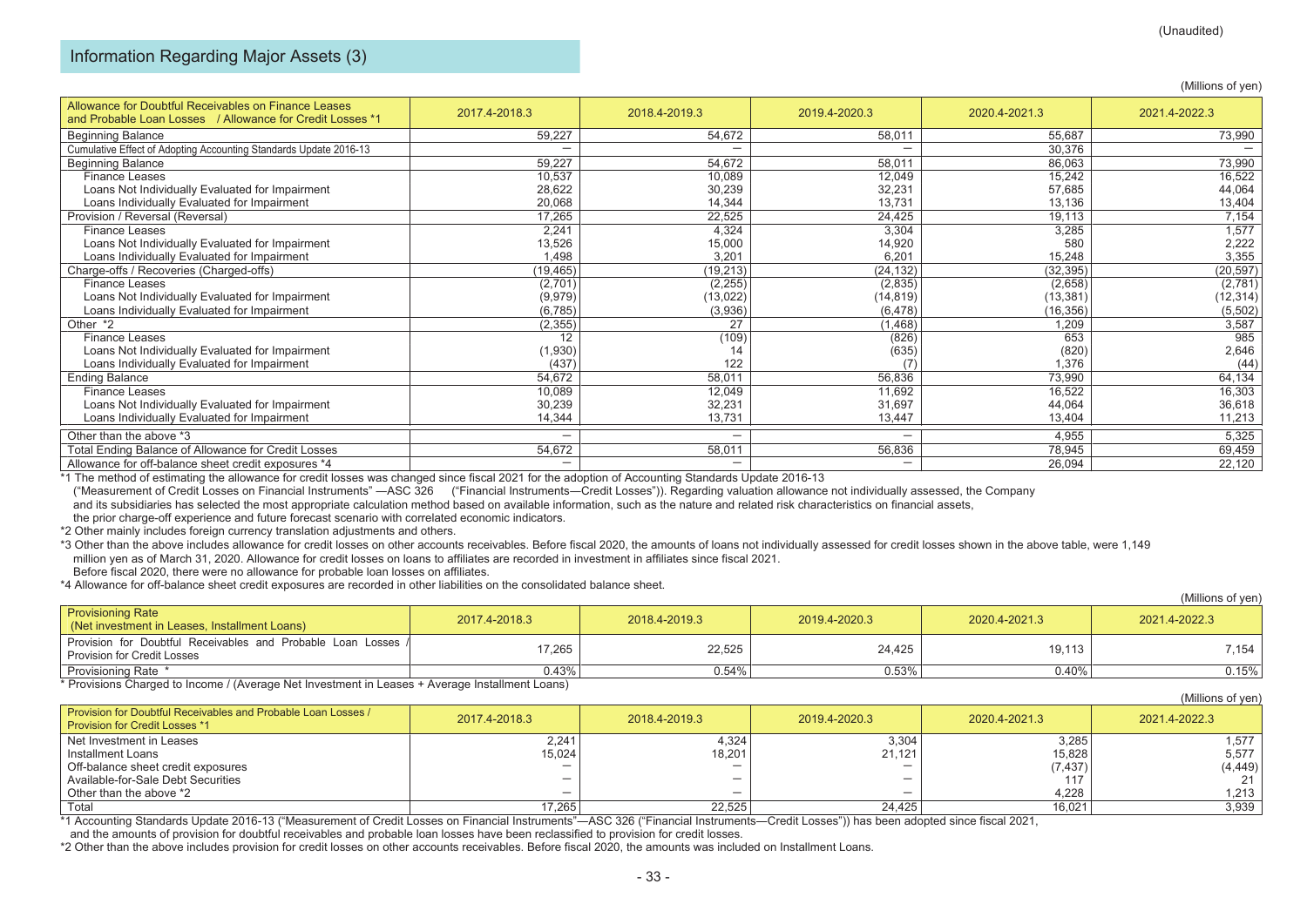# Information Regarding Major Assets (4)

|                                                                     | (Millions of yen) |
|---------------------------------------------------------------------|-------------------|
| <b>Investment in Securities</b>                                     | 2018.3            |
| <b>Trading Securities</b>                                           | 422.053           |
| Available-for-Sale Securities                                       |                   |
| Government Bond Securities and Municipal Bond Securities (Japan)    | 359,265           |
| Government Bond Securities and Municipal Bond Securities (Overseas) | 79.781            |
| <b>Corporate Debt Securities</b>                                    | 366.475           |
| <b>Equity Securities</b>                                            | 53.598            |
| CMBS and RMBS in the Americas                                       | 74,176            |
| Others                                                              | 82,182            |
| Subtotal                                                            | 1,015,477         |
| <b>Held-to-Maturity Securities</b>                                  | 113.891           |
| <b>Other Securities</b>                                             | 178,034           |
| Total                                                               | 1.729.455         |
|                                                                     | (Millions of ven) |

| <b>Unrealized Gains (Losses)</b>                                    | 2018.3            |
|---------------------------------------------------------------------|-------------------|
| <b>Trading Securities</b>                                           |                   |
| Available-for-Sale Securities                                       |                   |
| Government Bond Securities and Municipal Bond Securities (Japan)    | 4,166             |
| Government Bond Securities and Municipal Bond Securities (Overseas) | 2,465             |
| <b>Corporate Debt Securities</b>                                    | (1,631)           |
| <b>Equity Securities</b>                                            | 3.627             |
| CMBS and RMBS in the Americas                                       | 1,383             |
| <b>Others</b>                                                       | 3,354             |
| Subtotal                                                            | 13.364            |
| <b>Held-to-Maturity Securities</b>                                  |                   |
| <b>Other Securities</b>                                             | 749               |
| Total                                                               | 14.113            |
|                                                                     | (Millions of ven) |

| Realized Gains (Losses) on Investment Securities *                  | 2017.4-2018.3 |
|---------------------------------------------------------------------|---------------|
| <b>Trading Securities</b>                                           | 2,290         |
| Available-for-Sale Securities                                       |               |
| Government Bond Securities and Municipal Bond Securities (Japan)    | 87            |
| Government Bond Securities and Municipal Bond Securities (Overseas) | 1,555         |
| <b>Corporate Debt Securities</b>                                    | (133)         |
| <b>Equity Securities</b>                                            | 22,091        |
| CMBS and RMBS in the Americas                                       | 1,563         |
| Others                                                              | 1,691         |
| Subtotal                                                            | 26,854        |
| <b>Held-to-Maturity Securities</b>                                  |               |
| <b>Other Securities</b>                                             | 8,749         |
| Total                                                               | 37.893        |

※ The balance of investment in securities related to our life insurance operations are included in Investment in Securities.

Income and losses on investment in securities related to our life insurance operations are recorded in "Life insurance premiums and related investment income."

\* Realized gains (losses) consist of gains (losses) from sales of securities in addition to gains (losses) on trading securities held and write-downs of available-for-sale securities and other securities.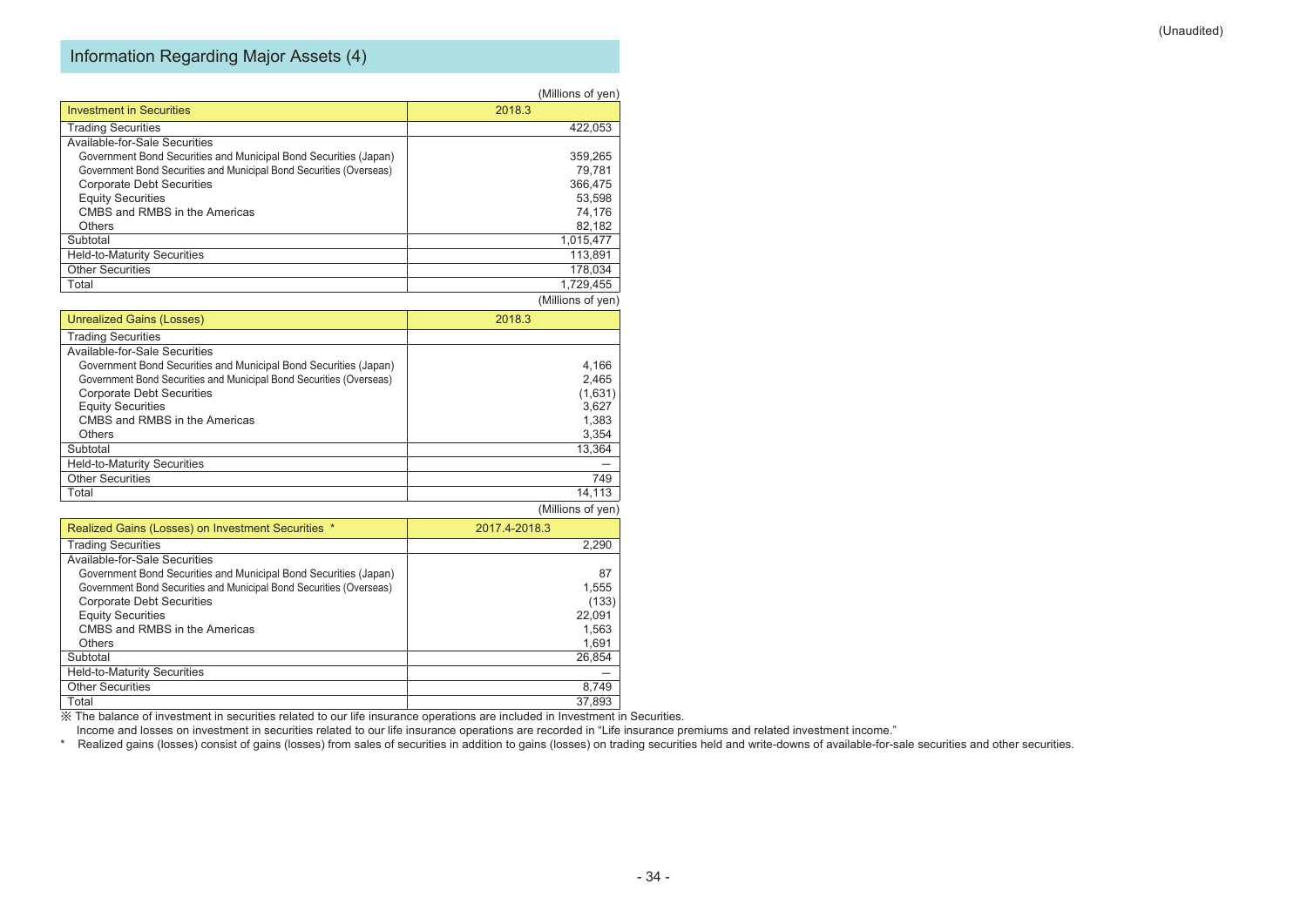#### Information Regarding Major Assets (5)

|                                                                     |           |           |           | (Millions of yen) |
|---------------------------------------------------------------------|-----------|-----------|-----------|-------------------|
| <b>Investment in Securities</b>                                     | 2019.3    | 2020.3    | 2021.3    | 2022.3            |
| <b>Equity Securities</b>                                            | 549.047   | 492,902   | 540.082   | 560,643           |
| <b>Trading Debt Securities</b>                                      | 1,564     | 7,431     | 2,654     | 2,503             |
| Available-for-Sale Debt Securities                                  |           |           |           |                   |
| Government Bond Securities and Municipal Bond Securities (Japan)    | 547,035   | 816,248   | 1,007,320 | 1,059,895         |
| Government Bond Securities and Municipal Bond Securities (Overseas) | 77,121    | 88,052    | 90,114    | 98,322            |
| <b>Corporate Debt Securities</b>                                    | 487,997   | 596,477   | 742,251   | 849,560           |
| CMBS and RMBS in the Americas                                       | 61,479    | 48,672    | 34,457    | 28,732            |
| Others                                                              | 90,612    | 81,736    | 129,775   | 138,382           |
| Subtotal                                                            | 1,264,244 | 1,631,185 | 2,003,917 | 2,174,891         |
| <b>Held-to-Maturity Debt Securities</b>                             | 114,061   | 113.805   | 113,790   | 114,312           |
| Total                                                               | 1,928,916 | 2,245,323 | 2,660,443 | 2,852,349         |
|                                                                     |           |           |           | (Millions of yen) |
| Unrealized Gains (Losses)                                           | 2019.3    | 2020.3    | 2021.3    | 2022.3            |
| Available-for-Sale Debt Securities                                  |           |           |           |                   |
| Government Bond Securities and Municipal Bond Securities (Japan)    | 15,305    | 13,106    | (27, 644) | (81, 220)         |
| Government Bond Securities and Municipal Bond Securities (Overseas) | 2,841     | (741)     | 3,692     | 1,116             |
| <b>Corporate Debt Securities</b>                                    | 2,841     | 852       | (611)     | (23, 618)         |
| CMBS and RMBS in the Americas                                       | 1,525     | (8, 285)  | (1,211)   | (617)             |

| Others                             | 1,992  | (10,627)                 | 3,044     | 2,958             |
|------------------------------------|--------|--------------------------|-----------|-------------------|
| Subtotal                           | 24,504 | (5,695)                  | (22, 730) | (101, 381)        |
| Total                              | 24,504 | (5,695)                  | (22, 730) | (101, 381)        |
|                                    |        |                          |           | (Millions of yen) |
| <b>Allowance for Credit Losses</b> | 2019.3 | 2020.3                   | 2021.3    | 2022.3            |
| Available-for-Sale Debt Securities | -      | $\overline{\phantom{0}}$ | (120)     | (153)             |

※ Accounting Standards Update 2016-13 ("Measurement of Credit Losses on Financial Instruments"—ASC 326 ("Financial Instruments—Credit Losses")) has been adopted since fiscal 2021.

Due to the adoption, impairment related to credit losses is recognized through an allowance if the fair value of available-for-sale debt securities is less than the amortized cost.

|                                                                     |                          |                          |               | (Millions of yen) |
|---------------------------------------------------------------------|--------------------------|--------------------------|---------------|-------------------|
| Realized Gains (Losses) on Investment Securities *                  | 2018.4-2019.3            | 2019.4-2020.3            | 2020.4-2021.3 | 2021.4-2022.3     |
| <b>Equity Securities</b>                                            | 8,515                    | 4,620                    | 39,320        | 48,237            |
| <b>Trading Debt Securities</b>                                      | 1,372                    | 1,115                    | 1,419         | 1,928             |
| Available-for-Sale Debt Securities                                  |                          |                          |               |                   |
| Government Bond Securities and Municipal Bond Securities (Japan)    | 147                      | 71                       | 103           | 28                |
| Government Bond Securities and Municipal Bond Securities (Overseas) | (218)                    | 799                      | 56            | (3)               |
| <b>Corporate Debt Securities</b>                                    | 953                      | 298                      | 1,039         | (335)             |
| CMBS and RMBS in the Americas                                       | 1,300                    | 454                      | (1,085)       | 376               |
| Others                                                              | 822                      | 878                      | (2, 164)      | 3,624             |
| Subtotal                                                            | 3,004                    | 2,500                    | (2,051)       | 3,690             |
| Held-to-Maturity Debt Securities                                    | $\overline{\phantom{a}}$ | $\overline{\phantom{a}}$ | -             |                   |
| Total                                                               | 12,891                   | 8,235                    | 38,688        | 53,855            |

※ Certain categories of investment securities have been changed since fiscal 2019 for the adoption of Accounting Standards Update 2016-01("Recognition and Measurement of Financial Assets and Financial Liabilities" -ASC 825-10 ("Financial Instruments-Overall")). Equity securities consist mainly of marketable equity securities, non-marketable equity securities and investment funds.

※ The balance of investment in securities related to our life insurance operations are included in Investment in Securities. Income and losses on investment in securities related to our life insurance operations are recorded in "Life insurance premiums and related investment income."

\* Realized gains (losses) consist of gains (losses) from sales of securities and write-downs of securities in addition to gains (losses) on equity securities held.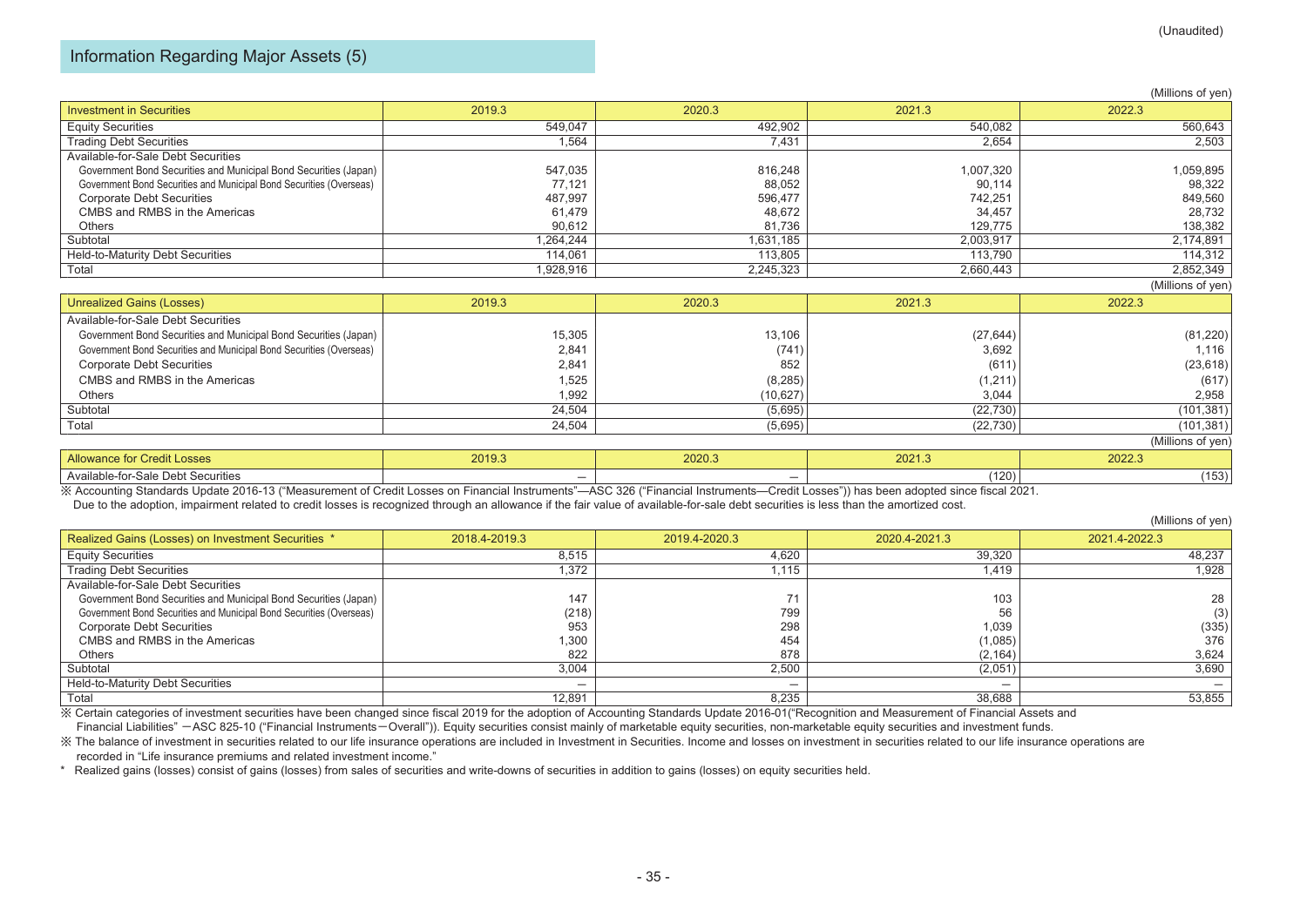# Funding (1)

|                                                                  |           |           |           |           | (Millions of yen) |
|------------------------------------------------------------------|-----------|-----------|-----------|-----------|-------------------|
| Funding                                                          | 2018.3    | 2019.3    | 2020.3    | 2021.3    | 2022.3            |
| Short-Term Debt                                                  |           |           |           |           |                   |
| Borrowings from Financial Institutions                           | 251,860   | 268,488   | 319,122   | 291,578   | 399,589           |
| Medium-Term Notes *                                              |           | -         | -         | 1,336     |                   |
| Commercial Paper *                                               | 54,894    | 41,061    | 17,710    | 14,355    | 40,050            |
| <b>Total Short-Term Debt</b>                                     | 306,754   | 309,549   | 336,832   | 307,269   | 439,639           |
| Long-Term Debt                                                   |           |           |           |           |                   |
| Borrowings from Financial Institutions                           | 2,804,357 | 3,010,880 | 3,094,474 | 3,189,083 | 3,240,763         |
| Bonds *                                                          | 756,865   | 807,460   | 845,938   | 927,088   | 997,654           |
| Medium-Term Notes *                                              | 183,224   | 190,082   | 176,802   | 141,296   | 32,279            |
| Asset-Backed Securities, Commercial Mortgage Backed Securities * | 82,058    | 177,800   | 162,140   | 159,366   | 156,350           |
| Total Long-Term Debt                                             | 3,826,504 | 4,186,222 | 4,279,354 | 4,416,833 | 4,427,046         |
| Short-Term Debt + Long-Term Debt                                 | 4,133,258 | 4,495,771 | 4,616,186 | 4,724,102 | 4,866,685         |
| Deposits                                                         | 1,757,462 | 1,927,741 | 2,231,703 | 2,317,785 | 2,276,158         |
| <b>Total Debt</b>                                                | 5,890,720 | 6,423,512 | 6,847,889 | 7,041,887 | 7,142,843         |

\* Funding from capital markets.

| Share of Long-Term Debt            | 2018.3                          | 2019.3 | 2020.3 | 2021.3 | 2022.3 |
|------------------------------------|---------------------------------|--------|--------|--------|--------|
| <b>Term Debt</b><br>Share of Long- | $\sim$ $\sim$<br>יט גינ<br>JJ / | 93%    | 93%    | 93%    | 0.10   |

\* Share of long-term debt refers to long-term debt divided by the total of short- and long-term debt.

| <b>Funding Structure</b>                            | 2018.3 | 2019.3 | 2020.3 | 2021.3 | 2022.3 |
|-----------------------------------------------------|--------|--------|--------|--------|--------|
| <sup>1</sup> Borrowings from Financial Institutions | 52%    | 51%    | 50%    | 49%    | 51%    |
| <b>Funding from Capital Markets</b>                 | 18%    | 19%    | 18%    | 18%    | 17%    |
| Deposits                                            | 30%    | 30%    | 32%    | 33%    | 32%    |

|                                                          |               |               |               |               | (Millions of yen) |
|----------------------------------------------------------|---------------|---------------|---------------|---------------|-------------------|
| <b>Funding Costs (including Deposits)</b>                | 2017.4-2018.3 | 2018.4-2019.3 | 2019.4-2020.3 | 2020.4-2021.3 | 2021.4-2022.3     |
| Interest                                                 |               |               |               |               |                   |
| <b>Domestic Currency</b>                                 | 15,624        | 14,994        | 14,877        | 15,318        | 15,039            |
| Foreign Currency                                         | 61,191        | 78.343        | 84,261        | 62,750        | 53,193            |
| Short- and Long-term Debt and Deposits (Average Balance) |               |               |               |               |                   |
| <b>Domestic Currency</b>                                 | 3,681,223     | 3,733,355     | 3,980,192     | 4,393,943     | 4,433,332         |
| <b>Foreign Currency</b>                                  | 2,216,861     | 2,392,588     | 2,565,733     | 2,556,284     | 2,707,276         |
| <b>Funding Costs</b>                                     |               |               |               |               |                   |
| <b>Domestic Currency</b>                                 | 0.42%         | 0.40%         | 0.37%         | 0.35%         | 0.34%             |
| <b>Foreign Currency</b>                                  | 2.76%         | 3.27%         | 3.28%         | 2.45%         | 1.96%             |